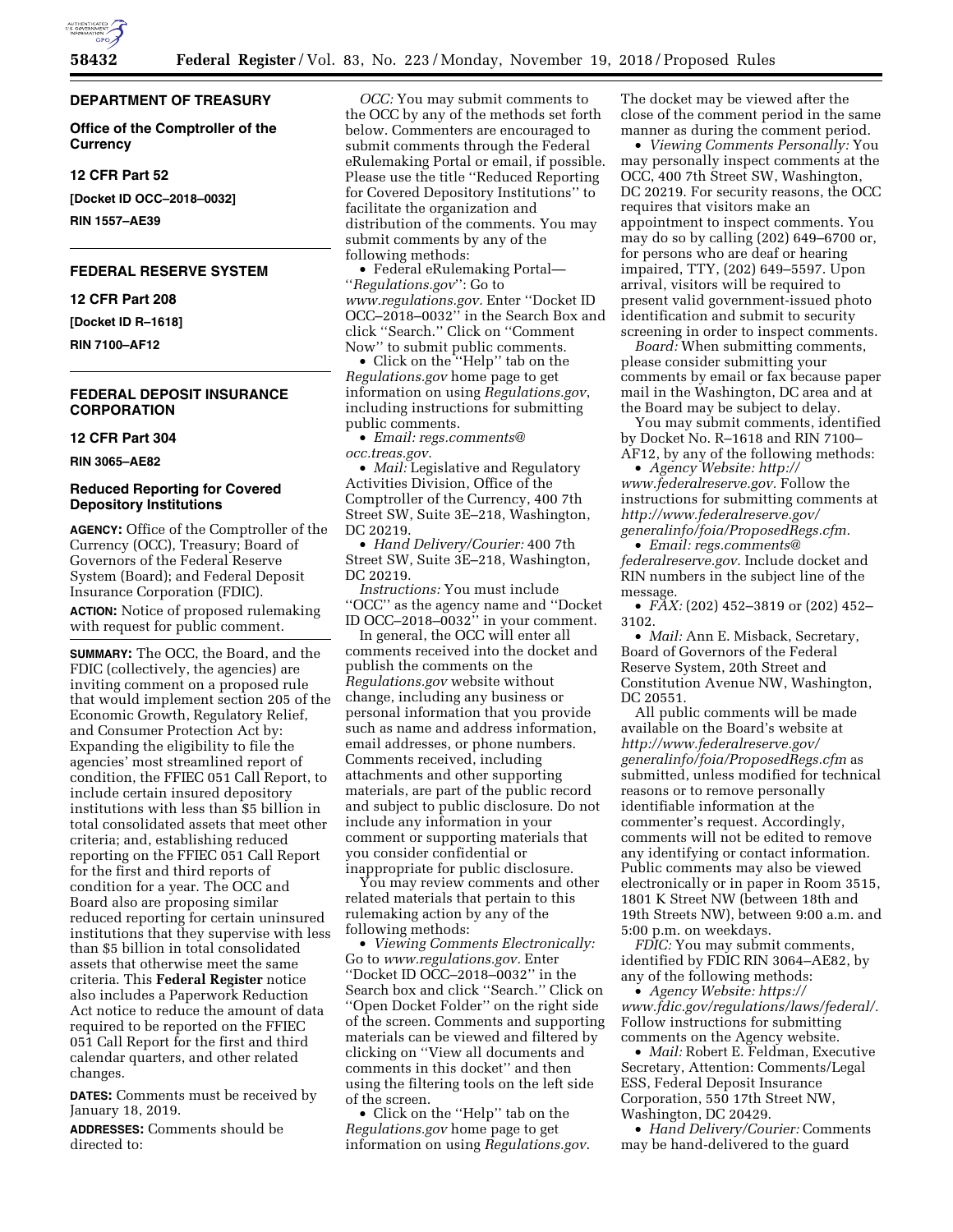station at the rear of the 550 17th Street NW building (located on F Street) on business days between 7:00 a.m. and 5:00 p.m.

• *Email: [comments@FDIC.gov.](mailto:comments@FDIC.gov)*  Comments submitted must include ''FDIC'' and ''RIN 3064–AE82'' on the subject line of the message.

• *Public Inspection:* All comments received must include ''FDIC'' and ''RIN 3064–AE82'' for this rulemaking. All comments received will be posted without change to *[http://www.fdic.gov/](http://www.fdic.gov/regulations/laws/federal/) [regulations/laws/federal/,](http://www.fdic.gov/regulations/laws/federal/)* including any personal information provided. Paper copies of public comments may be ordered from the FDIC Public Information Center, 3501 North Fairfax Drive, Room E–1002, Arlington, VA 22226, or by telephone at (877) 275– 3342 or (703) 562–2200.

# **FOR FURTHER INFORMATION CONTACT:**

*OCC:* Cady Codding, Senior Policy Accountant, Office of the Chief Accountant, (202) 649–5764; Kevin Korzeniewski, Counsel, Office of the Chief Counsel, (202) 649–5490; or for persons who are deaf or hearing impaired, TTY, (202) 649–5597.

*Board:* Douglas Carpenter, Senior Supervisory Financial Analyst, Division of Supervision and Regulation, (202) 452–2205; Claudia Von Pervieux, Senior Counsel, (202) 452–2552, or Laura Bain, Senior Attorney, (202) 736–5546, Legal Division, Board of Governors of the Federal Reserve System, 20th and C Streets NW, Washington, DC 20551. For the hearing impaired only, Telecommunication Device for the Deaf (TDD), (202) 263–4869, Board of Governors of the Federal Reserve System, 20th Street and Constitution Avenue NW, Washington, DC 20551.

*FDIC:* Robert Storch, Chief Accountant, Division of Risk Management Supervision, (202) 898– 8906, *[rstorch@fdic.gov;](mailto:rstorch@fdic.gov)* or Nefretete Smith, Counsel, Legal Division, (202) 898–6851, *[nefsmith@fdic.gov](mailto:nefsmith@fdic.gov)*; or Kathryn Marks, Counsel, Legal Division, (202) 898–3896, *[kmarks@fdic.gov.](mailto:kmarks@fdic.gov)* 

# **SUPPLEMENTARY INFORMATION:**

# **Table of Contents**

#### I. Introduction

- A. Summary of Proposed Rule B. Background
- II. Description of the Proposed Rule
- III. Expected Impact of the Proposed Rule
- IV. Alternatives Considered
- V. Related Agency-Specific Revisions
- VI. Regulatory Analyses
- A. Paperwork Reduction Act
- B. Regulatory Flexibility Act
- C. Plain Language
- D. Riegle Community Development and Regulatory Improvement Act of 1994
- E. OCC Unfunded Mandates Reform Act of 1995
- Appendix A: Proposed Changes in Frequency of Collection for the FFIEC 051
- Appendix B: Data Items To Be Collected From Institutions With Total Assets Greater Than \$1 Billion on the FFIEC 051

#### **I. Introduction**

# *A. Summary of Proposed Rule*

The Office of the Comptroller of the Currency (OCC), the Board of Governors of the Federal Reserve System (Board), and the Federal Deposit Insurance Corporation (FDIC) (collectively, the agencies) are inviting comment on this notice of proposed rulemaking (proposed rule) that would implement reduced reporting on the Consolidated Reports of Condition and Income (Call Report) 1 for eligible small insured depository institutions, consistent with section 205 of the Economic Growth, Regulatory Relief, and Consumer Protection Act of 2018 (EGRRCPA).2 The OCC and Board also are proposing to implement reduced reporting for eligible uninsured institutions. The proposed rule would expand the number of institutions that may file the FFIEC 051 Call Report, the most streamlined version of the Call Report, and would provide for reduced reporting in the FFIEC 051 Call Report. Through the included Paperwork Reduction Act (PRA) notice, the agencies are proposing to reduce the amount of data required to be reported on the FFIEC 051 Call Report for the first and third calendar quarters.

The proposed reduced reporting would be available to smaller, noncomplex institutions, with domestic offices only, that meet the definition of ''covered depository institution.'' That term generally is defined in the proposed rule to mean an institution that has less than \$5 billion in total consolidated assets, has no foreign offices, is not required to or has not elected to use Subpart E (Internal Ratings-Based and Advanced Measurement Approaches) of the agencies' regulatory capital rules to calculate its risk-based capital requirements, and is not a large or highly complex institution for purposes of the FDIC's assessment regulations.

The proposed rule would provide for reduced reporting by allowing covered depository institutions to file the FFIEC 051 Call Report, with fewer data items required in the reports for the first and third calendar quarters. For covered depository institutions, the principal areas of reduced reporting in the first and third calendar quarters generally would include data items related to categories of risk-weighting of various types of assets and other exposures under the agencies' regulatory capital rules, fiduciary and related services assets and income, and troubled debt restructurings by loan category. In addition, covered depository institutions that previously were ineligible to file the FFIEC 051 Call Report (*i.e.,* those with total assets of \$1 billion or more) would benefit from the FFIEC 051 Call Report's less detailed quarterly reporting as compared to other versions of the Call Report.3

### *B. Background*

In their statutory roles of chartering, licensing, supervising, or insuring institutions,<sup>4</sup> the agencies principally rely on information obtained through on-site examinations of institutions, offsite supervisory activities between examinations, and information reported on an institution's report of condition. The report of condition is the Call Report for most insured depository institutions.5 Call Reports provide the most current financial and statistical data available for identifying areas of focus for supervision and for on-site and off-site examinations. The agencies use Call Report data in monitoring the condition, performance, and risk profile of individual institutions and the industry as a whole. Call Report data assist the agencies in their collective missions of promoting the safety and soundness of institutions and the financial system and the protection of consumer financial rights, as well as fulfilling agency-specific missions, such as conducting monetary policy, promoting financial stability, and

<sup>&</sup>lt;sup>1</sup>The "Call Report" is the report of condition and income for most insured depository institutions. There currently are three versions of the Call Reports: The Consolidated Reports of Condition and Income for a Bank with Domestic and Foreign Offices (FFIEC 031), the Consolidated Report of Condition and Income for a Bank with Domestic Offices Only (FFIEC 041), and the Consolidated Reports of Condition and Income for a Bank with Domestic Offices Only and Total Assets Less Than \$1 Billion (FFIEC 051).

<sup>2</sup>Public Law 115–174, 132 Stat. 1296 (2018).

<sup>3</sup>As compared with other versions of the Call Report, the FFIEC 051 Call Report requires less detailed reporting for data items related to trading, mortgage banking, and securitization activities, as well as less detail for other lending and derivatives activities.

<sup>4</sup>The OCC charters and supervises national banks and Federal savings associations, and licenses and supervises Federal branches and agencies of foreign banks; the Board supervises state member banks; the FDIC supervises state nonmember banks, state savings associations and state-licensed insured branches, and insures the deposits of all insured depository institutions.

<sup>5</sup> In addition, U.S. branches and agencies of foreign banks file the Report of Assets and Liabilities of U.S. Branches and Agencies of Foreign Banks (FFIEC 002).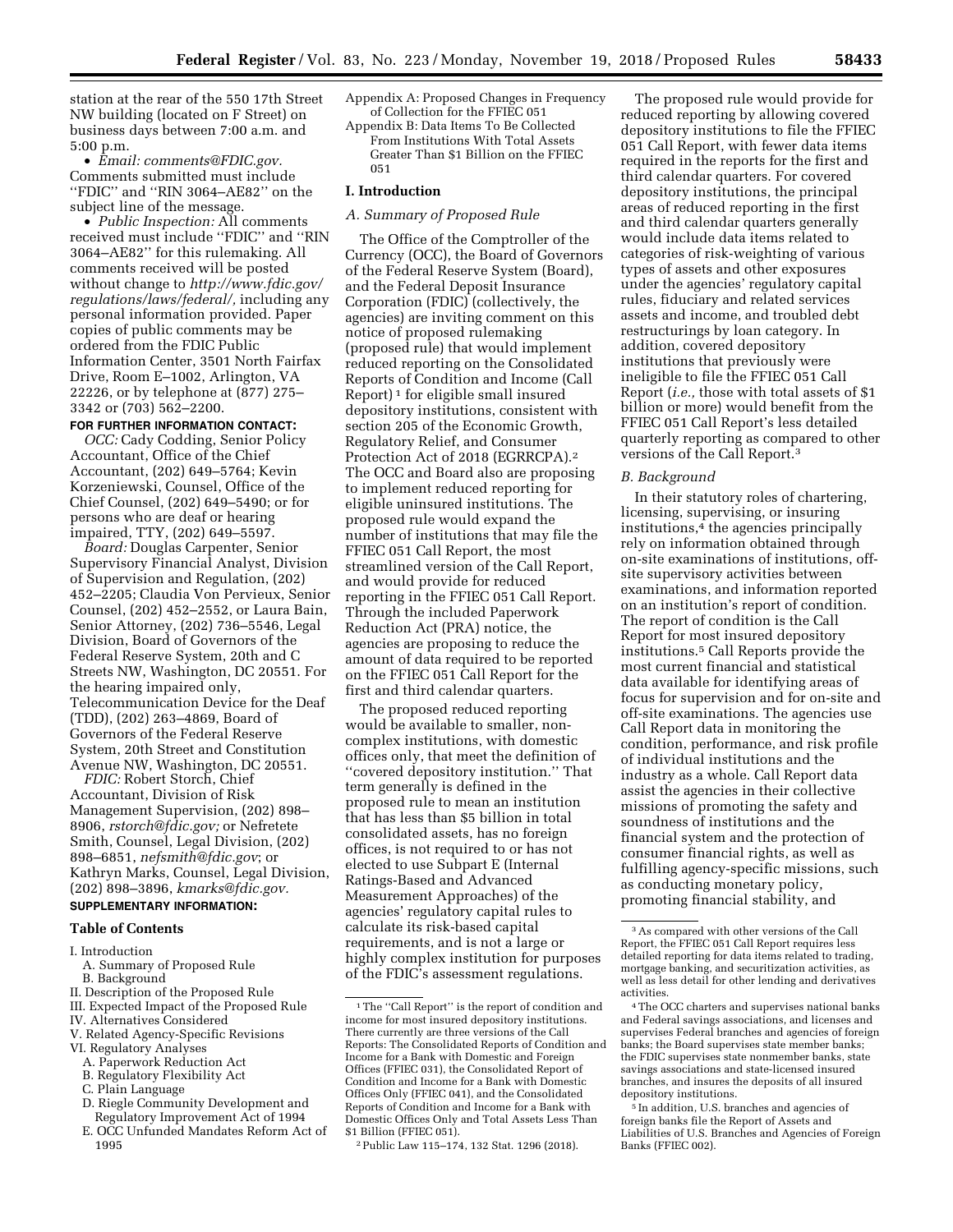administering federal deposit insurance. The agencies also use Call Report data in evaluating institutions' applications, including interstate merger and acquisition applications. In addition, Call Report data are used by the appropriate agencies to calculate institutions' deposit insurance assessments as well as national banks' and federal savings associations' semiannual assessment fees.

The agencies recognize that institutions devote staffing and resources in order to complete and file Call Reports. In December 2014, the Federal Financial Institutions Examination Council (FFIEC), which is responsible for developing uniform reporting systems (including the Call Reports) for federally supervised financial institutions,6 started an initiative to reduce the reporting burden on small institutions. The FFIEC members developed the following guiding principles to evaluate potential additions and deletions of Call Report data items and other revisions to the Call Reports: (1) Data items serve a longterm regulatory or public policy purpose by assisting the FFIEC members in fulfilling their missions; (2) data items to be collected maximize practical utility and minimize, to the extent practicable and appropriate, burden on financial institutions; and (3) equivalent data items are not readily available through other means.

As part of the FFIEC's Call Report burden-reduction initiative, FFIEC members conducted outreach with community banks and industry representatives to better understand what aspects of the Call Report process are significant sources of reporting burden for financial institutions; accelerated the statutorily mandated review of the Call Report; 7 and evaluated the feasibility and merits of creating a more streamlined Call Report for eligible small institutions.8 Based on

7*See* 12 U.S.C. 1817(a)(11). The agencies are statutorily mandated to conduct a review of the information and schedules in the Call Reports every five years, and reduce or eliminate any information or schedules for which the agencies determine continued collection is not required by law and no longer necessary or appropriate. *[https://](https://www.ffiec.gov/pdf/2017_Interagency_Review_Consolidated_Reports_Condition_Income.pdf) [www.ffiec.gov/pdf/2017](https://www.ffiec.gov/pdf/2017_Interagency_Review_Consolidated_Reports_Condition_Income.pdf)*\_*Interagency*\_*Review*\_ *[Consolidated](https://www.ffiec.gov/pdf/2017_Interagency_Review_Consolidated_Reports_Condition_Income.pdf)*\_*Reports*\_*Condition*\_*Income.pdf.* 

8The FFIEC published a series of **Federal Register** notices pursuant to the Paperwork Reduction Act of 1995. *See* 80 FR 56539 (September 18, 2015) (principles); 81 FR 45357 (July 13, 2016) (burden reduction); 82 FR 2444 (January 9, 2017) (burden reduction and implementation of FFIEC

the response from community banks, trade associations, and public comments, as well as survey results of FFIEC member Call Report data users, in August 2016, the agencies invited public comment on a proposed streamlined version of the Call Report, the FFIEC 051 Call Report.9

The FFIEC 051 Call Report first took effect as of March 31, 2017, and contained approximately 40 percent fewer data items than were included in the FFIEC 041 Call Report, which is the Call Report filed by institutions that have \$1 billion or more in total assets, only have domestic offices, and are not branches of foreign banks. In addition, the initial FFIEC 051 Call Report collected approximately 4 percent of data items less frequently than the FFIEC 041 Call Report in effect at that time.

In June and November 2017, the agencies proposed further reductions to the FFIEC 051 Call Report based on public comments and additional feedback from Call Report data users from the FFIEC members.10 The agencies also reviewed suggestions for streamlining the Call Reports provided in comment letters submitted during the public notice and comment period for the agencies' review of regulations required by the Economic Growth and Regulatory Paperwork Reduction Act.11 As a result of the further reductions that took effect as of the June 30, 2018, report date, the FFIEC 051 Call Report represents a reduction of approximately 43 percent of the data items and provides for reduced reporting frequency of approximately 6 percent of the data items, as compared to the FFIEC 041 Call Report in use immediately before the implementation of the FFIEC 051 Call Report. Currently, only institutions that have less than \$1 billion in total assets, have only domestic offices, are not branches of foreign banks, and are not required or have not elected to use Subpart E of the agencies' regulatory capital rules (applicable to advanced approaches institutions) to calculate their risk-based capital requirements 12 may use the FFIEC 051 Call Report.

10*See* 82 FR 29147 (June 27, 2017), 82 FR 51908 (November 8, 2017). These **Federal Register** notices also contained proposals to reduce data items in the FFIEC 031 and FFIEC 041 Call Reports.

12*See* 12 CFR part 3, subpart E (OCC); 12 CFR part 217, subpart E (Board); 12 CFR part 324, subpart E (FDIC). Generally, an institution is an advanced approaches institution if it has consolidated assets of at least \$250 billion or if it

# **II. Description of the Proposed Rule**

Section 205 of EGRRCPA amended section 7(a) of the Federal Deposit Insurance Act (FDI Act) and requires the agencies to issue regulations that allow for a reduced reporting requirement for a covered depository institution when the institution makes the first and third report of condition for a calendar year. Section 205 of EGRRCPA defines ''covered depository institution'' as an insured depository institution ''that— (i) has less than \$5 billion in total consolidated assets; and (ii) satisfies such other criteria as the [agencies] determine appropriate.'' 13

The proposed rule would implement section 205 of EGRRCPA by expanding the number of insured depository institutions eligible to file the FFIEC 051 Call Report and establishing the reduced reporting in the FFIEC 051 Call Report permissible for such institutions for the first and third reports of condition for a year.14 The OCC and Board also are proposing to establish reduced reporting for certain uninsured institutions under their supervision that meet the proposed criteria.

As discussed below, the agencies propose to implement reduced reporting by expanding the scope of institutions permitted to file the FFIEC 051 Call Report every quarter through the definition of ''covered depository institution.'' As noted, the FFIEC 051 Call Report is the most streamlined version of the Call Report and is familiar to institutions and their Call Report service providers and, therefore could be readily used by covered depository institutions for reduced reporting in the first and third calendar quarters.15 In particular, because the FFIEC 051 Call

14Under the proposed rule, ''report of condition'' means the FFIEC 031, FFIEC 041, or FFIEC 051 versions of the Consolidated Reports of Condition and Income (Call Report) or the FFIEC 002 report (Report of Assets and Liabilities of U.S. Branches and Agencies of Foreign Banks), as applicable, and as they may be amended or superseded from time to time in accordance with the Paperwork Reduction Act of 1995, 44 U.S.C. chapter 35.

15Based on June 30, 2018, Call Report data, of the 5,357 institutions with reported total assets below the statutory \$5 billion asset threshold, 4,810 or almost 90 percent of those institutions reported less than \$1 billion in total assets and are currently eligible to file the FFIEC 051 Call Report based on asset size. Approximately 77 percent of the 4,810 institutions with total assets below \$1 billion already file the FFIEC 051 Call Report, and thus would face little to no administrative costs to obtain reduced reporting for the first and third calendar quarters of a year.

<sup>6</sup>*See* 12 U.S.C. 3305(c). The agencies are members of the FFIEC. The term ''financial institution'' in this context means a commercial bank, savings bank, trust company, savings association, building and loan association, homestead association, cooperative bank, or credit union. 12 U.S.C. 3302(3).

<sup>051); 83</sup> FR 939 (January 8, 2018) (burden reduction); 83 FR 15678 (April 11, 2018) (burden reduction).

<sup>9</sup> 81 FR 54190 (August 15, 2016).

<sup>11</sup>*See* 12 U.S.C. 3311.

has consolidated on-balance sheet foreign exposures of at least \$10 billion, or if it is a subsidiary of a depository institution, bank holding company, savings and loan holding company, or intermediate holding company that is an advanced approaches banking organization.

<sup>13</sup> 12 U.S.C. 1817(a)(12)(B).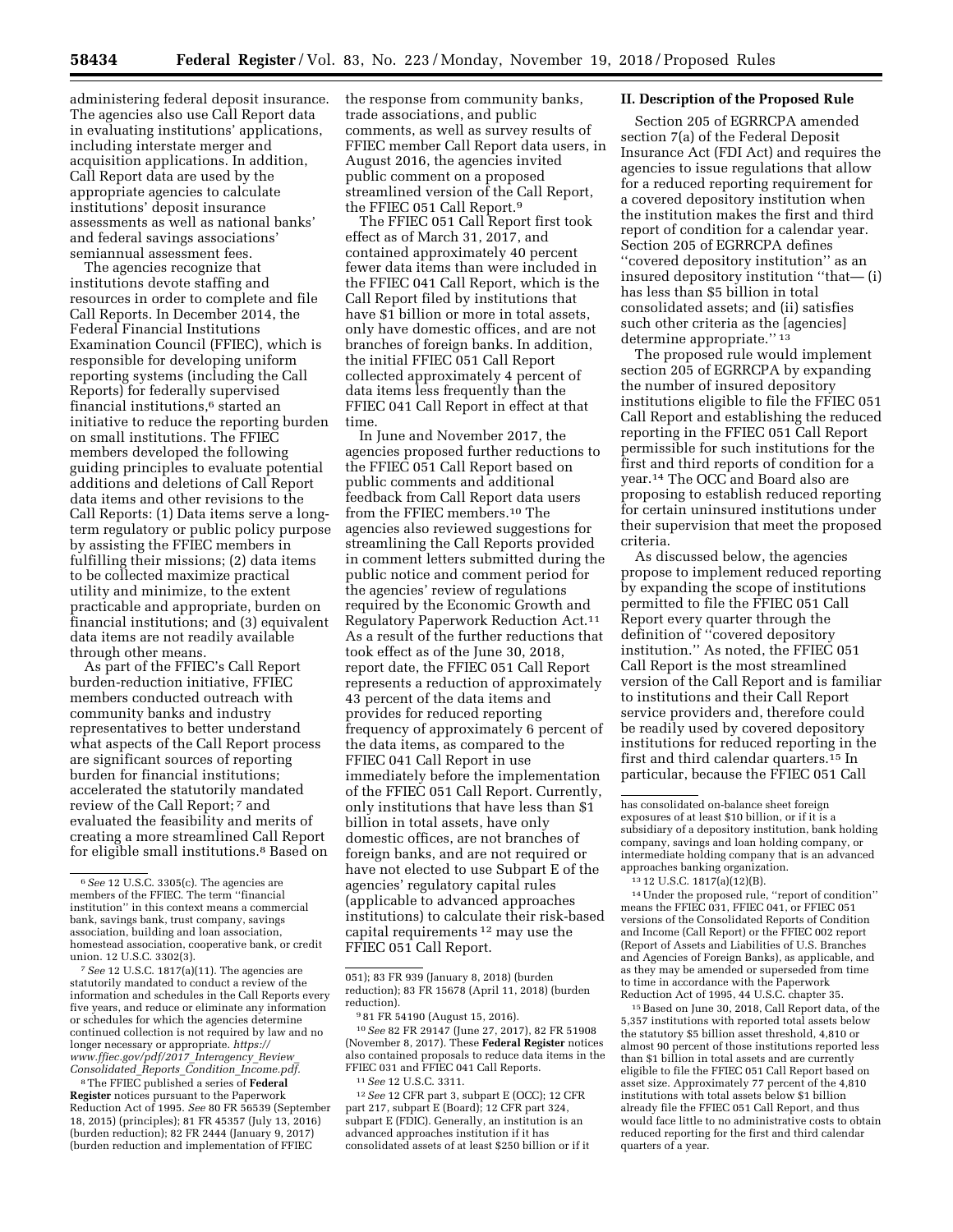Report uses the same definitions for data items as other Call Report versions, as well as the same data item identifiers used by the Call Report preparation software products, the agencies anticipate that newly eligible covered depository institutions would be able to file the FFIEC 051 Call Report without the need to make significant changes to their Call Report preparation processes or incur significant cost.16 Finally, as discussed below in the PRA section, to implement section 205 of EGRRCPA the agencies are proposing to reduce the number of existing FFIEC 051 Call Report data items required to be reported in the first and third calendar quarters by approximately 37 percent. Accordingly, for all covered depository institutions, filing the FFIEC 051 Call Report would provide an immediate reduction in required reporting without substantial administrative costs.

The agencies expect to propose additional reductions to the FFIEC 051 Call Report in connection with the implementation of section 201 of EGRRCPA. Section 201 of EGRRCPA requires the agencies to adopt a community bank leverage ratio in place of the existing regulatory capital rules for qualifying community banks,<sup>17</sup> which the agencies expect would lead to a reduction in the number of regulatory capital data items that would need to be reported by such institutions. The agencies also will continue to review the data collected on the FFIEC 051 Call Report and seek to reduce the reporting frequency of data items from quarterly to semi-annual where practicable.

### *A. Covered Depository Institution*

Section 205 of EGRRCPA defines ''covered depository institution'' as an insured depository institution ''that— (i) has less than \$5 billion in total consolidated assets; and (ii) satisfies such other criteria as the [agencies] determine appropriate.'' 18 The proposed rule would define ''covered depository institution'' as an institution that meets all the following criteria: Has less than \$5 billion in total consolidated assets as reported in its report of condition for the second calendar quarter of the preceding calendar year;

has no foreign offices; is not required to or has not elected to use Subpart E of the agencies' regulatory capital rules to calculate its risk-based capital requirements; and is not a large or highly complex institution for purposes of the FDIC's assessment regulations. The OCC's definition would also scope out institutions that file the FFIEC 002 report of condition. In addition, the FDIC's definition would exclude statelicensed insured branches of foreign banks. These other non-asset-size criteria are identical to the current eligibility criteria for institutions with less than \$1 billion in total assets to file the FFIEC 051 Call Report except for the criterion related to whether the institution is large or highly complex under the FDIC's assessment regulations.

The agencies would allow reduced reporting for ''insured depository institutions'', as such term is defined in section 3 of the FDI Act, 12 U.S.C. 1813, and as required by section 205 of EGRRCPA. The OCC and Board also would extend reduced reporting to certain uninsured institutions that they supervise and that would otherwise meet the same criteria.19 Greater parity in the reporting of insured and uninsured national banks and state member banks would be appropriate in light of the similarities between the information used to review the activities of such insured and uninsured institutions. In addition, some uninsured institutions with total assets of less than \$1 billion currently file the FFIEC 051 Call Report and, therefore, may continue to use this version of the Call Report under the proposed rule.

#### Asset Threshold

The proposed rule would define ''total consolidated assets'' as total assets as reported in an institution's report of condition. An institution would determine whether it meets the asset-size criterion and is eligible to file the FFIEC 051 Call Report based on the total assets it reported in its report of condition (Schedule RC, Item 12 in the Call Reports), which is calculated on a consolidated basis, in the institution's report of condition for the second calendar quarter of the previous

calendar year. This approach is consistent with the current FFIEC 051 Call Report instructions for determining eligibility to file the FFIEC 051 Call Report based on asset size.20

This approach should allow an institution sufficient time to address any accounting or reporting systems changes or other preparation process changes that may be needed if the institution wants to take advantage of, or is no longer eligible for, filing the FFIEC 051 Call Report with its reduced reporting in the following calendar year. For example, an institution that meets the asset-size criterion based on its report of condition as of June 30, 2018, may be eligible to file the FFIEC 051 Call Report for the entire 2019 calendar year, even if its assets increase to \$5 billion or more later in 2018 or 2019, provided it also continues to meet the non-assetsize criteria discussed below. If the same institution reports \$5 billion or more in total assets on its Call Report as of June 30, 2019, the institution could continue to file the FFIEC 051 Call Report for report dates through December 31, 2019 (based on its total assets as of June 30, 2018), including reduced reporting in the third calendar quarter of 2019 as long as it continued to meet the non-asset-size criteria. However, because the institution exceeded the asset-size criterion as of June 30, 2019, the institution would be ineligible to file the FFIEC 051 Call Report in the 2020 calendar year.

*Question 1:* What are the advantages and disadvantages of institutions measuring total assets using the approach discussed above? Should the agencies use average total assets over a specified period rather than total assets on a single reporting date? Is another methodology more appropriate to measure total assets for purposes of the asset-size criterion? If so, what methodology is more appropriate and why?

*Question 2:* The agencies are not proposing to immediately disqualify an institution from using reduced reporting if it exceeds \$5 billion in total assets, regardless of how the institution crossed the asset threshold, including through a merger or acquisition. Is this appropriate and why?

### Other Eligibility Criteria

The agencies are also proposing that an institution satisfy other criteria to be eligible for reduced reporting, consistent with section 205. These other criteria are based on an institution's

<sup>16</sup>Based on June 30, 2018 Call Report data, 547 institutions that reported total assets of \$1 billion or more, but less than \$5 billion, could be eligible to file the FFIEC 051 Call Report in 2019 under the proposed rule.

<sup>17</sup>A qualifying community bank is defined as a depository institution or depository holding company with total consolidated assets of less than \$10 billion and a risk profile deemed appropriate by the agencies. Under section 201, the agencies may determine whether a community bank qualifies based on consideration of certain risk factors. 18 12 U.S.C. 1817(a)(12)(B).

<sup>19</sup>The FDIC only supervises insured state nonmember banks, insured state savings associations, and insured state-licensed branches. Currently, no uninsured Board-regulated institution is eligible to file the FFIEC 051 Call Report, but under the proposal one uninsured Board-regulated institution would meet the proposed criteria for eligibility to file the FFIEC 051 Call Report. The OCC supervises 49 uninsured institutions that currently are eligible to file the FFIEC 051 Call Report, which would increase to 50 under the proposed rule.

<sup>20</sup>*See* FFIEC 051 instructions, available at *[https://](https://www.ffiec.gov/pdf/FFIEC_forms/FFIEC051_201806_i.pdf) [www.ffiec.gov/pdf/FFIEC](https://www.ffiec.gov/pdf/FFIEC_forms/FFIEC051_201806_i.pdf)*\_*forms/ [FFIEC051](https://www.ffiec.gov/pdf/FFIEC_forms/FFIEC051_201806_i.pdf)*\_*201806*\_*i.pdf.*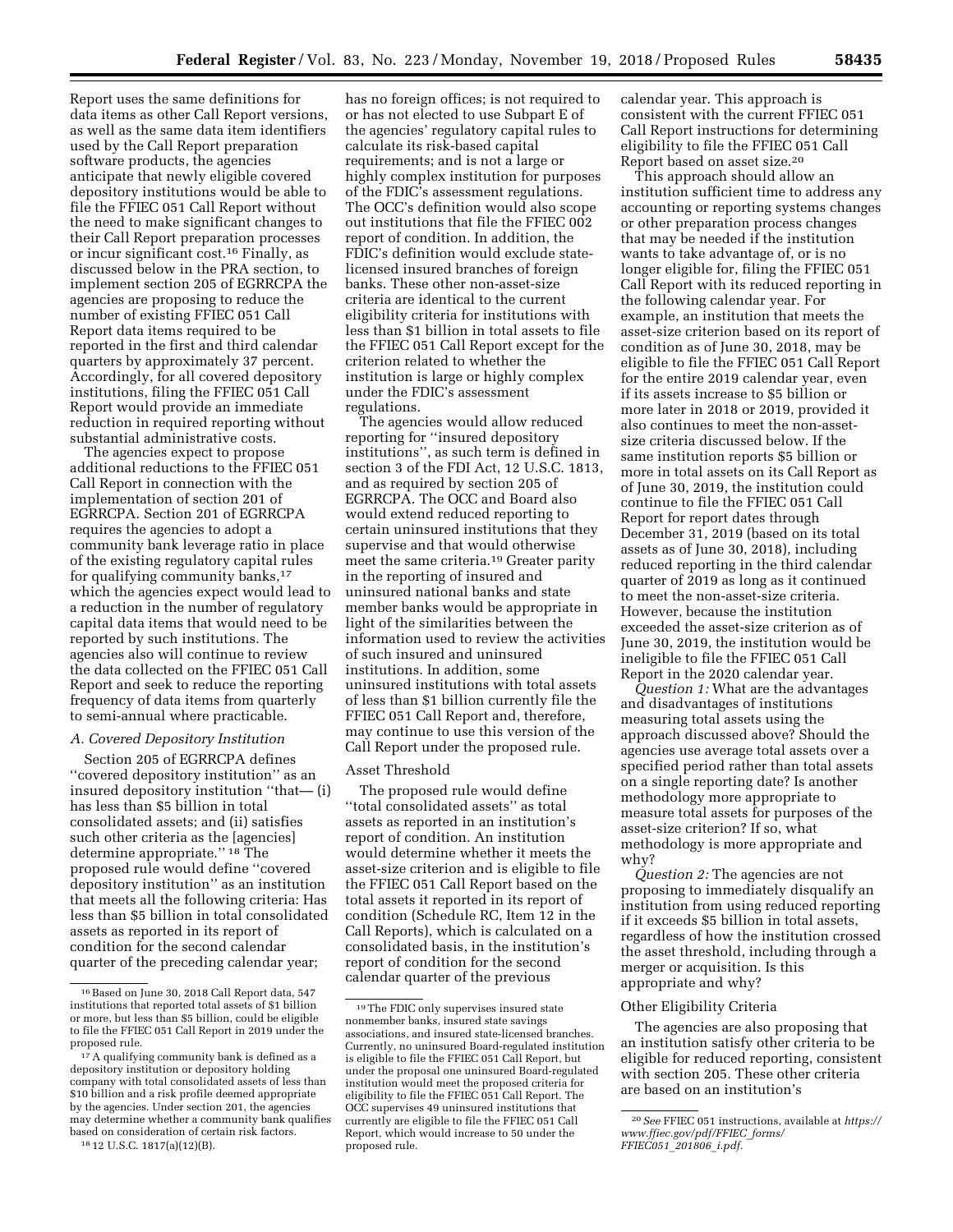international activities, its treatment under the agencies' regulatory capital rules, and its treatment under the FDIC's deposit insurance assessment regulations. These non-asset-size criteria are identical to the current eligibility criteria for institutions with less than \$1 billion in total assets to file the FFIEC 051 Call Report with the exception of the criterion related to treatment under the FDIC's assessment regulations. Unlike the asset-size criterion, which is determined as of the report of condition filed for the second calendar quarter (as of June 30) of the prior calendar year, an institution would determine in each calendar quarter whether it meets all of these non-asset-size criteria. If in any calendar quarter an institution no longer meets all of these other criteria, then the institution would become ineligible to file the FFIEC 051 Call Report beginning the quarter in which the institution failed to meet one of the non-asset-size criteria. In contrast to failing the assetsize criterion, failing to meet the nonasset-size criteria often reflects a significant change in the operations of an institution as a result of deliberate planning, such as opening a foreign branch or becoming subject to a different approach under the agencies' regulatory capital rules. Therefore, in contrast to the asset-size criterion, the proposed rule does not include a grace period for non-asset-size criteria.

*International Activities.* The proposal would exclude from the definition of ''covered depository institution'' an institution that has foreign offices or that is an insured branch of a foreign bank. These criteria are identical to the current eligibility criteria that exclude these institutions from being eligible to file the FFIEC 051 Call Report. Foreign offices would be defined as: Branches or consolidated subsidiaries in foreign countries 21 unless located on a U.S. military facility; international banking facilities as defined under 12 CFR 204.8; majority-owned Edge Act and Agreement 22 subsidiaries; and branches or consolidated subsidiaries in U.S. territories if the bank is chartered or headquartered in a U.S. state or the District of Columbia. Insured branches of foreign banks would be those branches defined in section 3(s) of the FDI Act, 12 U.S.C. 1813(s), which file the FFIEC 002 version of the report of condition. The agencies believe it is appropriate to exclude these institutions

from the proposal because the nature of these international activities requires more comprehensive and detailed financial information to effectively supervise and monitor them.23 This comprehensive information related to foreign activities is required to be reported in the FFIEC 002 report of condition. For example, institutions that have foreign offices may present risks, such as currency risk and countryspecific risks, for which supervisors require additional financial information to ensure appropriate monitoring and supervision. Permitting these institutions to receive reduced reporting on the FFIEC 051 Call Report would impair the agencies' existing supervision of these institutions.

*Advanced Approaches Institutions.*  The proposal would exclude from the definition of ''covered depository institution'' an institution that is required to, or has elected to, use Subpart E of the agencies' regulatory capital rules to calculate its risk-based capital requirements (advanced approaches institution). In general, an advanced approaches institution is an institution that has consolidated total assets equal to \$250 billion or more, has consolidated total on-balance sheet foreign exposure equal to \$10 billion or more, or is a subsidiary of a depository institution or holding company that uses the advanced approaches to calculate its total-risk weighted assets.24 Advanced approaches institutions currently are precluded from filing the FFIEC 051 Call Report. Advanced approaches institutions generally must calculate their regulatory capital requirements under the advanced approaches, which relies in part on internal models and complex formulas, and are subject to additional requirements such as the supplementary leverage ratio.25 While advanced approaches holding companies typically have total assets of more than \$250 billion, their depository institution subsidiaries also generally are subject to the advanced approaches, some of which may have total assets of less than \$5 billion. Some of these subsidiaries often engage in specialized or highly complex activities that require more comprehensive and detailed financial

information to ensure effective supervision and monitoring.

*Institutions Assessed as Large or Highly Complex by the FDIC.* Finally, the agencies propose to exclude from the definition of ''covered depository institution'' an insured depository institution that is assessed as a ''large institution'' or ''highly complex institution,'' as defined in the FDIC's deposit insurance assessment regulations.26

Under the FDIC's assessment regulations, large and highly complex institutions are assessed using combined CAMELS 27 ratings and certain forward-looking financial measures to assess the risks such institutions pose to the Deposit Insurance Fund.28 The FDIC uses the data reported by a large or highly complex institution on either the FFIEC 031 or FFIEC 041 Call Report, as appropriate, to calculate the institution's assessment rate. For example, the FDIC uses data on Schedule RC–O regarding higher-risk assets, which are not reported on the FFIEC 051 Call Report, to calculate financial ratios used to determine a large or highly complex institution's assessment rate.

Under the FDIC's assessments regulations, an institution that increases or decreases in asset size is reclassified as a small institution, large institution, or highly complex institution generally after such institution reports assets of less than \$10 billion, \$10 billion or more, or more than \$50 billion,

27A financial institution is assigned a ''CAMELS'' composite rating based on an evaluation and rating of six essential components of an institution's financial condition and operations. These component factors address the: Adequacy of capital (C); quality of assets (A); capability of management (M); quality and level of earnings (E); adequacy of liquidity (L); and sensitivity to market risk (S).

28*See* 12 CFR 327.16(b) and (c); 76 FR 10672, 10688–10698 (February 25, 2011).

<sup>21</sup>The proposed rule would define ''foreign country'' to refer to one or more foreign nations, and include the overseas territories, dependencies, and insular possessions of those nations and of the United States. This definition also is used in the Board's Regulation K, 12 CFR part 211.

<sup>22</sup> 12 CFR 211.1(c)(2) and (3).

<sup>23</sup> Depository institutions with foreign offices are currently required to file the FFIEC 031 Call Report and thus are not currently eligible to file the FFIEC 051. Branches of foreign banks (both Federally and State-licensed), are required to file the FFIEC 002 version of the report of condition.

<sup>24</sup>*See* 12 CFR 3.100(b) (OCC); 217.100(b) (Board); 324.100(b) (FDIC).

<sup>25</sup>*See* 12 CFR part 3, subpart E and 12 CFR 3.10(c)(4) (OCC); 12 CFR part 217, subpart E and 12 CFR 217.10(c)(4) (Board); 12 CFR part 324, subpart E and 12 CFR 324.10(c)(4) (FDIC).

<sup>26</sup>*See* 12 CFR 327.8(e), (f), (g) and (s). For the purposes of the FDIC's assessment regulations, a 'small institution'' generally is an insured depository institution with less than \$10 billion in total assets. Generally, a ''large institution'' is an insured depository institution with more than \$10 billion in total assets or that is treated as a large institution for assessment purposes under section 327.16(f). Generally, a ''highly complex institution'' is: (i) An insured depository institution (excluding a credit card bank) that has had \$50 billion or more in total assets for at least four consecutive quarters, is controlled by a U.S. parent holding company that has had \$500 billion or more in total assets for four consecutive quarters, or is controlled by one or more intermediate U.S. parent holding companies that are controlled by a  $U.S.$  holding company that has had \$500 billion or more in assets for four consecutive quarters; or (ii) a processing bank or trust company. However, an institution with assets between \$5 billion and \$10 billion may request treatment for deposit insurance assessments as a large institution, and few institutions have made this request to date. *See* 12 CFR 327.16(f).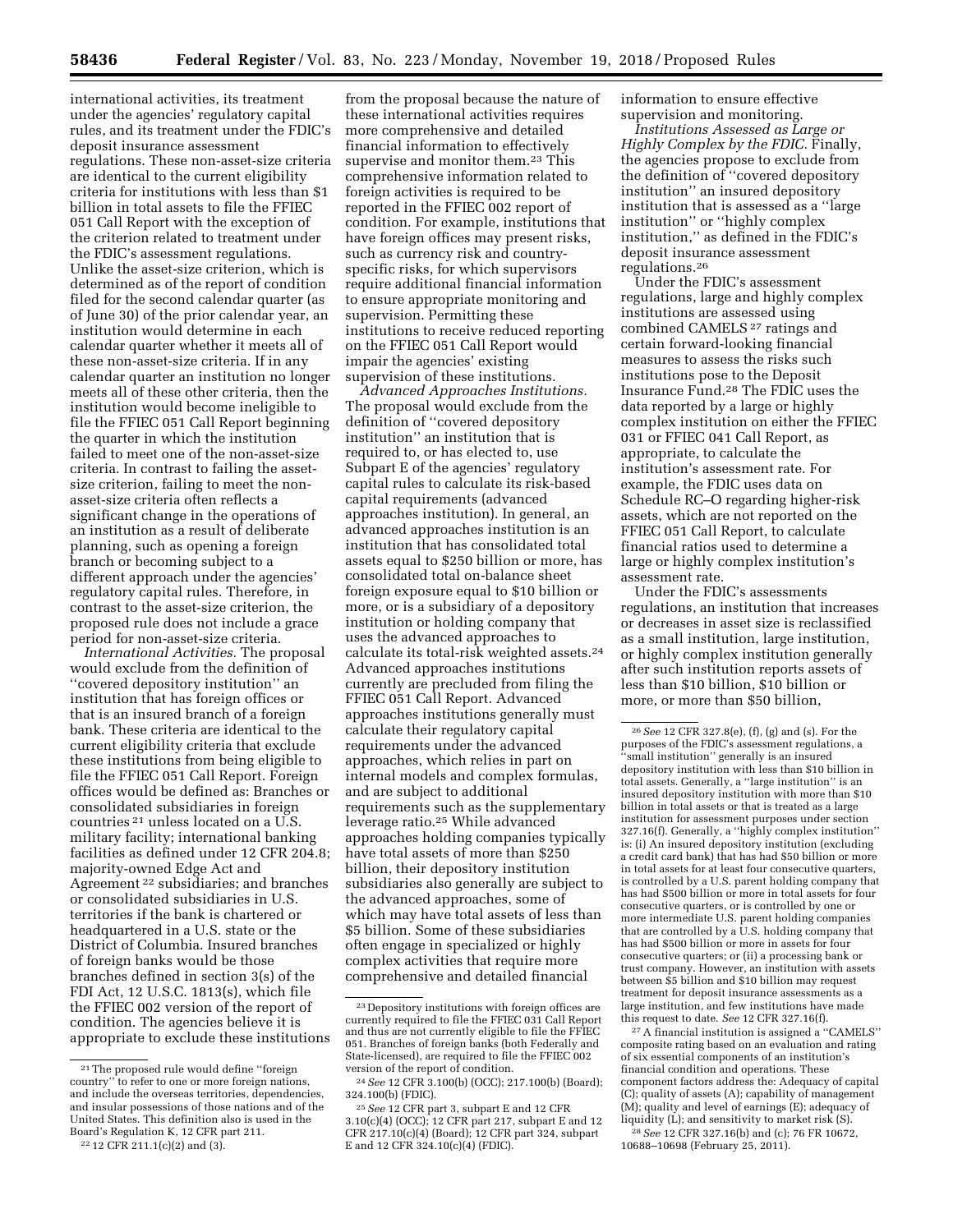quarters.29 Because reclassification requires that the institution report above or below a certain asset-based threshold for four consecutive quarters, there may be a period of time in which an institution would otherwise be eligible for reduced reporting by filing the FFIEC 051 Call Report because it met the asset-size criterion, but is assessed as a large or highly complex institution. Although this situation is likely to be rare, without this criterion such institution would be eligible to file the FFIEC 051 Call Report with its reduced reporting under the proposed rule. For example, an institution that had been reporting more than \$10 billion in assets and was assessed as a ''large institution'' as of March 31, 2018, could decrease in size such that its total assets, as of June 30, 2018, were below \$5 billion. If that institution met the other non-asset-size criteria discussed above, then that institution could be eligible to file the FFIEC 051 Call Report in the 2019 calendar year, including reduced reporting in the first and third calendar quarters of 2019. However, such an institution would continue to be assessed as a large institution and would not be reclassified as a ''small institution'' for deposit insurance assessments until it reported total assets below \$10 billion for four consecutive quarters. Therefore, as long as the institution continues to be assessed as a ''large institution,'' it would be ineligible to file the FFIEC 051 Call Report, including its reduced reporting, until it was reclassified for deposit insurance assessments and assessed as a ''small institution'' (*i.e.,* beginning with the third calendar quarter in 2019).

respectively, for four consecutive

This proposed eligibility criterion ensures that an institution that meets the asset-size criterion based on its report of condition for the second calendar quarter of a previous year, but is treated as a large or highly complex institution for assessment purposes, will continue to file the FFIEC 031 or FFIEC 041 Call Report, as appropriate, which contain the data items required by the FDIC to calculate the institution's assessment rate.

*Question 3:* Do the other criteria proposed by the agencies set an appropriate scope for institutions eligible for reduced reporting? Are there additional institutions or classes of

institutions meeting the asset-size criterion that the agencies should consider making eligible to use reduced reporting and, if so, why? Are there additional institutions or classes of institutions that the agencies should consider making ineligible for reduced reporting and, if so, why?

### *B. Reduced Reporting*

The agencies propose to implement the reduced reporting required by section 205 of EGRRCPA by first allowing the broader group of covered depository institutions to file the FFIEC 051 Call Report each calendar quarter. The proposed rule would extend eligibility to file the FFIEC 051 Call Report to all covered depository institutions with \$1 billion or more, but less than \$5 billion, in total assets and that meet the non-asset-size criteria. As discussed in the PRA section below, the agencies propose revising the eligibility criteria for filing the FFIEC 051 Call Report to match the criteria to qualify as a covered depository institution under the proposal. As a result, this approach would provide significant relief through reduced reporting to covered depository institutions that currently are required to file the FFIEC 041 Call Report. For example, the current version of the FFIEC 051 Call Report includes 1,147 reportable data items in each of the first and third calendar quarters, compared with 2,029 reportable data items required on the FFIEC 041 Call Report in those calendar quarters, which is the version of the Call Report currently completed by most institutions with total assets of \$1 billion or more, but less than \$5 billion. Under the proposal, covered depository institutions with total assets between \$1 billion and less than \$5 billion would be eligible to file the FFIEC 051 Call Report in each calendar quarter of a calendar year (provided that they continue to meet the non-asset-size eligibility criteria), which would provide substantial reporting relief for these institutions compared to the FFIEC 041 Call Report currently used by most of those institutions.

In addition to expanding the number of institutions eligible to file the FFIEC 051 Call Report, the agencies propose to implement the reduced reporting required by section 205 of EGRRCPA by further reducing the reporting required on the FFIEC 051 Call Report for all covered depository institutions in the first and third calendar quarters. The agencies propose to achieve this by reducing the frequency of reporting in the FFIEC 051 Call Report for approximately 37 percent of the existing data items in this report—from quarterly to semiannual—as described in the PRA

section below. The principal areas of reduced reporting in the first and third quarters include data items related to categories of risk-weighting of various types of assets and other exposures under the agencies' regulatory capital rules, fiduciary and related services assets and income, and troubled debt restructurings by loan category. This reduction in frequency for certain data items would provide all covered depository institutions, including those with less than \$1 billion in total assets that currently file the FFIEC 051 Call Report, with further reduced reporting in the first and third calendar quarters.

*Question 4:* Is the agencies' proposal to implement reduced reporting by expanding eligibility to file the FFIEC 051 Call Report appropriate? If not, what would be a more appropriate way to implement Section 205's reduced reporting requirement, and why?

# *C. Reservation of Authority*

The proposed rule includes a reservation of authority that would allow the appropriate Federal banking agency, in consultation with the applicable state chartering authority, and on an institution-specific basis, to require a covered depository institution to file the FFIEC 041 Call Report, or any successor thereto, in any calendar quarter or quarters in which the covered depository institution would otherwise be eligible to file the FFIEC 051 Call Report, based on the appropriate Federal banking agency's determination that such filing is necessary for supervisory purposes. In making such a determination, the appropriate Federal banking agency may consider criteria including whether the institution is significantly engaged in one or more complex, specialized, or other higherrisk activities, such as those for which limited information is reported in the FFIEC 051 Call Report compared to the FFIEC 041 Call Report. For example, if a covered depository institution has a considerable concentration of either trading assets or mortgage banking activities, the appropriate Federal banking agency may seek additional information from that institution by requiring the institution to file the FFIEC 041 Call Report. Generally, a covered depository institution's safety and soundness, size, complexity, activities, risk profile, and other factors, such as an increase in a covered depository institution's asset size resulting from a merger or acquisition, also may be taken into consideration.

If, after considering such factors, the appropriate Federal banking agency determines that the covered depository institution should be required to file the

<sup>29</sup>Under the FDIC's assessment regulations, an insured depository institution can be reclassified as a highly complex institution because they meet the definition of a ''processing bank or trust company.'' Under that definition, an insured depository institution would need to, among other things, have total assets of \$10 billion or more for at least four consecutive quarters. *See* 12 CFR 327.8(s).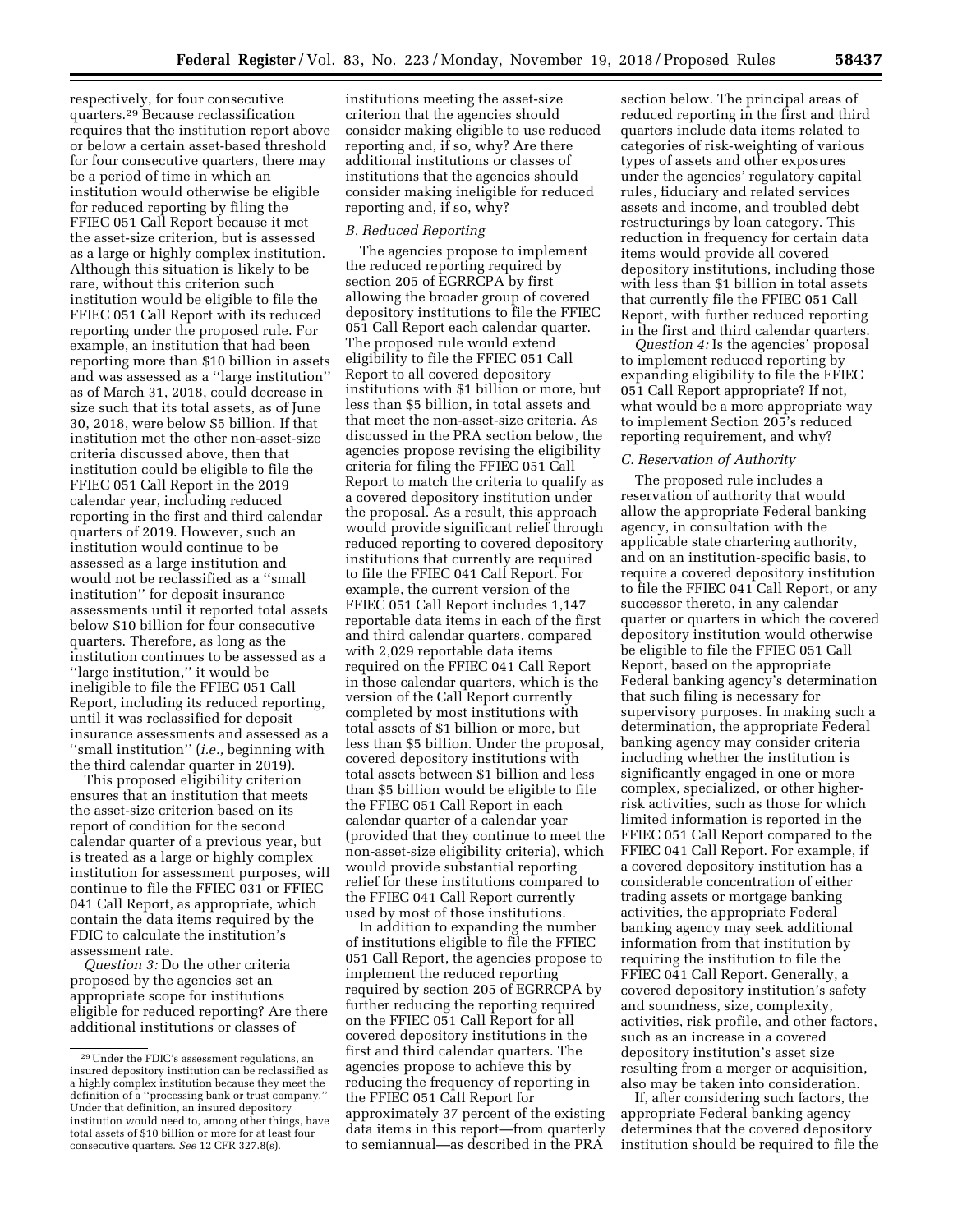FFIEC 041 Call Report, the appropriate Federal banking agency would provide written notice to the covered depository institution prior to the filing requirement's becoming effective. Any covered depository institution eligible to file the FFIEC 051 Call Report, but that is required by its appropriate Federal banking agency to file the FFIEC 041 Call Report under the reservation of authority, would be required to continue to file the FFIEC 041 Call Report until the appropriate Federal banking agency provides written notice to the covered depository institution that it is no longer required to file the FFIEC 041 Call Report. The justification for use of the reservation and its terms will also be provided in the notice.

This authority would provide the agencies with the flexibility to require an institution to report and disclose additional Call Report data if warranted by an institution's individual circumstances and risk profile. Consistent with current supervisory practices and experience, the exercise of the reservation of authority generally would be a decision made by a member of the appropriate agency's senior management and would not be at the discretion of examination staff.

### **III. Expected Impact of the Proposed Rule**

The proposed rule is expected to broaden the number of institutions that may file the FFIEC 051 Call Report and be eligible for reduced reporting in the first and third calendar quarters.30 Based on June 30, 2018, Call Report data, 5,357 institutions reported total assets of less than \$5 billion. Of these, 547 institutions reported total assets of \$1 billion or more, but less than \$5 billion, and are currently ineligible to file the FFIEC 051 Call Report in 2019, but would meet the definition of ''covered depository institution'' under the proposed rule. For 533 of these 547 institutions, this would mark the first time such institution is eligible to file the FFIEC 051 Call Report.31 Overall,

each of the 5,357 institutions that reported less than \$5 billion in total assets in their Call Report as of June 30, 2018, and that would qualify as a ''covered depository institution'' under the proposed rule, could file the FFIEC 051 Call Report and report approximately 37 percent fewer data items in the first and third calendar quarters than in the current FFIEC 051 Call Report.

The agencies estimate the average quarterly reporting burden hours per institution for the current FFIEC 041 and FFIEC 051 Call Reports are 64.49 hours and 52.31 hours, respectively, for institutions that would become eligible to file the FFIEC 051 Call Report in 2019. Thus, each covered depository institution that switches from filing the current FFIEC 041 Call Report to the FFIEC 051 Call Report (amended as proposed in the PRA section) is expected to save, on average, 12.18 hours per quarter. Assuming that newly eligible covered depository institutions would file the FFIEC 051 Call Report at the same rate as currently eligible institutions file the FFIEC 051 Call Report (77 percent), the agencies estimate a total reporting burden reduction of 5,130 hours per quarter for these institutions.32

The proposed rule also provides for reduced reporting in the first and third calendar quarters for covered depository institutions. As discussed below in the PRA section, the agencies are proposing to remove approximately 37 percent of data items from being reported in the FFIEC 051 Call Report for covered depository institutions in the first and third calendar quarters. The principal areas of reduced reporting in the first and third calendar quarters include data items related to categories of riskweighting of various types of assets and other exposures under the agencies' regulatory capital rules, fiduciary and related service assets and income, and troubled debt restructurings by loan category. These data items are currently collected every calendar quarter on the FFIEC 051 Call Report. Every covered depository institution that files the FFIEC 051 Call Report would experience a reduction in reporting for the first and third calendar quarters as a result of this aspect of the proposed rule. The agencies estimate that the

proposed removal of approximately 37 percent of data items from the reporting requirements of covered depository institutions in the first and third calendar quarters would reduce the average quarterly reporting burden by 1.18 hours for the 3,714 institutions that filed the FFIEC 051 Call Report for the June 30, 2018, report date. This represents a total estimated burden reduction of 4,383 hours per quarter for these institutions.33

As also discussed below in the PRA section, the agencies are proposing to add certain data items to the FFIEC 051 Call Report for covered depository institutions with \$1 billion or more, but less than \$5 billion, in total assets. Based on Call Report data as of June 30, 2018, 533 institutions with \$1 billion or more, but less than \$5 billion, currently file the FFIEC 041 Call Report, but would meet the definition of ''covered depository institution'' under the proposed rule. Because these 533 institutions already report these data items on the FFIEC 041 Call Report, the proposed addition of these data items to the FFIEC 051 Call Report for these institutions would not represent an increase in reporting burden as these institutions would experience an overall net decrease in reporting burden by switching to the FFIEC 051 Call Report. Furthermore, only one of these items would be collected quarterly; the other items would be collected semiannually or annually. In addition, these data items would not be required to be completed by institutions with less than \$1 billion in total assets that file the FFIEC 041 or FFIEC 051 Call Reports, so institutions that are currently eligible to file the FFIEC 051 Call Report would not be affected by the addition of these items.

Based on the agencies' total hourly wage rate for Call Report preparation of \$117 and the reduction in reporting hours resulting from the proposed reduced reporting discussed in the PRA section, it is estimated that reporting costs could be \$600,210 less each quarter, on average, for the 547 eligible institutions that reported \$1 billion or more, but less than \$5 billion, in total assets on their June 30, 2018, Call Report.34 Also, the agencies estimate that reporting costs could be \$512,811 less each quarter, on average, for the 3,714 institutions that filed the FFIEC 051 Call Report for June 30, 2018.35 In sum, the proposed changes to the FFIEC 051 Call Report that are discussed below

<sup>30</sup>The proposed rule allows reduced reporting for covered depository institutions, but does not mandate that any institution file the FFIEC 051 Call Report. Based on June 30, 2018, Call Report data, approximately 77 percent of currently eligible institutions that reported total assets of less than \$1 billion elected to file the FFIEC 051 Call Report.

<sup>31</sup>Fourteen institutions currently file the FFIEC 051 Call Report, but reported assets of \$1 billion or more, but less than \$5 billion on their Call Report as of June 30, 2018. Under the current Call Report instructions, these institutions would not be eligible to file the FFIEC 051 Call Report in 2019. However, under the proposed rule, these institutions would meet the definition of ''covered depository institution'' and, therefore, could continue to file the FFIEC 051 Call Report in 2019 (assuming they continue to meet the non-asset-size criteria).

<sup>32</sup>Calculated as 12.18 burden hours multiplied by 77 percent of 547 institutions that would be eligible under the proposed rule. Covered depository institutions could file the FFIEC 051 Call Report at a higher rate than the current 77 percent participation level, particularly due to the opportunity under the proposed rule to obtain additional reporting relief in the first and third calendar quarters.

<sup>33</sup> 1.18 hours \* 3,714 FFIEC 051 Call Report filers for the report dated June 30, 2018.

<sup>34</sup> \$117 per hour \* 5,130 hours per quarter.

<sup>35</sup> \$117 per hour \* 4,383 hours per quarter.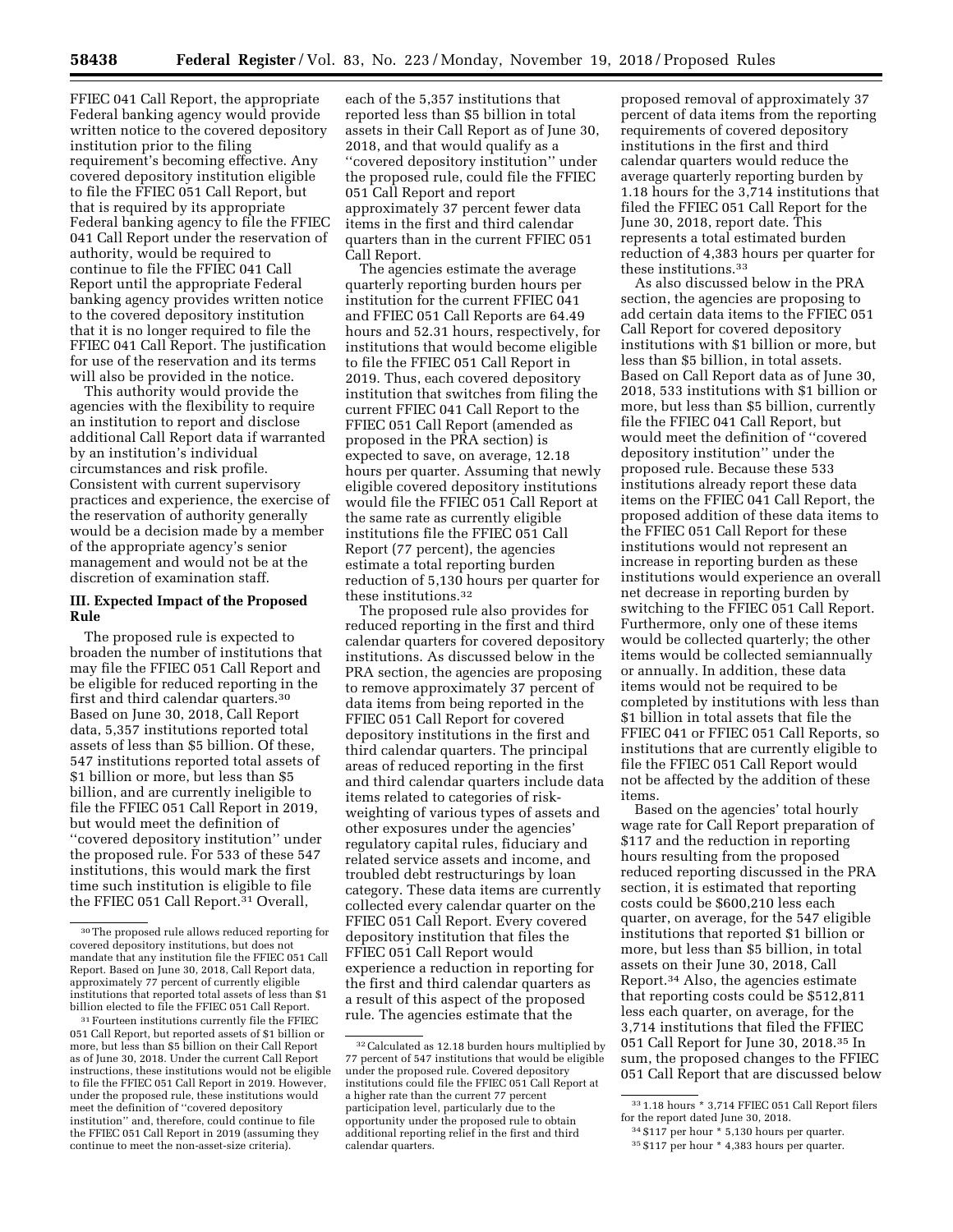in the PRA section could reduce annual reporting costs by an estimated \$4,452,084, or 0.008 percent of total annualized non-interest expenses, for institutions that reported total assets of less than \$5 billion on the Call Report as of the June 30, 2018, and either filed the FFIEC 051 Call Report, or filed the FFIEC 041 Call Report but are expected to file the FFIEC 051 Call Report, under the proposed rule beginning in 2019.36

Finally, the proposed rule could impose some minor additional regulatory costs, in the first year of implementation, that are associated with changes to internal systems or processes for affected institutions that are not currently eligible for, or do not currently file, the FFIEC 051 Call Report. The agencies expect that these additional costs should be relatively low as the FFIEC 051 Call Report shares defined terms and data item identifiers with the other Call Reports, so institutions that switch to the FFIEC 051 Call Report should not necessitate significant reporting system changes. However, these costs are also difficult to estimate accurately with available information because they depend upon the individual characteristics of each institution, its recordkeeping and reporting systems, and the decisions of its senior management.

*Question 5:* The agencies invite comments on all aspects of the information provided in this Expected Impact section. In particular, would this proposal have any significant effects on institutions that the agencies have not identified?

*Question 6:* Are there other factors or aspects of regulatory reporting that the agencies should consider in assessing the impact of the proposed rule?

### **IV. Alternatives Considered**

The agencies recognize that while the statutory mandate is to allow for reduced reporting in the first and third calendar quarters for covered depository institutions, the implementation of section 205 of EGRRCPA presents an additional opportunity to provide broader regulatory relief to smaller, less complex institutions that are currently required to file the FFIEC 041 Call Report because they have \$1 billion or more in total assets. In developing the proposal, the agencies sought to reduce the reporting burden on institutions with total consolidated assets of less than \$5 billion, consistent with the mandate in section 205, while also ensuring that the agencies' data needs

for institutions in the size range would continue to be met.

The agencies considered two alternative approaches to implementing section 205 as part of the development of the proposed rule. In considering these alternatives, the agencies reviewed prior PRA notices in which Call Report changes were discussed and comments were addressed. Additionally, the agencies considered comments received on the Call Report burden reduction initiative announced in December 2014 that resulted in the creation of the FFIEC 051 Call Report. The agencies note that the FFIEC Call Report burdenreduction initiative involved significant outreach to community banks and to users of Call Report data and that the guiding principles developed as part of the initiative informed the development of the approach taken in this proposal.

*Alternative 1: Identify data items for reduced reporting on the FFIEC 041 and FFIEC 051 Call Reports.* The agencies considered reviewing the FFIEC 041 and FFIEC 051 Call Reports to identify data items that could be reported on a less frequent basis by institutions with less than \$5 billion in total assets. A possible advantage to this approach is that it might have been easier to present the various items proposed for reduced reporting. However, the agencies also recognized that the existing FFIEC 051 Call Report in its entirety already requires the reporting of significantly fewer data items than the FFIEC 041 Call Report. Therefore, expanding institutions' eligibility to file the FFIEC 051 Call Report was determined to be the more beneficial approach with respect to institutions with total assets of \$1 billion or more, but less than \$5 billion, because it would provide those institutions with immediate and significant reductions in the overall number of data items reported. In addition, re-reviewing every data item on the FFIEC 041 Call Report would require significantly more time and would delay the implementation of reduced reporting in comparison to proposing to use the existing FFIEC 051 Call Report.

*Alternative 2: Create a new, separate Call Report form for* ''*covered depository institutions.*'' The agencies also considered creating a new, separate Call Report for covered depository institutions that would provide for reduced reporting in the first and third calendar quarters. The agencies believed that, while such an approach may appear simple to do, creating an entirely separate form only two years after the implementation of the new FFIEC 051 Call Report could lead to confusion about which form to file, especially

because the criteria for filing the form likely would have been very similar to the current eligibility criteria for filing the FFIEC 051 Call Report. Also, this approach could result in institutions having to reorganize their reporting systems and processes to accommodate their use of a new form and incur costs and administrative burden in doing so. Because the proposed rule is intended to reduce burden on smaller, less complex institutions, the agencies determined that producing a new Call Report would not be the most efficient option. Additionally, the agencies recognized that they would require significant time to develop and publish an entirely new Call Report form, which would delay the regulatory reporting relief proposed in the rule.

### **V. Related Agency-Specific Revisions**

### *A. Board*

The Board does not currently have a rule that sets forth the report of condition filing requirements of statechartered banks that are members of the Federal Reserve System (state member banks), and instead relies on its statutory authority under section 9 of the Federal Reserve Act (FRA) and section 7(a)(3) of the FDI Act to require state member banks to provide reports of condition. In light of section 205 of EGRRCPA's requirement that the Board issue a rule that allows for reduced reporting by certain eligible Boardsupervised insured depository institutions, the Board proposes to add a new subpart to Regulation H, which governs the membership of state banking institutions in the Federal Reserve System. The Board proposes to add new subpart K to Regulation H, which will incorporate the rule text implementing section 205. In addition to insured state member banks, the Board also supervises uninsured state member banks, such as nondepository trust companies. The Board requires such institutions to use the Call Report to submit financial data. The Board's proposed rule also would extend the use of the reduced reporting requirement to uninsured state member banks if they meet the criteria for covered depository institutions identified in the rule.

The Board also proposes to include in new subpart K, pursuant to its statutory authority under section 9 of the FRA and section 7(a)(3) of the FDI Act, subsection 208.122 that will set forth the general requirement that all state member banks file consolidated reports of condition and income in accordance with the instructions for these reports.

*Question 7:* Is the proposed extension of the reduced reporting requirement to

<sup>36</sup> \$117 per hour \* [5,130 hours per quarter + 4,383 hours per quarter] \* 4 quarters per year.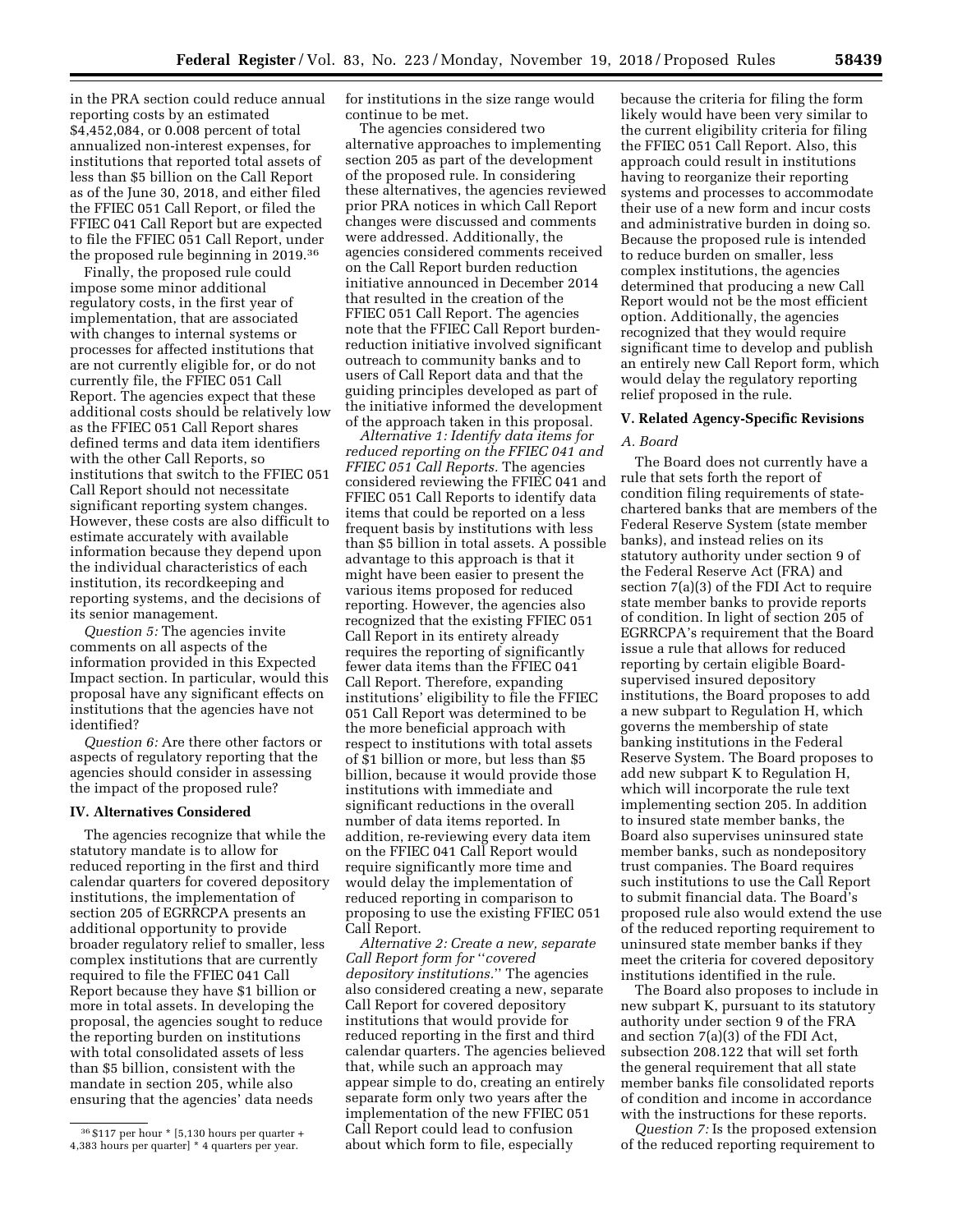include uninsured state member banks that meet the same eligibility criteria appropriate? Would any of the proposed exclusionary criteria for covered depository institutions be problematic for uninsured state member banks?

### *B. FDIC*

The FDIC proposes to amend Part 304 of its Rules and Regulations, by restructuring the regulation and creating a ''Subpart A'' and ''Subpart B.'' In Subpart A, the FDIC would put the current text of Part 304, with limited technical, non-substantive changes. The technical, non-substantive changes include: (1) Updating the address and contact information in section 304.2; (2) clarifying that sections 304.3(a) and (b) apply to insured depository institutions; (3) updating references in section 304.3(a) to the various Call Reports to include the recently implemented FFIEC 051 Call Report; and (4) updating the references to FDIC divisions to reflect changes in nomenclature. In Subpart B, the FDIC proposes to include the regulatory text implementing Section 205.

The FDIC believes that the proposed approach to restructuring Part 304 will incorporate the entirety of the new, substantive text of the proposed rule that implements Section 205 of the EGRRCPA with minimal effect to the current text. Thus, a state nonmember bank or state savings association that believes it qualifies as a covered depository institution would be able to make that determination based on the regulatory text contained in Subpart B.

*Question 8:* Is the proposed restructuring of Part 304 helpful and clear for users to understand? Why or why not?

### *C. OCC*

Insured depository institutions identified in section 205 include insured Federal branches of foreign banks, as defined under section 3(s) of the Federal Deposit Insurance Act (12 U.S.C. 1813(s)). While these insured Federal branches are included in the statute, they currently file the FFIEC 002 report of condition. The FFIEC 002 is used by insured and uninsured state and Federal branches and agencies of foreign banks and contains a significant amount of information relating to the operations and foreign connections of these entities. As described above in the *International Activities* section, this additional information is necessary for the OCC to supervise insured Federal branches, and a reduced reporting option would not be appropriate given the nature of their activities. Therefore, the OCC's proposed rule would include

a criterion excluding institutions that file the FFIEC 002 report of condition from being eligible for reduced reporting.

In addition to insured depository institutions, which are specifically identified in section 205, the OCC also supervises a number of uninsured national banks, such as trust banks. The OCC has permitted some of these institutions to use the Call Report to submit financial data and to use the existing FFIEC 051 if they meet the current eligibility requirements for filing that Call Report. Therefore, the OCC's proposed rule would also extend the use of the reduced reporting requirement to uninsured national banks if they meet the criteria for covered depository institutions identified in the rule.

*Question 9:* Is the proposed extension of the reduced reporting requirement to include uninsured national banks supervised by the OCC appropriate? Would any of the proposed exclusionary criteria for covered depository institutions be problematic for uninsured national banks supervised by the OCC?

#### **VI. Regulatory Analyses**

# *A. Paperwork Reduction Act*

Certain provisions of the proposed rule affect ''collections of information'' within the meaning of the Paperwork Reduction Act of 1995 (PRA) (44 U.S.C. 3501–3521). In accordance with the requirements of the PRA, the agencies may not conduct or sponsor, and a respondent is not required to respond to, an information collection unless it displays a currently valid Office of Management and Budget (OMB) control number.

The agencies reviewed the proposed rule, including the changes to the FFIEC 051 Call Report that are discussed in this PRA section, and determined that it would result in changes to certain reporting requirements that have been previously cleared by the OMB under various control numbers. The proposed rule would expand the eligibility to file the FFIEC 051 Call Report to certain institutions with \$1 billion or more, but less than \$5 billion, in total assets that meet other eligibility criteria. In addition to the expanded eligibility to file this report, the agencies also are proposing other revisions to the FFIEC 051 Call Report, as discussed under Current Actions below. These revisions to the FFIEC 051 Call Report are proposed to take effect as of the March 31, 2019, report date. The agencies are proposing to extend for three years, with revision, these information collections.

# Current Actions

### **Overview**

First, as described above, the agencies are proposing to revise the criteria for determining whether an institution is eligible to file the FFIEC 051 Call Report to match the criteria in the proposed rule. While the proposed rule provides for reduced reporting on reports filed for the first and third calendar quarters, the agencies also propose to revise the eligibility criteria to extend to all eligible institutions with less than \$5 billion in total assets that meet other criteria in the rule the option to file the FFIEC 051 Call Report for all four calendar quarters. Therefore, if an institution is eligible to file the FFIEC 051 Call Report for the first and third calendar quarters pursuant to the rule, the institution also could file the FFIEC 051 Call Report for the second and fourth calendar quarters provided the institution continues to meet the nonasset-size criteria. The revisions to the filing eligibility would be made in the General Instructions section of the Call Report instructions and would include the increase in the asset-size threshold to less than \$5 billion in total assets as well as the addition of a criterion to exclude institutions that are treated as large or highly complex institutions for deposit insurance assessment purposes. The Call Report instructions currently provide that, beginning with the first quarterly report date following the effective date of a business combination, a transaction between entities under common control, or a branch acquisition that is not a business combination involving an institution and one or more other depository institutions, the resulting institution, regardless of its size prior to the transaction, must file the FFIEC 041 Call Report if its consolidated total assets after the consummation of the transaction are \$1 billion or more. The agencies are proposing to remove this provision from the instructions, but the resulting institution may be required to file the FFIEC 041 Call Report consistent with the reservation of authority in the rule. All of the proposed FFIEC 051 Call Report eligibility criteria, along with justifications, are provided above in section II.A. of the Supplementary Information section (''Covered Depository Institution''). Based on June 30, 2018, Call Report data, there were 547 institutions with \$1 billion or more, but less than \$5 billion in total assets that likely would meet the definition of ''covered depository institution'' in the proposed rule.

Second, the agencies are proposing to revise the reporting frequency and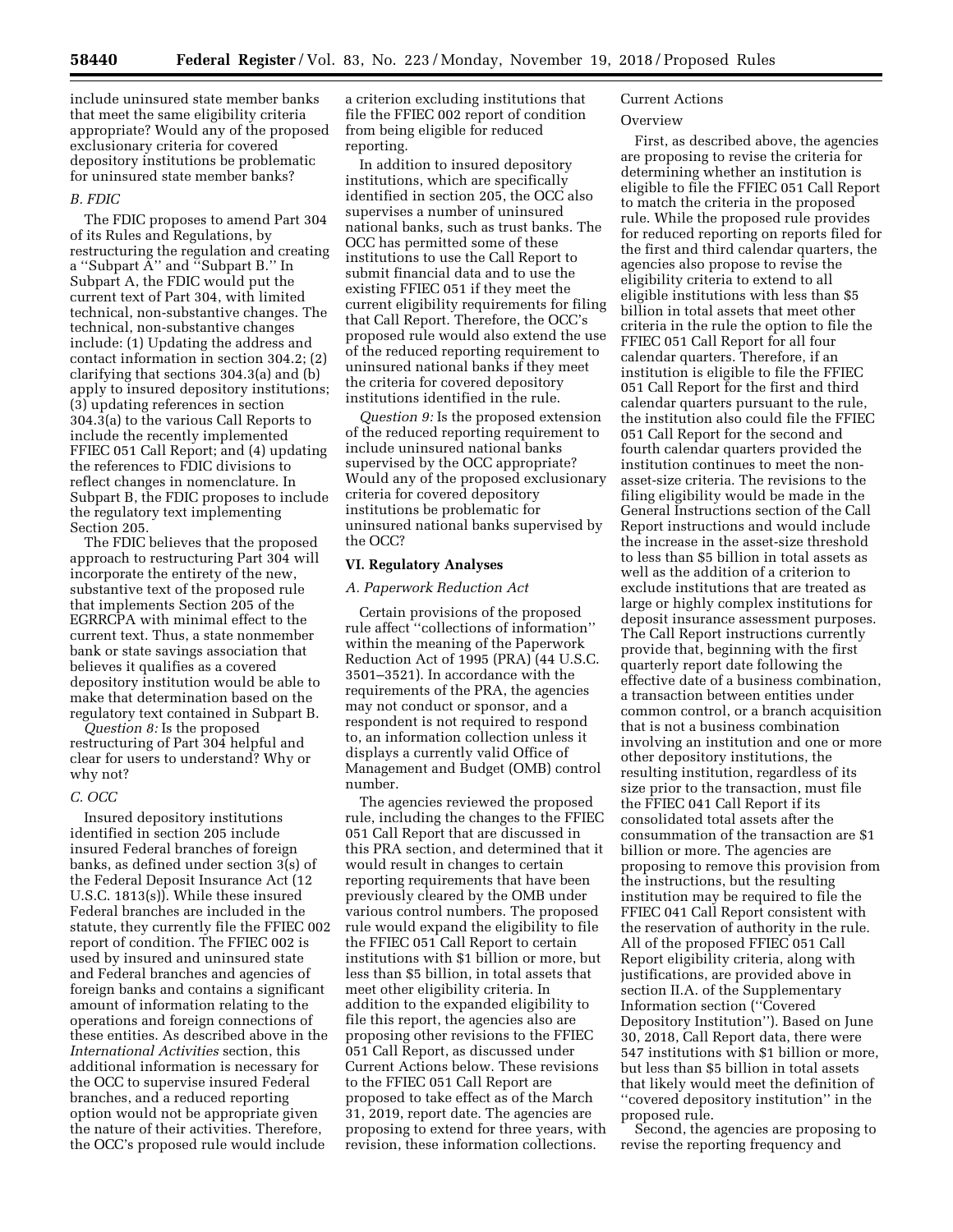applicability of certain data items in the FFIEC 051 Call Report. Specifically, the agencies are proposing to reduce the reporting frequency of certain existing data items in the FFIEC 051 Call Report from quarterly to semiannual reporting. This proposal would reduce reporting in the first and third calendar quarters by 502 data items 37 or a reduction of approximately 37 percent of the data items included in the June 30, 2018, FFIEC 051 Call Report.

Third, for covered depository institutions with total assets of \$1 billion or more, but less than \$5 billion, the agencies are proposing to add to the FFIEC 051 Call Report certain data items that these institutions currently report on the FFIEC 041 Call Report, but generally with reduced reporting frequency. The agencies are proposing to add these items to meet the agencies' data needs and assist the agencies in fulfilling their missions of ensuring the safety and soundness of depository institutions and the financial system, as well as the protection of consumer financial rights and providing deposit insurance.

Changes to the Frequency of Data Collection in the FFIEC 051 Call Report

The agencies are proposing, for the reasons explained below, to reduce the frequency of the following items on the FFIEC 051 Call Report from quarterly to semiannual (*i.e.,* these items would be reported in the June 30 and December 31 Call Reports only):

• Schedule RI, Income Statement, Memorandum item 14. Institutions currently report the amount of otherthan-temporary impairment losses on certain debt securities that are recognized through earnings in this Memorandum item. The agencies do not believe it is necessary for institutions eligible to file the FFIEC 051 Call Report to continue to provide this amount on a quarterly basis, as most of these institutions are not currently reporting losses in this item given current economic conditions. The agencies note that changes in the accounting for credit losses will eliminate the need for this item for an ever increasing percentage of institutions through year-end 2022. In the interim, the agencies can review other-than-temporary impairment information for the first and third calendar quarters, as necessary, as part of on-site examinations or through other periodic monitoring.

• Schedule RC–C, Part I, Loans and Leases, Memorandum items 1.a through 1.f, and Schedule RC–N, Past Due and Nonaccrual Loans, Leases, and Other Assets, Memorandum items 1.a through 1.f. Institutions currently report breakdowns of troubled debt restructurings by loan category, separately for those restructurings in compliance with their modified terms in Schedule RC–C and those restructurings that are past due 30 days or more or in nonaccrual status in Schedule RC–N. Institutions would still be required to report the totals for their troubled debt restructurings in Schedule RC–C, Part I, Memorandum item 1.g, and Schedule RC–N, Memorandum item 1.g, on a quarterly basis. The agencies do not believe it is necessary for institutions eligible to file the FFIEC 051 Call Report to continue to provide the breakdowns of troubled debt restructurings on a quarterly basis. The agencies can review information on troubled debt restructurings by loan category for the first and third quarters as part of on-site examinations or through other periodic monitoring, as necessary.

• Schedule RC–E, Deposit Liabilities, Memorandum item 1.a. Institutions currently report the total amount of Individual Retirement Account and Keogh plan deposits in this Memorandum item. The agencies do not believe it is necessary for institutions eligible to file the FFIEC 051 Call Report to continue to provide these amounts on a quarterly basis as this item generally does not fluctuate significantly between quarters for most eligible institutions. The agencies can review information on these deposits for the first and third quarters as part of on-site examinations or through other periodic monitoring, as necessary.

• Schedule RC–E, Memorandum item 5. Institutions currently report whether they offer consumer deposit products in this Memorandum item. The agencies do not believe it is necessary for institutions eligible to file the FFIEC 051 Call Report to continue to provide this information on a quarterly basis, as this item does not change frequently for most eligible institutions.

• Schedule RC–M, Memoranda, items 8.a through 8.c. In these items, institutions currently report their primary internet website address, addresses for other websites used to solicit deposits, and alternate trade names used by the institutions. The agencies do not believe it is necessary for institutions eligible to file the FFIEC 051 Call Report to continue to provide this information on a quarterly basis as these items do not change frequently for most eligible institutions.

• Schedule RC–R, Part II, Regulatory Capital Risk-Weighted Assets, items 1 through 25, columns A through S. In these items, institutions currently report detailed information about the riskweighting of various types of assets and other exposures under the agencies' regulatory capital rules. Institutions still would need to calculate risk-weighted assets, maintain appropriate documentation for this calculation, and report items 26 through 31 of Part II, if applicable, on a quarterly basis. The agencies do not believe it is necessary for institutions eligible to file the FFIEC 051 Call Report to continue to provide the details of their risk-weighting allocations and calculations in Schedule RC–R, Part II, on a quarterly basis as the agencies can adequately review regulatory capital calculations for the first and third calendar quarters as part of on-site examinations or through other types of periodic monitoring, as necessary.

• Schedule RC–R, Part II, Memorandum items 1 through 3, including all subitems and columns. Institutions currently report detailed information in these items about derivative exposures that are elements of the risk-weighting process for these exposures. The agencies do not believe it is necessary for institutions eligible to file the FFIEC 051 Call Report to continue to report these amounts on a quarterly basis. Generally, institutions eligible to file the FFIEC 051 Call Report do not have a significant amount of derivatives contracts, and the agencies can review information about institutions' risk-weighting calculations for derivative exposures for the first and third calendar quarters, as necessary, as part of on-site examinations or through other periodic monitoring.

• Schedule RC–T, Fiduciary and Related Services, items 4 through 13, columns A through D; items 14 through 22; and Memorandum items 3.a through 3.h, for institutions with total fiduciary assets greater than \$250 million but less than or equal to \$1 billion, and gross fiduciary and related services income less than or equal to 10 percent of total revenue.38 Items 4 through 13 collect breakdowns for managed and nonmanaged accounts of the assets and number of accounts by type of fiduciary account. Fiduciary and related services income by type of fiduciary account is reported in items 14 and 22. Memorandum item 3 is used for reporting on the number and market

<sup>37</sup>This number includes 69 data items collected on Schedule RC–T, Fiduciary and Related Services, that are only reported by certain institutions with fiduciary powers that have fiduciary activity to report.

<sup>38</sup>Total fiduciary assets are measured as of the preceding December 31. Gross fiduciary and related services income is measured as a percentage of revenue (net interest income plus noninterest income) for the preceding calendar year.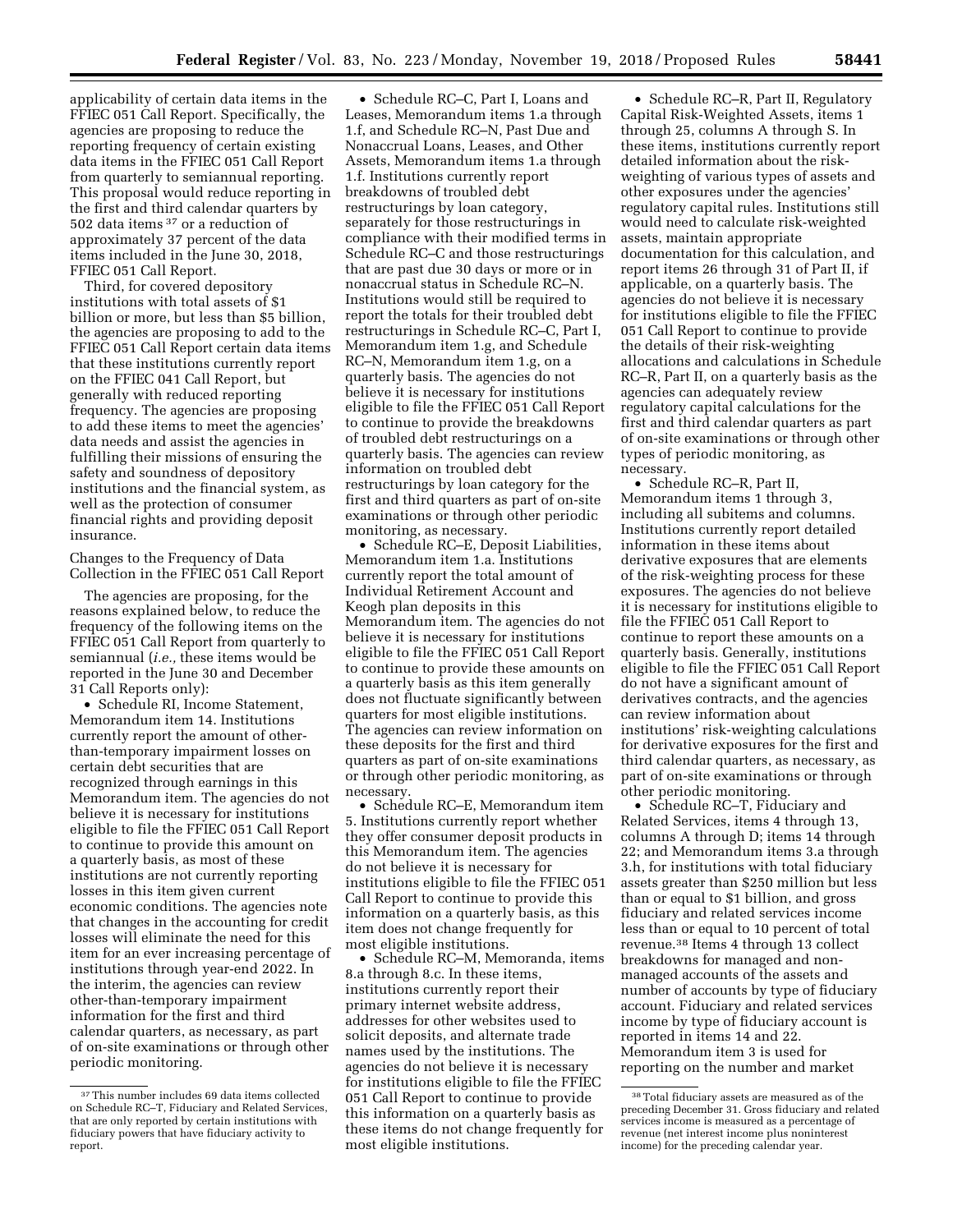value of collective investment funds. Currently, institutions with total fiduciary assets greater than \$250 million or with fiduciary income greater than 10 percent of total revenue must report these items on a quarterly basis. The proposed change would reduce the reporting of these items to semiannual for institutions with total fiduciary assets greater than \$250 million but less than or equal to \$1 billion and with fiduciary income less than or equal to 10 percent of total revenue. Institutions with total fiduciary assets less than or equal to \$250 million that do not meet the fiduciary income test already have reduced reporting for these items (either through an exemption or annual reporting). The agencies do not believe it is necessary for institutions eligible to file the FFIEC 051 Call Report with total fiduciary assets greater than \$250 million but less than or equal to \$1 billion that do not meet the fiduciary income test to continue to provide managed and non-managed account data and collective investment fund information on a quarterly basis, as these items generally do not fluctuate significantly between quarters for institutions with fiduciary assets in this size range. In addition, when quarter-toquarter and year-over-year comparisons of an institution's year-to-date income from fiduciary activities, as reported in the Call Report income statement, raise supervisory concerns, the agencies can review information on the composition of fiduciary income for the first and third calendar quarters as part of on-site examinations or through other periodic monitoring.

Detail for each affected data item described above is shown in Appendix A.

Addition of Data Items to the FFIEC 051 Call Report for Institutions With Total Assets of \$1 Billion or More

The agencies are proposing to add certain data items to the FFIEC 051 Call Report that would apply only to covered depository institutions with total assets of \$1 billion or more. These items are currently reported by institutions with total assets of \$1 billion or more that file the FFIEC 031 or FFIEC 041 Call Report, but they are not required to be completed by institutions with less than \$1 billion in total assets that file the FFIEC 031, FFIEC 041, or FFIEC 051 Call Reports. Therefore, the additional data items would not represent new data items for covered depository institutions with total assets of \$1 billion or more, but rather are items carried over from the FFIEC 041 version of the Call Report, generally using the

same definitions and calculations and with reduced reporting frequency.

• Schedule RI, Memorandum items 15.a. through 15.d. These items provide data on the three key categories of service charges on certain deposit accounts: Overdraft-related service charges on consumer accounts, monthly maintenance charges on consumer accounts, and consumer ATM fees. The agencies and the Bureau of Consumer Financial Protection (Bureau) propose to collect these items on an annual reporting frequency as they provide the only comprehensive data source from which supervisors and policymakers can estimate or evaluate the composition of consumer deposit account-related fees and how they affect consumers and a depository institution's earnings stability. The addition of these items to the Call Report in 2015 has supported the agencies and the Bureau in monitoring these types of transactional costs incurred by consumers. The data specific to overdraft-related fees is particularly pertinent for supervisors and policymakers because they compose the majority of consumer deposit service charges (and for many institutions, of total deposit service charges). Continuing to collect these data on an annual basis from covered depository institutions with \$1 billion or more in total assets will support the agencies and the Bureau in monitoring these activities and informing any potential future rulemaking. The agencies are proposing to add these items to the FFIEC 051 on an annual basis (December 31) for covered depository institutions with total assets of \$1 billion or more that respond affirmatively to the screening question (Schedule RC–E, Memorandum item 5, regarding whether an institution offers a consumer deposit account product), while institutions with total assets less than \$1 billion will not need to report these items regardless of their response to the screening question. Institutions with total assets between \$1 billion and less than \$5 billion that file the FFIEC 041 Call Report currently report this information quarterly, so the proposed annual reporting would represent a frequency reduction for institutions filing the FFIEC 051 Call Report, while still meeting the agencies' need for this information.

• Schedule RI–C, Disaggregated Data on the Allowance for Loan and Lease Losses (ALLL). The agencies are proposing to add a condensed version of the existing FFIEC 041 Schedule RI–C to the FFIEC 051 Call Report and reduce the reporting frequency of this condensed schedule from quarterly to

semiannual (*i.e.,* reported in the June 30 and December 31 Call Reports only). The existing six columns in which institutions report the ''recorded investment'' and ''related allowance'' by loan category and allowance measurement method in Schedule RI–C in the FFIEC 041 Call Report would be combined into two columns in the FFIEC 051 Call Report, one for total recorded investment by loan category (sum of existing Columns A, C, and E) and the other for the total related allowance by loan category (sum of existing Columns B, D, and F) and any unallocated allowance. Consistent with the agencies' proposed revisions to the Call Report to address the changes in the accounting for credit losses resulting from the Financial Accounting Standards Board's Accounting Standards Update 2016–13,39 effective for the June 30, 2021, report date, text referencing ''recorded investment'' and ''allowance for loan and lease losses'' in the condensed version of the FFIEC 041 Schedule RI–C that would be added to the FFIEC 051 reporting form would be changed to ''amortized cost'' and ''allowance for credit losses'' (ACL), respectively.40 From June 30, 2019, through December 31, 2020, the condensed allowance-related information on the FFIEC 051 Call Report and the related instructions would include guidance stating that institutions that have adopted ASU 2016–13 should report the amortized cost and related ACL by loan category (and any unallocated ACL). For the transition period from June 30, 2021, through December 31, 2022, the reporting form and instructions for this condensed allowance-related information would be updated to include guidance stating that institutions that have not adopted ASU 2016–13 should report the ''recorded investment'' and the ''allowance for loan and lease losses,'' as applicable, in these items. In addition, consistent with the proposed revisions to address the changes in accounting for credit losses, the agencies also propose adding data items for institutions to report the disaggregated allowance balances for each category of held-to-maturity (HTM) securities to the FFIEC 051. The agencies believe the condensed semiannual information on the composition of ALLL (allowance for credit losses after adoption of ASU 2016–13) in relation to the total

<sup>39</sup>*See* 83 FR 49160 (September 28, 2018). 40The amortized cost amounts to be reported would exclude any accrued interest receivable that is reported in ''Other assets'' on the Call Report balance sheet.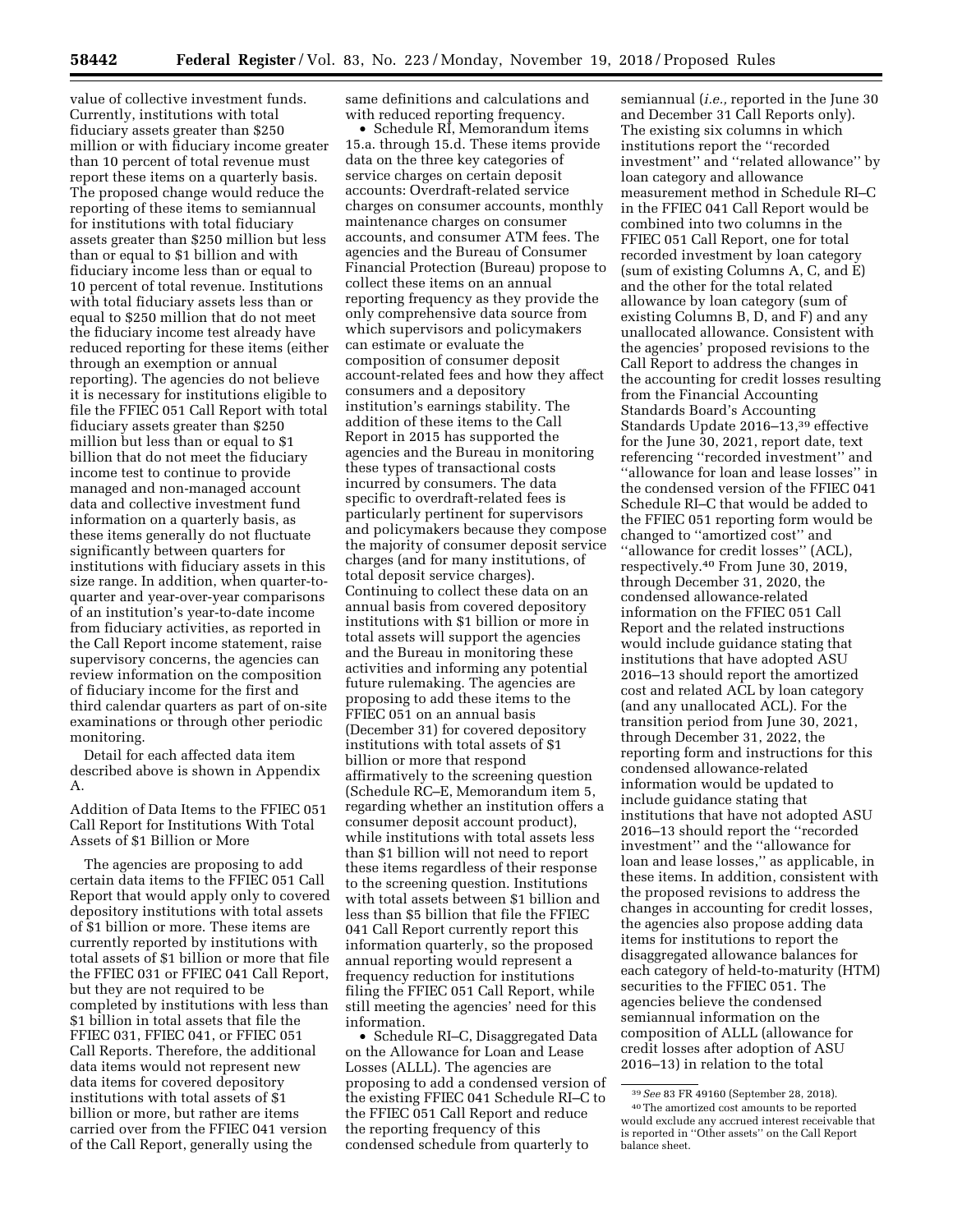recorded investment (amortized cost after adoption of ASU 2016–13) for each loan category, and disaggregated information on HTM securities allowances, is necessary to adequately supervise covered depository institutions with total assets of \$1 billion or more but less than \$5 billion. The information collected in Schedule RI–C as it is proposed to be included in the FFIEC 051 Call Report will support the agencies' analyses of the allowance and credit risk management. The data on allowance allocations by loan category, when reviewed in conjunction with the past due and nonaccrual data reported by loan category in Schedule RC–N, which will continue to be reported on a quarterly basis, assist the agencies in assessing an institution's credit risk exposures and evaluating the appropriateness of the overall level of its ALLL and its allocations by loan category. If changes in the quarterly past due and nonaccrual data by loan category at individual institutions in quarters when the disaggregated allowance data would not be reported in the FFIEC 051 Call Report raise questions about the composition of the allowance, supervisory follow-up can be undertaken on a case-by-case basis. The agencies note that many institutions with \$1 billion or more but less than \$5 billion in total assets do not publicly release quarterly financial statements, which makes the Call Report data the only information regularly available to the agencies on the composition of the allowance. By providing this detail in the FFIEC 051 Call Report, which supports the identification of changes in the ALLL over time, examiners can better perform off-site monitoring of activity within the ALLL in periods between examinations and when planning for examinations.

• Schedule RC–E, Memorandum items 6 and 7, including all subitems. Institutions report disaggregated data on balances in consumer and nonconsumer deposit accounts in these items. These items are critical to the agencies' and the Bureau's consumer deposit product monitoring and rulemaking mandates for several reasons. As noted in the agencies' 2013 notice 41 proposing the addition of these items to the Call Report, surveys indicate that over 90 percent of U.S. households maintain at least one deposit account. However, there are no other reliable sources from which to calculate the amount of funds held in consumer accounts. The data now reported in these items on the Call Report significantly enhances the ability

of the agencies and the Bureau to monitor how different tiers of banks serve consumers and, specifically, consumer use of deposit accounts as transactional, savings, and investment vehicles. These data also permit the agencies to conduct improved assessments of institutional liquidity risk and significantly enhance the agencies' ability to assess institutional funding stability. The agencies are proposing to add these items to the FFIEC 051 on an annual basis (December 31) for institutions with total assets of \$1 billion or more but less than \$5 billion that respond affirmatively to the screening question (Schedule RC–E, Memorandum item 5, regarding whether an institution offers a consumer deposit account product), while banks with total assets less than \$1 billion will not need to report these items regardless of their response to the screening question. Institutions with total assets of \$1 billion or more but less than \$5 billion that file the FFIEC 041 currently report this information quarterly, so the proposed annual reporting would represent a frequency reduction for institutions filing the FFIEC 051, while still meeting the agencies' need for this information.

• Schedule RC–O, Other Data for Deposit Insurance and FICO Assessments, Memorandum item 2, ''Estimated amount of uninsured deposits, including related interest accrued and unpaid.'' The agencies are proposing to add this data item on a quarterly basis for institutions with total assets of \$1 billion or more but less than \$5 billion. The FDIC uses this data item for the calculation of estimated insured deposits, which is the denominator of the Deposit Insurance Fund (DIF) reserve ratio. (The numerator is the balance of the DIF.) The DIF reserve ratio is a key measure in assessing the adequacy and viability of the fund and is a driving force behind setting deposit insurance assessment rate schedules. For example, the FDIC evaluates whether assessment rates are likely to be sufficient to meet statutory requirements related to the minimum reserve ratio.42 The FDIC also has established a longterm DIF management plan that adjusts assessment rate schedules as the reserve ratio reaches certain levels.43 Given that assessment regulations depend on the DIF reserve ratio, it is important that the best information be used in estimating insured deposits. This item is necessary

for a more accurate calculation of the DIF reserve ratio and to implement related statutory requirements. This information is also important for safety and soundness purposes. Uninsured deposit data are used to monitor liquidity in a stress event. The higher the percentage of uninsured deposits to available liquidity sources, the greater the liquidity risk to an institution as uninsured depositors are more likely to quickly move funds at risk as a result of negative publicity or other adverse information about the institution.

Detail for each affected data item described above is shown in Appendix B.

The revisions to the FFIEC 051 Call Report described above are proposed to take effect as of the March 31, 2019, report date. The less than \$5 billion asset-size test for determining eligibility to file the FFIEC 051 Call Report beginning March 31, 2019, would be based on the total assets reported on an institution's June 30, 2018, Call Report. An institution eligible to file the FFIEC 051 Call Report also has the option to file the FFIEC 041 Call Report. For an institution with less than \$5 billion in total assets that qualifies to use the FFIEC 051 Call Report for the first time as a result of the agencies' proposal to increase the asset reporting threshold for the FFIEC 051 Call Report from less than \$1 billion to less than \$5 billion, and that desires to use that report form but is unable to do so for the March 31, 2019, Call Report date, the institution may begin reporting on the FFIEC 051 Call Report as of the June 30, 2019, report date or in a subsequent calendar quarter of 2019. Alternatively, the institution could wait until March 31, 2020, to begin reporting on the FFIEC 051 Call Report, assuming it meets the asset-size threshold for eligibility as of June 30, 2019, and meets the non-assetsize criteria as of March 31, 2020. Beginning in 2020, an institution should file whichever version of the Call Report it was both eligible and chose to file in the first quarter of that year for the remainder of that year if it continues to meet the non-asset-size criteria.

Proposed Revision, With Extension, of the Following Information Collections

*Report Title:* Consolidated Reports of Condition and Income (Call Report).

*Form Number:* FFIEC 051 (for eligible small institutions).

*Frequency of Response:* Quarterly. *Affected Public:* Business or other forprofit.

*Type of Review:* Revision and extension of currently approved collections.

<sup>41</sup> 78 FR 12141 (February 21, 2013).

<sup>42</sup>*See e.g.,* 12 U.S.C. 1817 note. Generally, the FDIC shall take such steps as may be necessary for the reserve ratio of the DIF to reach 1.35 percent of estimated insured deposits by September 30,<br>2020.

<sup>2020. 43</sup>*See* 12 CFR 327.10.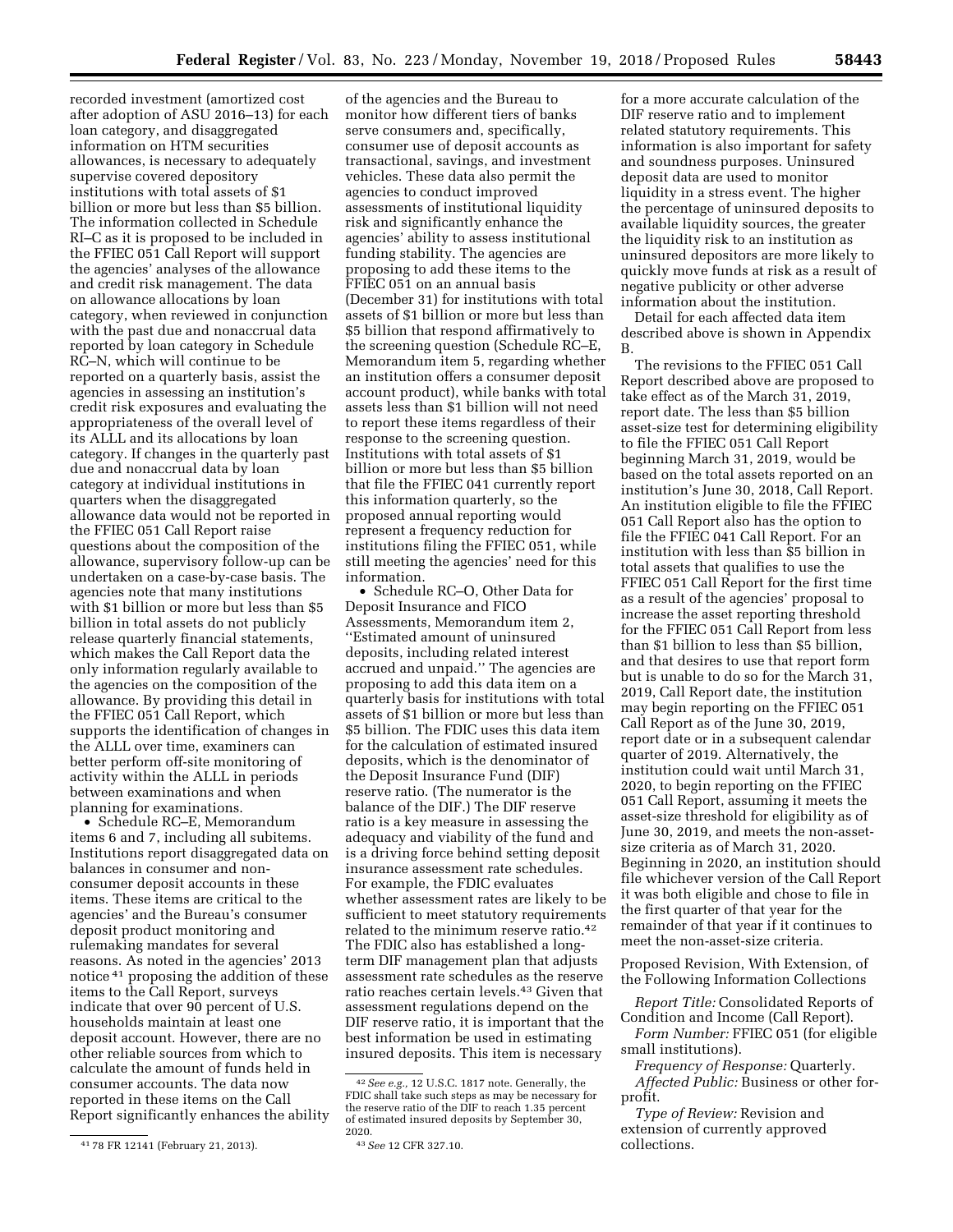### Timing

The proposed changes in this notice would be effective beginning with the March 31, 2019, Call Report.

OCC:

*OMB Control No.:* 1557–0081.

*Estimated Number of Respondents:*  876 national banks and federal savings associations.

*Estimated Average Burden per Response:* 38.29 burden hours per quarter to file.

*Estimated Total Annual Burden:*  134,168 burden hours to file.

Board:

*OMB Control No.:* 7100–0036. *Estimated Number of Respondents:*  563 state member banks.

*Estimated Average Burden per* 

*Response:* 41.75 burden hours per quarter to file.

*Estimated Total Annual Burden:*  94,021 burden hours to file.

FDIC:

*OMB Control No.:* 3064–0052.

*Estimated Number of Respondents:*  2,685 insured state nonmember banks and state savings associations.

*Estimated Average Burden per Response:* 39.60 burden hours per quarter to file.

*Estimated Total Annual Burden:*  425,304 burden hours to file.

When the estimates are calculated across the agencies considering all expected filers of the FFIEC 051 Call Report under this proposal, the estimated average burden hours per calendar quarter for this report are 39.95. The burden hours for current FFIEC 051 Call Report filers are 39.39. The proposed revisions to the FFIEC 051 Call Report in this notice would represent a reduction in estimated average burden hours per quarter of 1.18 hours to 38.21 hours for the current FFIEC 051 Call Report filers. For newly eligible filers, the average burden hours would decrease from approximately 64.49 hours to 52.31 hours, a reduction of 12.18 hours per quarter. The estimated burden per response for the quarterly filings of the Call Report is an average that varies by agency because of differences in the composition of the institutions under each agency's supervision (*e.g.,* size distribution of institutions, types of activities in which they are engaged, and existence of foreign offices).

### Request for Comments

Public comment is requested on all aspects of this joint notice. Comment is specifically invited on:

a. Whether institutions would find the proposal to reduce the reporting frequency of the risk-weighting data for

the various types of assets and other exposures that are reported in Schedule RC–R, Part II, items 1 through 25, columns A through S, to be beneficial in terms of reducing some of the reporting burden associated with the Call Report even though institutions would still need to calculate, maintain appropriate documentation for, and report the total amount of their risk-weighted assets in Schedule RC–R, Part II. How would semiannual reporting of these riskweighting data in Schedule RC–R, Part II affect an institution's ability to determine its compliance each calendar quarter with the prompt corrective action requirements in 12 CFR part 6 (OCC); 12 CFR part 208 (Board); 12 CFR 324, subpart H (FDIC)?

b. Whether the data items that the agencies propose for reduced reporting for covered depository institutions are appropriate. Why or why not?

c. The agencies are proposing to discontinue the treatment in the current FFIEC 051 Call Report instructions for institutions with less than \$1 billion in total assets that immediately disqualifies the institution from filing the FFIEC 051 Call Report if it exceeds the asset-size criterion due to a merger or acquisition. Is this appropriate and why?

Comments also are invited on:

d. Whether the collection of information is necessary for the proper performance of the agencies' functions, including whether the information has practical utility;

e. The accuracy or the estimate of the burden of the information collections, including the validity of the methodology and assumptions used;

f. Ways to enhance the quality, utility, and clarity of the information to be collected;

g. Ways to minimize the burden of the information collections on respondents, including through the use of automated collection techniques or other forms of information technology; and

h. Estimates of capital or startup costs and costs of operation, maintenance, and purchase of services to provide information.

# *B. Regulatory Flexibility Act Analysis*

The Regulatory Flexibility Act 44 (RFA) requires an agency to either provide an initial regulatory flexibility analysis with a proposed rule for which general notice of proposed rulemaking is required or to certify that the proposed rule will not have a significant economic impact on a substantial number of small entities. The U.S. Small Business Administration (SBA)

establishes size standards that define which entities are small businesses for purposes of the RFA.45 Under regulations issued by the SBA, the size standard to be considered a small business for banking entities subject to the proposed rule is \$550 million or less in consolidated assets.46

*OCC:* The RFA requires an agency, in connection with a proposed rule, to prepare an Initial Regulatory Flexibility Analysis describing the impact of the rule on small entities (defined by the SBA for purposes of the RFA to include commercial banks and savings institutions with total assets of \$550 million or less and trust companies with total revenue of \$38.5 million or less) or to certify that the proposed rule would not have a significant economic impact on a substantial number of small entities. As of December 31, 2017, the OCC supervised 886 small entities. The rule would expand eligibility to file the FFIEC 051 version of the Call Report to institutions with total assets of between \$1 billion and less than \$5 billion. None of these newly eligible institutions would be considered small entities as defined by the SBA. Therefore, the OCC certifies that the proposed rule would not have a significant economic impact on a substantial number of OCCsupervised small entities.

*Board:* In accordance with section 603(a) of the RFA, the Board is publishing an initial regulatory flexibility analysis for the proposed rule. The RFA requires an agency to prepare an initial regulatory flexibility analysis, which must contain (1) a description of the reasons why action by the agency is being considered; (2) a succinct statement of the objectives of, and legal basis for, the proposed rule; (3) a description of and, where feasible, an estimate of the number of small entities to which the proposed rule will apply; (4) a description of the projected reporting, recordkeeping and other compliance requirements of the proposed rule; (5) an identification, to the extent practicable, of all relevant Federal rules which may duplicate, overlap or conflict with the proposed rule; and (6) a description of significant alternatives to the proposed rule which accomplish its stated objectives.47

The Board has considered the potential impact of the proposed rule on small entities in accordance with the RFA. Based on its analysis and for the

<sup>44</sup> 5 U.S.C. 601 *et seq.* 

<sup>45</sup>U.S. SBA, Table of Small Business Size Standards Matched to North American Industry Classification System Codes, available at *[https://](https://www.sba.gov/sites/default/files/files/Size_Standards_Table.pdf) [www.sba.gov/sites/default/files/files/Size](https://www.sba.gov/sites/default/files/files/Size_Standards_Table.pdf)*\_ *Standards*\_*[Table.pdf.](https://www.sba.gov/sites/default/files/files/Size_Standards_Table.pdf)* 

<sup>46</sup>*See* 13 CFR 121.201.

<sup>47</sup> 5 U.S.C. 603.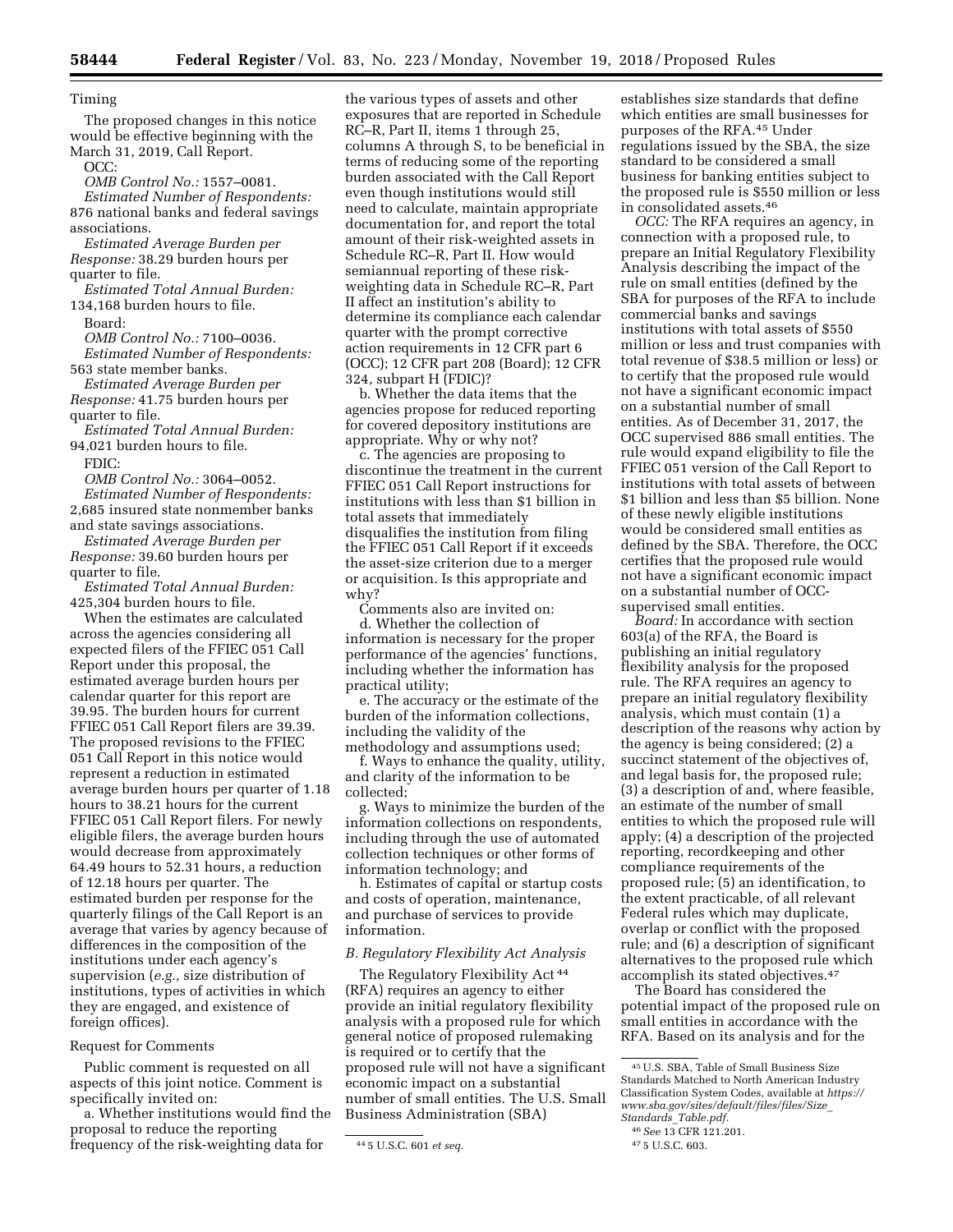reasons stated below, the Board believes that this proposed rule will not have a significant economic impact on a substantial number of small entities. Nevertheless, the Board is publishing and inviting comment on this initial regulatory flexibility analysis. A final regulatory flexibility analysis will be conducted after comments received during the public comment period have been considered.

#### 1. Reasons for the Proposal

As discussed in the Supplementary Information, the agencies are proposing to implement section 205 of EGRRCPA, which requires the agencies to allow for a reduced reporting requirement for a ''covered depository institution'' when an institution files the first and third Call Reports for a year. The proposal would define ''covered depository institution'' and establish the reduced reporting permissible for such institutions in the Call Report for the first and third calendar quarters of a year. In connection with the implementation of reduced reporting mandated by section 205, the Board is proposing to set forth the general requirement that all state member banks must file consolidated reports of condition pursuant to its statutory authority under section 9 of the FRA and section 7(a)(3) of the FDIA.

2. Statement of Objectives and Legal Basis

As discussed above, the agencies' objectives in proposing this rule are to reduce the reporting burden for covered depository institutions by allowing them to file the FFIEC 051 Call Report in the first and third quarters of a calendar year. The Board has explicit authority under section 7 of the FDI Act, 12 U.S.C. 1817(a)(3) and (12), and section 9 of the Federal Reserve Act, 12 U.S.C. 324, to establish reporting requirements and eligibility criteria to file a reduced report of condition for state member banks.

### 3. Description of Small Entities to Which the Regulation Applies

The Board's proposal would apply to state member banks. Under regulations issued by the SBA, a small entity includes a state member bank with total assets of \$550 million or less. As of June 30, 2018, there were approximately 533 state member banks that qualified as small entities. The requirement set forth in section 208.122 of the Board's proposed rule requiring state member banks to file reports of condition would apply to all state member banks, regardless of size. However, proposed section 208.122 does not establish a new requirement, but only implements in Board regulation a statutory requirement to which state member banks were already subject.

Section 208.123 of the Board's proposed rule would allow state member banks that qualify as covered depository institutions to file reduced reporting in first and third calendar quarters of the year, which would apply to approximately 533 state member banks that qualify as small entities. However, proposed section 208.123 would allow but not require these small state member banks to file reduced reporting. Accordingly, the proposed rule would not have a significant economic impact on a substantial number of small entities.

4. Projected Reporting, Recordkeeping, and Other Compliance Requirements

The proposed rule would not impose any new reporting, recordkeeping, or other compliance requirements on small state member banks. First, state member banks are already required to file reports of condition each quarter of the calendar year in accordance with the instructions of such reports. Second, the proposed rule would allow small state member banks that qualify as covered depository institutions to reduce their reporting, recordkeeping, and compliance burden by filing the FFIEC 051 Call Report, the shortest version of the Call Report, with further reduced reporting in the first and third calendar quarters. As a result, the Board expects that the proposed rule will reduce the reporting and associated recordkeeping and compliance costs for the majority of small state member banks.

5. Identification of Duplicative, Overlapping, or Conflicting Federal Regulations

The Board has not identified any likely duplication, overlap and/or potential conflict between the proposed rule and any Federal rule.

6. Discussion of Significant Alternatives

The Board believes the proposed rule will not have a significant economic impact on small state member banks and, as discussed in Supplementary Information IV, does not believe there are any significant alternatives to the proposal that would reduce the impact of the proposal.

*FDIC:* The RFA requires that, in connection with a notice of proposed rulemaking, an agency prepare and make available for public comment an initial regulatory flexibility analysis that describes the impact of the proposed

rule on small entities.48 However, a regulatory flexibility analysis is not required if the agency certifies that the rule will not have a significant economic impact on a substantial number of small entities, and publishes its certification and a short explanatory statement in the **Federal Register**  together with the rule. The SBA has defined ''small entities'' to include banking organizations with total assets of less than or equal to \$550 million.49

As of June 30, 2018 Call Report data, the FDIC supervises 3,575 insured depository institutions, of which 2,763 are considered small entities for the purposes of RFA. For the reasons described below, the FDIC certifies that the proposed rule will not have a significant economic impact on a substantial number of small entities.

As the agencies discussed in the Supplementary Information section above, the proposed rule would implement section 205 of EGRRCPA by defining ''covered depository institution'' to, among other things, expand eligibility for filing the FFIEC 051 Call Report to insured depository institutions with \$1 billion or more, but less than \$5 billion in total assets. Through a related PRA notice, the agencies are proposing to reduce the reporting frequency for more than 400 data items on the FFIEC 051 Call Report for the first and third reports of condition for a year, and to add certain data items to the FFIEC 051 Call Report that would apply only to covered depository institutions with total assets of \$1 billion or more. Out of the additional data items, only 1 would be required to be reported every quarter, while the remaining only would be required semiannually or annually (*i.e.,*  in the second and fourth quarters, or only the fourth quarter).

The FDIC estimates that under the proposed definition of ''covered depository institution,'' 295 FDICsupervised depository institutions that reported total assets of \$1 billion or more, but less than \$5 billion, could be eligible to file the FFIEC 051 Call Report assuming they meet the other non-asset-

<sup>48</sup> 5 U.S.C. 601 *et seq.* 

<sup>49</sup>The SBA defines a small banking organization as having \$550 million or less in assets, where ''a financial institution's assets are determined by averaging the assets reported on its four quarterly financial statements for the preceding year.'' *See* 13 CFR 121.201 (as amended, effective December 2, 2014). ''SBA counts the receipts, employees, or other measure of size of the concern whose size is at issue and all of its domestic and foreign affiliates.'' *See* 13 CFR 121.103. Following these regulations, the FDIC uses a covered entity's affiliated and acquired assets, averaged over the preceding four quarters, to determine whether the covered entity is ''small'' for the purposes of RFA.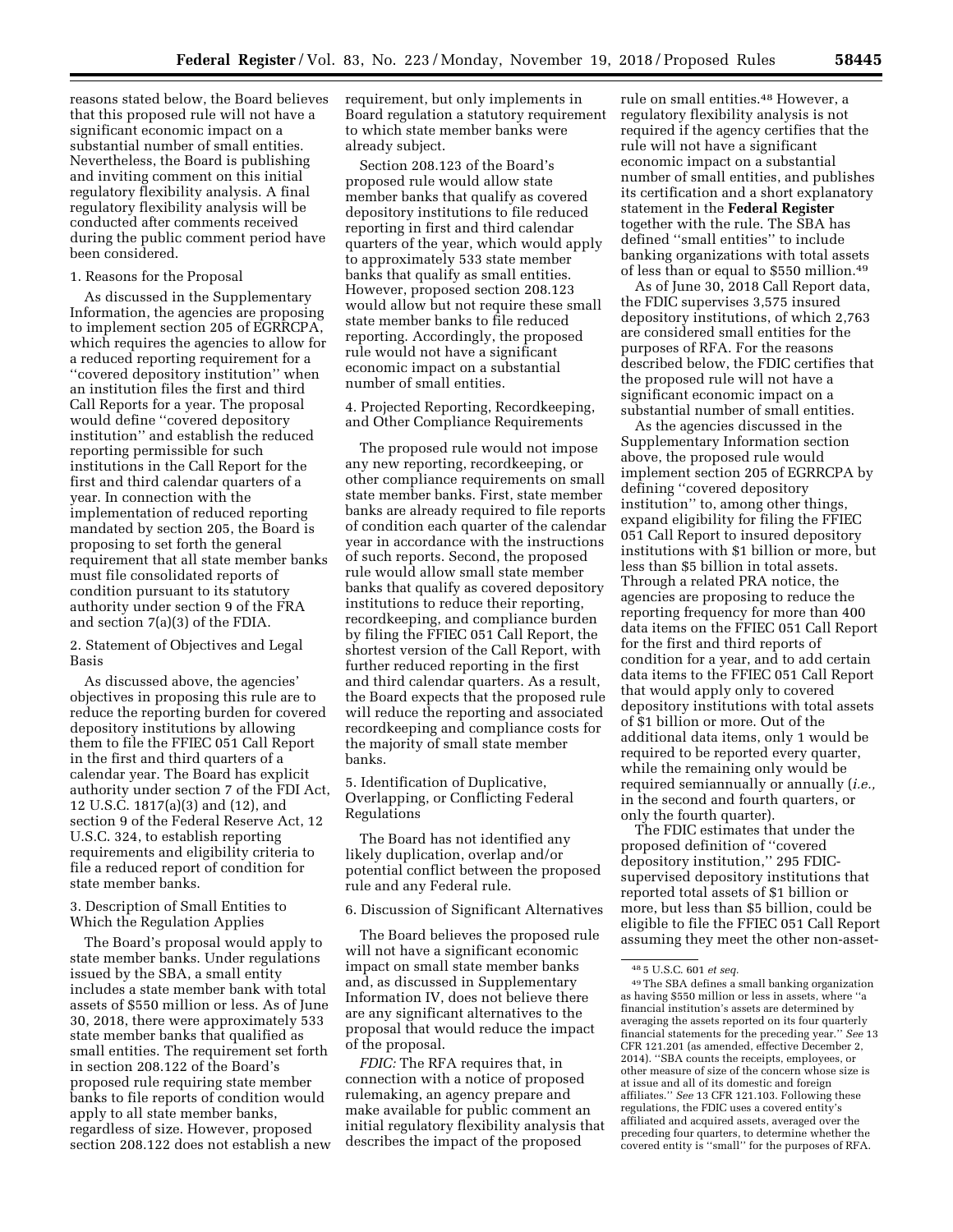size criteria under the proposed rule. However, because this aspect of the rule only affects institutions with \$1 billion or more, but less than \$5 billion in total assets, it will not affect any small, FDICsupervised institutions.

As the agencies discussed in the PRA section, the FDIC is proposing to reduce the reporting frequency of more than 400 data items on the FFIEC 051 Call Report for the first and third calendar quarters. These data items are currently collected every calendar quarter on the FFIEC 051 Call Report. Every covered depository institution with less than \$5 billion in total assets that files the FFIEC 051 Call Report would experience a reduction in reporting for the first and third calendar quarters as a result of this proposal. The FDIC estimates that the proposed reduction in reporting frequency of more than 400 data items for covered depository institutions in the first and third calendar quarters would reduce the average quarterly burden hours by 1.18 hours per institution. For the 2,221 small, FDICsupervised depository institutions that filed the FFIEC 051 Call Report for the June 30, 2018 report date, this represents a total estimated burden reduction of 2,621 hours per quarter.50 While the proposed reduced reporting could affect a substantial number of small, FDIC-supervised depository institutions, it would not result in a significant economic impact.

Based on the agencies' total hourly wage rate of \$117 for Call Report preparation, and the reduction in reporting hours resulting from the proposed reduced reporting frequency of certain items in the FFIEC 051 Call Report discussed in the PRA section, it is estimated that annual reporting costs could be \$1,226,628 less for small, FDIC-supervised insured depository institutions that file the FFIEC 051 Call Report, or 0.011 percent of total annualized non-interest expenses.51

The proposed rule could pose some additional regulatory costs for small, FDIC-supervised depository institutions that file the FFIEC 051 Call Report that are associated with changes to internal systems or processes. The FDIC anticipates that costs associated with either switching to file the FFIEC 051 Call Report, or reprogramming for reduced reporting in the first and third calendar quarters, would be one-time costs. However, these costs are difficult to estimate accurately with available information because they depend upon

the individual characteristics of each insured depository institution, their recordkeeping and reporting systems, and the decisions of senior management.

Based on the information above, the FDIC certifies that the proposed rule would not have a significant economic impact, although a substantial number of small entities would be affected.

The FDIC invites comments on all aspects of the supporting information provided in this RFA section. In particular, would this rule have any significant effects on small entities that the FDIC has not identified?

## *C. Plain Language*

Section 722 of the Gramm-Leach-Bliley Act requires the Federal banking agencies to use plain language in all proposed and final rules published after January 1, 2000. The agencies have sought to present the proposed rule in a simple and straightforward manner, and invite comment on the use of plain language. For example:

• Have the agencies organized the material to suit your needs? If not, how could they present the rule more clearly?

• Are the requirements in the rule clearly stated? If not, how could the rule be more clearly stated?

• Do the regulations contain technical language or jargon that is not clear? If so, which language requires clarification?

• Would a different format (grouping and order of sections, use of headings, paragraphing) make the regulation easier to understand? If so, what changes would achieve that?

• Is this section format adequate? If not, which of the sections should be changed and how?

• What other changes can the agencies incorporate to make the regulation easier to understand?

# *D. Riegle Community Development and Regulatory Improvement Act of 1994*

 $\dot{z}$  2018.  $\dot{z}$  is the set of such regulations. In addition,  $\dot{z}$  212 U.S.C. 4802. The Riegle Community Development and Regulatory Improvement Act of 1994 (RCDRIA) requires that each Federal banking agency, in determining the effective date and administrative compliance requirements for new regulations that impose additional reporting, disclosure, or other requirements on IDIs, consider, consistent with principles of safety and soundness and the public interest, any administrative burdens that such regulations would place on depository institutions, including small depository institutions, and customers of depository institutions, as well as the

new regulations and amendments to regulations that impose additional reporting, disclosures, or other new requirements on IDIs generally must take effect on the first day of a calendar quarter that begins on or after the date on which the regulations are published in final form.52

Because the proposal would not impose additional reporting, disclosure, or other requirements on IDIs, section 302 of the RCDRIA therefore does not apply. Nevertheless, the requirements of RCDRIA will be considered as part of the overall rulemaking process. In addition, the agencies also invite any other comments that further will inform the agencies' consideration of RCDRIA.

# *E. OCC Unfunded Mandates Reform Act of 1995*

The OCC analyzed the proposed rule under the factors set forth in the Unfunded Mandates Reform Act of 1995 (UMRA) (2 U.S.C. 1532). Under this analysis, the OCC considered whether the proposed rule includes a Federal mandate that may result in the expenditure by State, local, and Tribal governments, in the aggregate, or by the private sector, of \$100 million or more in any one year (adjusted for inflation). There are 123 national banks and Federal savings associations with total assets between \$1 billion and less than \$5 billion that could be eligible for reduced reporting under the proposed rule. The OCC estimates that each of these institutions that switches to the FFIEC 051 could save approximately \$6,000 per year. Savings may be less during the first year of implementation due to costs associated with updating systems and processes, but these costs are not expected to exceed the estimated savings. Therefore, the OCC has determined that this proposed rule would not result in expenditures by State, local, and Tribal governments, or the private sector, of \$100 million or more in any one year. Accordingly, the OCC has not prepared a written statement to accompany this proposal.

# **Appendix A: Proposed Reductions in Frequency of Collection for the FFIEC 051**

The following data items are currently collected on the FFIEC 051 quarterly. The data items are proposed to be collected semiannually in the June and December reports only.

 $^{\rm 50}\,1.18$  hours \* 2,221 institutions.

<sup>51</sup> \$117 per hour \* 2,621 hours per quarter \* 4 quarters per year. FDIC Call Report Data June 30th,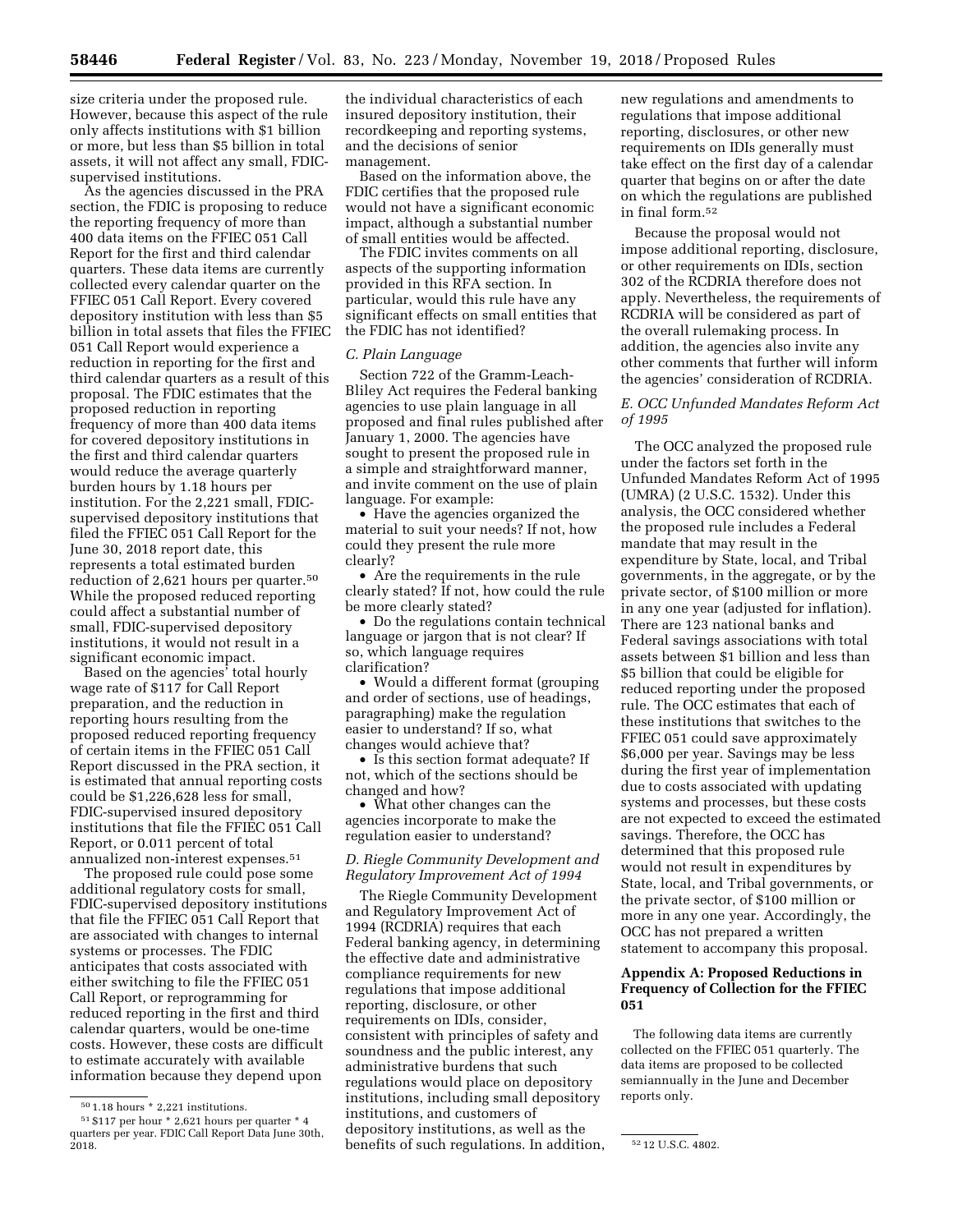| Schedule              | Item | Item name                                                                                                                                                                                                                                               | MDRM No.(s) |
|-----------------------|------|---------------------------------------------------------------------------------------------------------------------------------------------------------------------------------------------------------------------------------------------------------|-------------|
| RI                    |      | Other-than-temporary impairment<br>losses on held-to-maturity and<br>available-for-sale debt securities                                                                                                                                                 | RIADJ321.   |
|                       |      | recognized in earnings.<br>Loans restructured in troubled debt<br>restructurings (TDRs) that are in<br>compliance with their modified<br>terms: 1-4 family residential con-                                                                             | RCONK158.   |
|                       |      | struction loans.<br>Loans restructured in TDRs that are<br>in compliance with their modified<br>terms: Other construction loans<br>and all land development and other<br>land loans.                                                                    | RCONK159.   |
| RC-C, Part            |      | Loans restructured in TDRs that are<br>in compliance with their modified<br>terms: Loans secured by 1-4 fam-<br>ily residential properties.                                                                                                             | RCONF576.   |
| $RC-C$ , Part I       |      | Loans restructured in TDRs that are<br>in compliance with their modified<br>terms: Secured by multifamily (5 or<br>more) residential properties.                                                                                                        | RCONK160.   |
|                       |      | Loans restructured in TDRs that are<br>in compliance with their modified<br>terms: Loans secured by owner-oc-<br>cupied nonfarm nonresidential<br>properties.                                                                                           | RCONK161.   |
|                       |      | Loans restructured in TDRs that are<br>in compliance with their modified<br>terms: Loans secured by other<br>nonfarm nonresidential properties.                                                                                                         | RCONK162.   |
| $RC-C$ , Part $ $     |      | Loans restructured in TDRs that are<br>in compliance with their modified<br>terms: Commercial and industrial<br>loans.                                                                                                                                  | RCONK256.   |
| $RC-C$ , Part $ $     |      | Loans restructured in TDRs that are<br>in compliance with their modified<br>terms: All other loans (include<br>loans to individuals for household,<br>family, and other personal expendi-<br>tures).                                                    | RCONK165.   |
|                       |      | Loans restructured in TDRs that are<br>in compliance with their modified<br>terms: Loans secured by farmland.                                                                                                                                           | RCONK166.   |
|                       |      | Loans restructured in TDRs that are<br>in compliance with their modified<br>terms: Credit cards.                                                                                                                                                        | RCONK098.   |
|                       |      | Loans restructured in TDRs that are<br>in compliance with their modified<br>terms: Automobile loans.                                                                                                                                                    | RCONK203.   |
| $RC-C$ , Part $ $ $ $ |      | Loans restructured in TDRs that are<br>in compliance with their modified<br>terms: Other (includes revolving<br>credit plans other than credit cards<br>and other consumer loans).                                                                      | RCONK204.   |
| $RC-C$ , Part I       |      | Loans restructured in TDRs that are<br>in compliance with their modified<br>terms: Loans to finance agricultural<br>production and other loans to farm-<br>ers included in Schedule RC-C,<br>part I, Memorandum item 1.f,<br>above.                     | RCONK168.   |
| RC-E                  |      | <b>Total Individual Retirement Accounts</b><br>(IRAs) and Keogh Plan accounts.                                                                                                                                                                          | RCON6835.   |
| RC-E                  |      | Does your institution offer one or<br>more consumer deposit account<br>products, i.e., transaction account<br>or nontransaction savings account<br>deposit products intended primarily<br>for individuals for personal, house-<br>hold, or family use?. | RCONP752.   |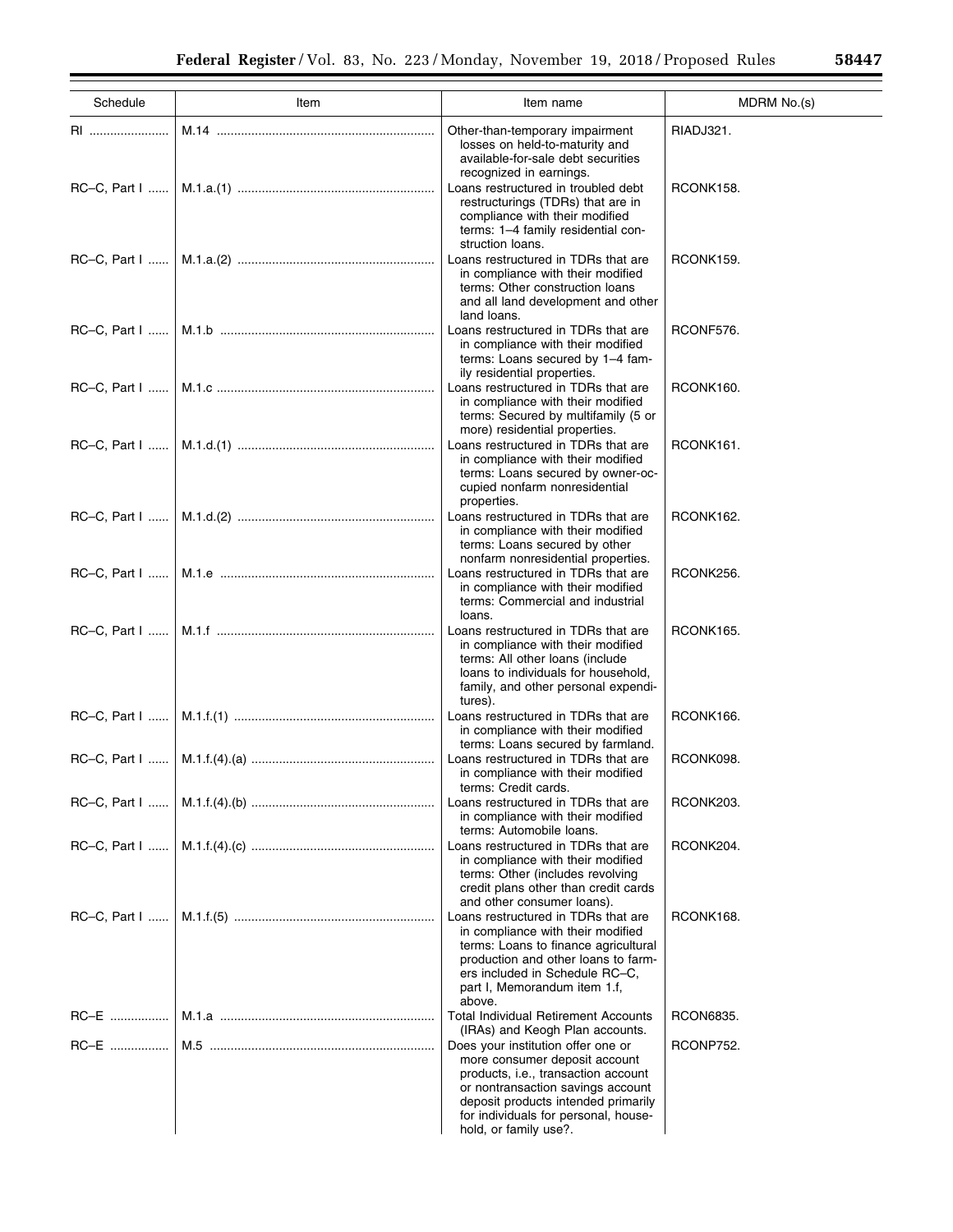$\equiv$ 

Ξ

| Schedule    | Item | Item name                                                                                                                                                                                                               | MDRM No.(s)                                                                                                  |
|-------------|------|-------------------------------------------------------------------------------------------------------------------------------------------------------------------------------------------------------------------------|--------------------------------------------------------------------------------------------------------------|
| RC-M        |      | Uniform Resource Locator (URL) of<br>the reporting institution's primary<br>Internet Web site (home page), if<br>any (Example:<br>www.examplebank.com).                                                                 | TEXT4087.                                                                                                    |
|             |      | URLs of all other public-facing Inter-<br>net websites that the reporting in-<br>stitution uses to accept or solicit<br>deposits from the public, if any.                                                               | TE01N528, TE02N528, TE03N528,<br>TE04N528, TE05N528, TE06N528,<br>TE07N528, TE08N528, TE09N528,<br>TE10N528. |
|             |      | Trade names other than the reporting<br>institution's legal title used to iden-<br>tify one or more of the institution's<br>physical offices at which deposits<br>are accepted or solicited from the<br>public, if any. | TE01N529, TE02N529, TE03N529,<br>TE04N529, TE05N529, TE06N529.                                               |
|             |      | Loans restructured in troubled debt<br>restructurings (TDRs) included in<br>Schedule RC-N, items 1 through<br>7, above: 1-4 family residential<br>construction loans.                                                   | RCONK105, RCONK106,<br>RCONK107.                                                                             |
|             |      | Loans restructured in TDRs included<br>in Schedule RC-N, items 1<br>through 7, above: Other construc-<br>tion loans and all land develop-<br>ment and other land loans.                                                 | RCONK108, RCONK109,<br>RCONK110.                                                                             |
| $RC-N$      |      | Loans restructured in TDRs included<br>in Schedule RC-N, items 1<br>through 7, above: Loans secured<br>by 1-4 family residential properties.                                                                            | RCONF661, RCONF662,<br>RCONF663.                                                                             |
| RC-N        |      | Loans restructured in TDRs included<br>in Schedule RC-N, items 1<br>through 7, above: Secured by mul-<br>tifamily (5 or more) residential<br>properties.                                                                | RCONK111, RCONK112,<br>RCONK113.                                                                             |
|             |      | Loans restructured in TDRs included<br>in Schedule RC-N, items 1<br>through 7, above: Loans secured<br>by owner-occupied nonfarm non-<br>residential properties.                                                        | RCONK114, RCONK115,<br>RCONK116.                                                                             |
|             |      | Loans restructured in TDRs included<br>in Schedule RC-N, items 1<br>through 7, above: Loans secured<br>by other nonfarm nonresidential<br>properties.                                                                   | RCONK117, RCONK118,<br>RCONK119.                                                                             |
| <b>RC-N</b> |      | Loans restructured in TDRs included<br>in Schedule RC-N, items 1<br>through 7, above: Commercial and<br>industrial loans.                                                                                               | RCONK257, RCONK258,<br>RCONK259.                                                                             |
| RC-N        |      | Loans restructured in TDRs included<br>in Schedule RC-N, items 1<br>through 7, above: All other loans<br>(include loans to individuals for<br>household, family, and other per-<br>sonal expenditures).                 | RCONK126, RCONK127,<br>RCONK128.                                                                             |
| RC-N        |      | Loans restructured in TDRs included<br>in Schedule RC-N, items 1<br>through 7, above: Loans secured<br>by farmland.                                                                                                     | RCONK130, RCONK131,<br>RCONK132.                                                                             |
|             |      | Loans restructured in TDRs included<br>in Schedule RC-N, items 1<br>through 7, above: Credit cards.                                                                                                                     | RCONK274, RCONK275,<br>RCONK276.                                                                             |
|             |      | Loans restructured in TDRs included<br>in Schedule RC-N, items 1<br>through 7, above: Automobile<br>loans.                                                                                                              | RCONK277, RCONK278,<br>RCONK279.                                                                             |
|             |      | Loans restructured in TDRs included<br>in Schedule RC-N, items 1<br>through 7, above: Other (includes<br>revolving credit plans other than<br>credit cards and other consumer<br>loans).                                | RCONK280, RCONK281,<br>RCONK282.                                                                             |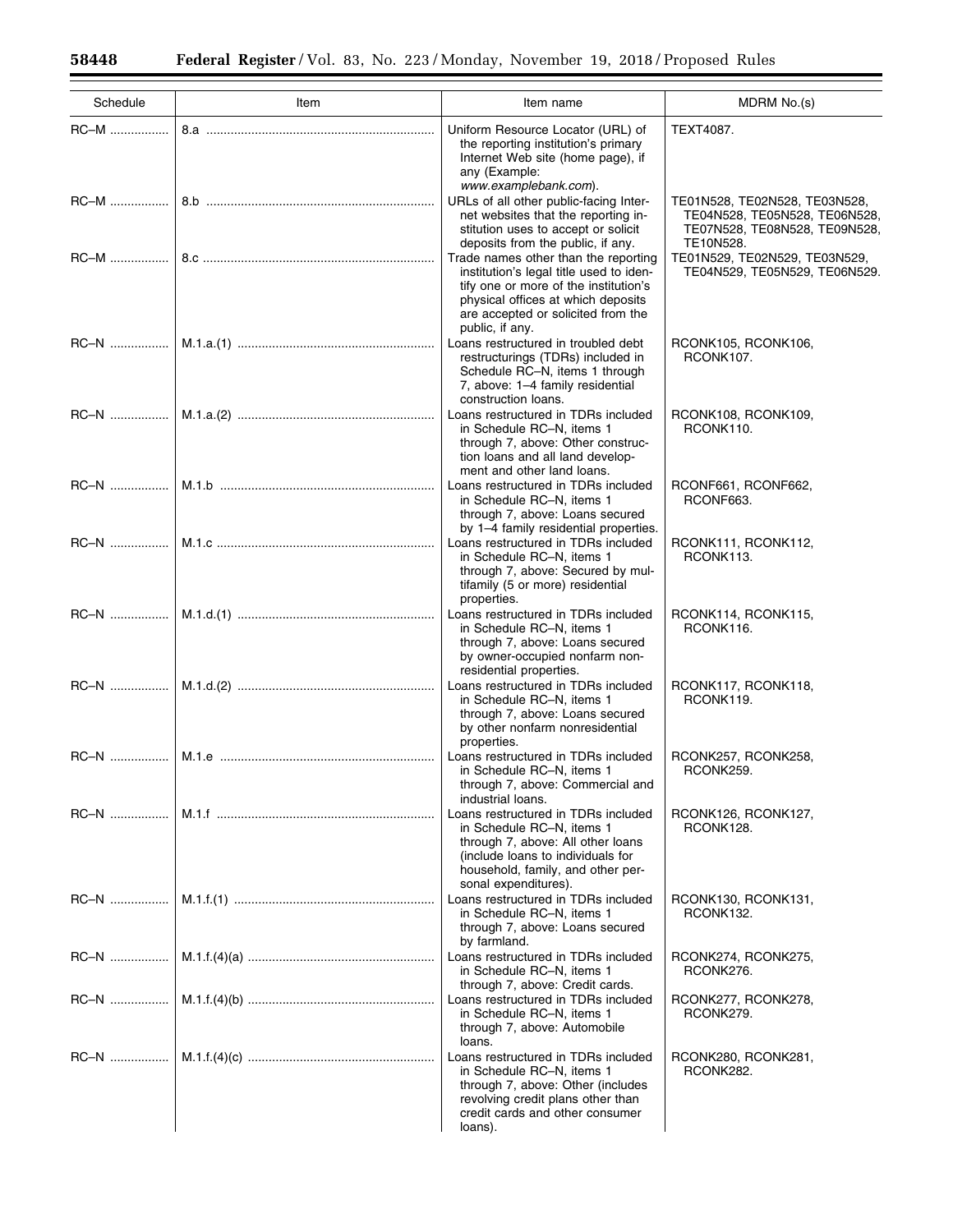| Schedule         | Item | Item name                                                                                                                                                        | MDRM No.(s)                                                                                                                                         |
|------------------|------|------------------------------------------------------------------------------------------------------------------------------------------------------------------|-----------------------------------------------------------------------------------------------------------------------------------------------------|
|                  |      |                                                                                                                                                                  |                                                                                                                                                     |
|                  |      | Loans restructured in TDRs included<br>in Schedule RC-N, items 1<br>through 7, above: Loans to finance<br>agricultural production and other<br>loans to farmers. | RCONK138, RCONK139,<br>RCONK140.                                                                                                                    |
|                  |      | Cash and balances due from deposi-<br>tory institutions.                                                                                                         | RCOND957, RCOND958,<br>RCOND959, RCOND960,<br>RCONS396, RCONS397,<br>RCONS398.                                                                      |
|                  |      |                                                                                                                                                                  | RCOND961, RCOND962,<br>RCOND963, RCOND964,<br>RCOND965, RCONHJ74,<br>RCONHJ75, RCONS399,<br>RCONS400.                                               |
|                  |      | Available-for-sale securities                                                                                                                                    | RCOND967, RCOND968,<br>RCOND969, RCOND970,<br>RCONH271, RCONH272,<br>RCONHJ76, RCONHJ77,<br>RCONJA21, RCONS402,<br>RCONS403, RCONS405,<br>RCONS406. |
|                  |      | Federal funds sold                                                                                                                                               | RCOND971, RCOND972,<br>RCOND973, RCOND974,<br>RCONS410, RCONS411.                                                                                   |
|                  |      | Securities purchased under agree-<br>ments to resell.                                                                                                            | RCONH171, RCONH172.                                                                                                                                 |
|                  |      | Loans and leases held for sale: Resi-<br>dential mortgage exposures.                                                                                             | RCONH173, RCONH273,<br>RCONH274, RCONS413,<br>RCONS414, RCONS415,<br>RCONS416, RCONS417.                                                            |
|                  |      | Loans and leases held for sale: High<br>volatility commercial real estate ex-<br>posures.                                                                        | RCONH174, RCONH175,<br>RCONH176, RCONH177,<br>RCONH275, RCONH276,<br>RCONS419, RCONS420,<br>RCONS421.                                               |
|                  |      | Loans and leases held for sale: Ex-<br>posures past due 90 days or more<br>or on nonaccrual.                                                                     | RCONH277, RCONH278,<br>RCONHJ78, RCONHJ79,<br>RCONS423, RCONS424,<br>RCONS425, RCONS426,<br>RCONS427, RCONS428,<br>RCONS429.                        |
|                  |      | Loans and leases held for sale: All<br>other exposures.                                                                                                          | RCONH279, RCONH280,<br>RCONHJ80, RCONHJ81,<br>RCONS431, RCONS432,<br>RCONS433, RCONS434,<br>RCONS435, RCONS436,<br>RCONS437.                        |
|                  |      | Loans and leases held for invest-<br>ment: Residential mortgage expo-<br>sures.                                                                                  | RCONH178, RCONH281,<br>RCONH282, RCONS439,<br>RCONS440, RCONS441,<br>RCONS442, RCONS443.                                                            |
|                  |      | Loans and leases held for invest-<br>ment: High volatility commercial<br>real estate exposures.                                                                  | RCONH179, RCONH180,<br>RCONH181, RCONH182,<br>RCONH283, RCONH284,<br>RCONS445, RCONS446,<br>RCONS447.                                               |
|                  |      | Loans and leases held for invest-<br>ment: Exposures past due 90 days<br>or more or on nonaccrual.                                                               | RCONH285, RCONH286,<br>RCONHJ82, RCONHJ83,<br>RCONS449, RCONS450,<br>RCONS451, RCONS452,<br>RCONS453, RCONS454,<br>RCONS455.                        |
|                  |      | Loans and leases held for invest-<br>ment: All other exposures.                                                                                                  | RCONH287, RCONH288,<br>RCONHJ84, RCONHJ85,<br>RCONS457, RCONS458,<br>RCONS459, RCONS460,<br>RCONS461, RCONS462,<br>RCONS463.                        |
| $RC-R$ , Part II |      | LESS: Allowance for loan and lease<br>losses.                                                                                                                    | RCON3123 (column A), RCON3123<br>(column B).                                                                                                        |

÷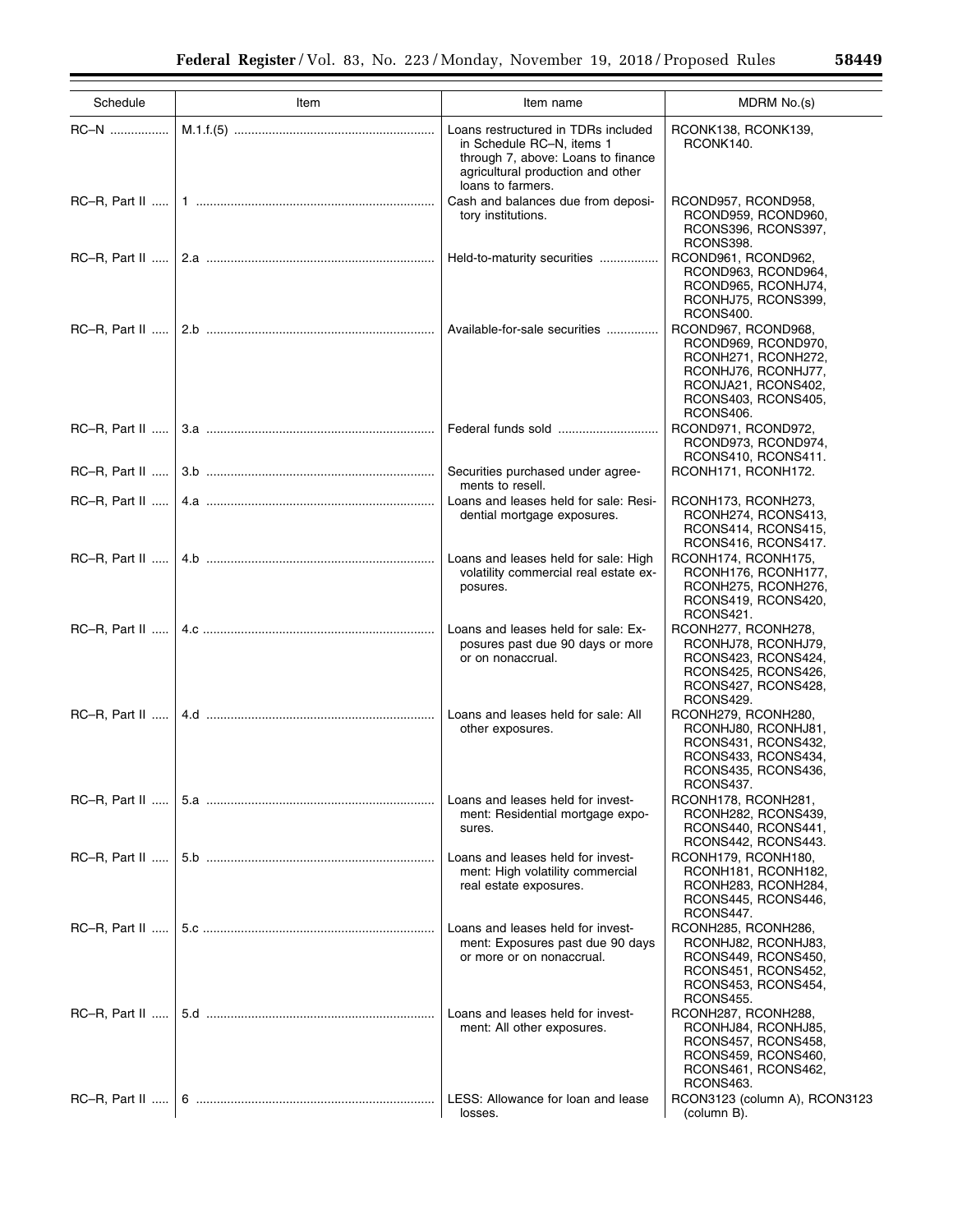$\equiv$ 

÷

| Schedule         | Item | Item name                                                                                               | MDRM No.(s)                                                                                                                                                                                                                                                                      |
|------------------|------|---------------------------------------------------------------------------------------------------------|----------------------------------------------------------------------------------------------------------------------------------------------------------------------------------------------------------------------------------------------------------------------------------|
|                  |      |                                                                                                         | RCOND976, RCOND977,<br>RCOND978, RCOND979,                                                                                                                                                                                                                                       |
|                  |      |                                                                                                         | RCOND980, RCONH186,<br>RCONH187, RCONH290,<br>RCONH291, RCONH292,<br>RCONHJ86, RCONHJ87,<br>RCONS466, RCONS467.<br>RCOND981, RCOND982,<br>RCOND983, RCOND984,<br>RCOND985, RCONH185,<br>RCONH188, RCONH294,<br>RCONH295, RCONHJ88,<br>RCONHJ89, RCONS469,<br>RCONS470, RCONS471. |
| $RC-R$ , Part II |      | Separate account bank-owned life in-<br>surance.                                                        | RCONH296, RCONH297.                                                                                                                                                                                                                                                              |
| $RC-R$ , Part II |      | Default fund contributions to central<br>counterparties.                                                | RCONH298, RCONH299.                                                                                                                                                                                                                                                              |
|                  |      | On-balance sheet securitization ex-<br>posures: Held-to-maturity securities.                            | RCONS475, RCONS476,<br>RCONS477, RCONS478,<br>RCONS479.                                                                                                                                                                                                                          |
| $RC-R. Part II$  |      | On-balance sheet securitization ex-<br>posures: Available-for-sale securi-<br>ties.                     | RCONS480, RCONS481,<br>RCONS482, RCONS483,<br>RCONS484.                                                                                                                                                                                                                          |
|                  |      | On-balance sheet securitization ex-<br>posures: Trading assets.                                         | RCONS485, RCONS486,<br>RCONS487, RCONS488,<br>RCONS489.                                                                                                                                                                                                                          |
|                  |      | On-balance sheet securitization ex-<br>posures: All other on-balance<br>sheet securitization exposures. | RCONS490, RCONS491,<br>RCONS492, RCONS493,<br>RCONS494.                                                                                                                                                                                                                          |
| $RC-R$ , Part II |      | Off-balance sheet securitization ex-<br>posures.                                                        | RCONS495, RCONS496,<br>RCONS497, RCONS498,<br>RCONS499.                                                                                                                                                                                                                          |
|                  |      | Total balance sheet assets                                                                              | RCON2170, RCOND987,<br>RCOND988, RCOND989,<br>RCOND990, RCONH300,<br>RCONHJ90, RCONHJ91,<br>RCONS500, RCONS503,<br>RCONS505, RCONS506,<br>RCONS507, RCONS510.                                                                                                                    |
|                  |      | Financial standby letters of credit                                                                     | RCOND991, RCOND992,<br>RCOND993, RCOND994,<br>RCOND995, RCOND996,<br>RCONHJ92, RCONHJ93,<br>RCONS511.                                                                                                                                                                            |
|                  |      | Performance standby letters of credit<br>and transaction-related contingent<br>items.                   | RCOND997, RCOND998,<br>RCOND999, RCONG603,<br>RCONG604, RCONG605,<br>RCONS512.                                                                                                                                                                                                   |
| $RC-R$ , Part II |      | Commercial and similar letters of<br>credit with an original maturity of<br>one year or less.           | RCONG606, RCONG607,<br>RCONG608, RCONG609,<br>RCONG610, RCONG611,<br>RCONHJ94, RCONHJ95,<br><b>RCONS513.</b>                                                                                                                                                                     |
| RC-R, Part II    |      | Retained recourse on small business<br>obligations sold with recourse.                                  | RCONG612, RCONG613,<br>RCONG614, RCONG615,<br>RCONG616, RCONG617,<br>RCONS514.                                                                                                                                                                                                   |
|                  |      | Repo-style transactions                                                                                 | RCONH301, RCONH302,<br>RCONS515, RCONS516,<br>RCONS517, RCONS518,<br>RCONS519, RCONS520,<br>RCONS521, RCONS522,<br>RCONS523.                                                                                                                                                     |
| $RC-R$ , Part II |      | All other off-balance sheet liabilities                                                                 | RCONG618, RCONG619,<br>RCONG620, RCONG621,<br>RCONG622, RCONG623,<br>RCONS524.                                                                                                                                                                                                   |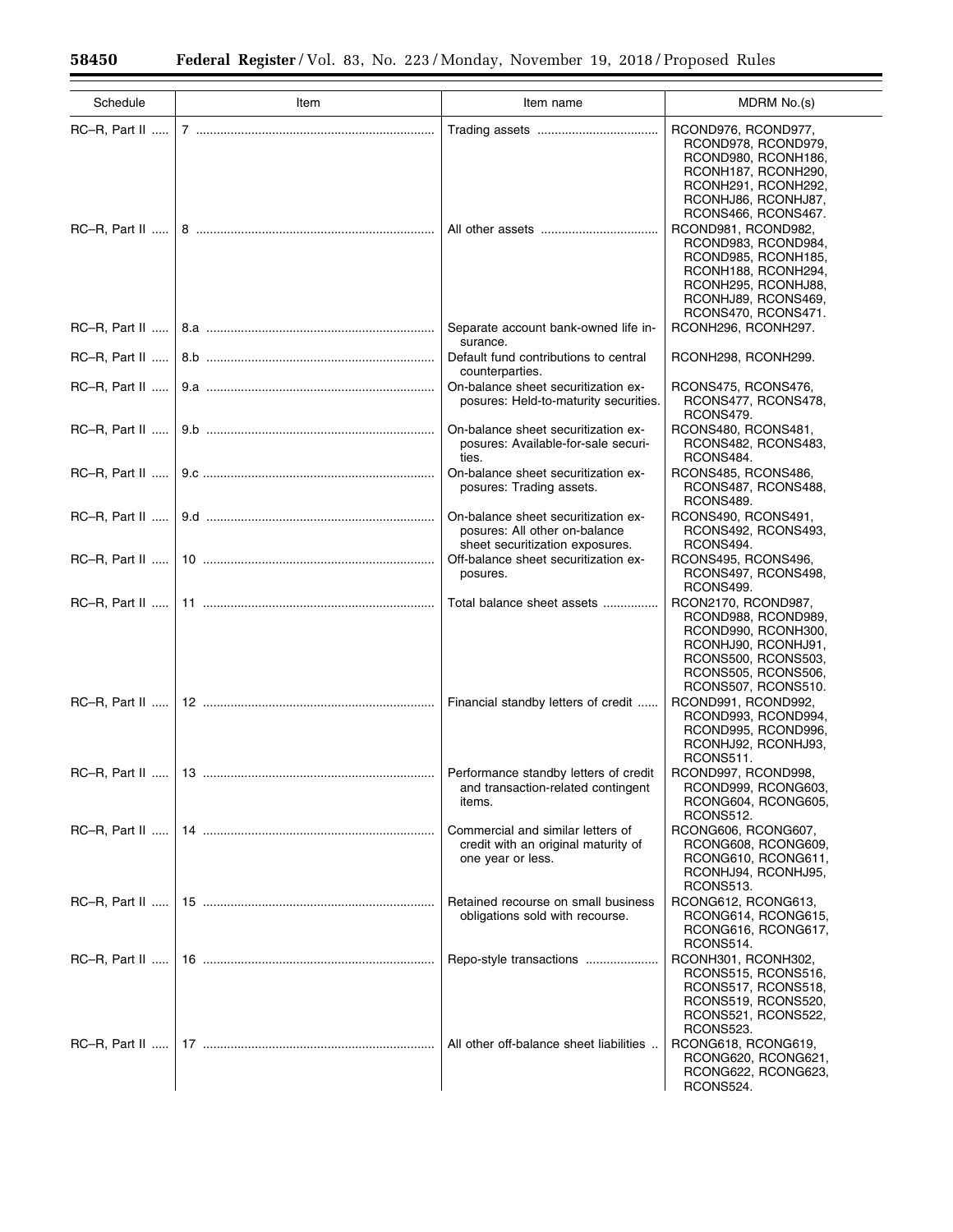| Schedule         | Item | Item name                                                                                                                         | MDRM No.(s)                                                                                                                                                   |
|------------------|------|-----------------------------------------------------------------------------------------------------------------------------------|---------------------------------------------------------------------------------------------------------------------------------------------------------------|
| RC-R, Part II    |      | Unused commitments: Original matu-<br>rity of one year or less.                                                                   | RCONH303, RCONH304,<br>RCONHJ96, RCONHJ97,<br>RCONS525, RCONS526,<br>RCONS527, RCONS528,<br>RCONS529, RCONS530,<br>RCONS531.                                  |
| $RC-R$ , Part II |      | Unused commitments: Original matu-<br>rity exceeding one year.                                                                    | RCONG624, RCONG625,<br>RCONG626, RCONG627,<br>RCONG628, RCONG629,<br>RCONH307, RCONH308,<br>RCONHJ98, RCONHJ99,<br>RCONS539.                                  |
| RC-R, Part II    |      | Unconditionally cancelable commit-<br>ments.                                                                                      | RCONS540, RCONS541.                                                                                                                                           |
| $RC-R$ , Part II |      | Over-the-counter derivatives                                                                                                      | RCONH309, RCONH310,<br>RCONHK00, RCONHK01,<br>RCONS542, RCONS543,<br>RCONS544, RCONS545,<br>RCONS546, RCONS547,<br>RCONS548.                                  |
| RC-R, Part II    |      | Centrally cleared derivatives                                                                                                     | RCONS549, RCONS550,<br>RCONS551, RCONS552,<br>RCONS554, RCONS555,<br>RCONS556, RCONS557.                                                                      |
| $RC-R$ , Part II |      | Unsettled transactions (failed trades)                                                                                            | RCONH191, RCONH193,<br>RCONH194, RCONH195,<br>RCONK196, RCONH197,<br>RCONH198, RCONH199,<br>RCONH <sub>200</sub> .                                            |
| RC-R, Part II    |      | Total assets, derivatives, off-balance<br>sheet items, and other items sub-<br>ject to risk weighting by risk-weight<br>category. | RCONG630, RCONG631,<br>RCONG632, RCONG633,<br>RCONS558, RCONS559,<br>RCONS560, RCONS561,<br>RCONS563, RCONS564,<br>RCONS565, RCONS566,<br>RCONS567, RCONS568. |
| $RC-R$ , Part II |      | Risk-weighted assets by risk-weight<br>category.                                                                                  | RCONG634, RCONG635,<br>RCONG636, RCONG637,<br>RCONS569, RCONS570,<br>RCONS571, RCONS572,<br>RCONS574, RCONS575,<br>RCONS576, RCONS577,<br>RCONS578, RCONS579. |
| $RC-R$ , Part II |      | Current credit exposure across all<br>derivative contracts covered by the<br>regulatory capital rules.                            | RCONG642.                                                                                                                                                     |
|                  |      | the-counter derivative contracts: In-<br>terest rate.                                                                             | RCONS582, RCONS583,<br>RCONS584.                                                                                                                              |
| $RC-R$ , Part II |      | Notional principal amounts of over-<br>the-counter derivative contracts:<br>Foreign exchange rate and gold.                       | RCONS585, RCONS586,<br>RCONS587.                                                                                                                              |
| RC-R, Part II    |      | Notional principal amounts of over-<br>the-counter derivative contracts:<br>Credit (investment grade reference<br>asset).         | RCONS588, RCONS589,<br>RCONS590.                                                                                                                              |
| RC-R, Part II    |      | Notional principal amounts of over-<br>the-counter derivative contracts:<br>Credit (non-investment grade ref-<br>erence asset).   | RCONS591, RCONS592,<br>RCONS593.                                                                                                                              |
| RC-R, Part II    |      | Notional principal amounts of over-<br>the-counter derivative contracts:<br>Equity.                                               | RCONS594, RCONS595,<br>RCONS596.                                                                                                                              |
| $RC-R$ , Part II |      | Notional principal amounts of over-<br>the-counter derivative contracts:<br>Precious metals (except gold).                        | RCONS597, RCONS598,<br>RCONS599.                                                                                                                              |
| RC-R, Part II    |      | Notional principal amounts of over-<br>the-counter derivative contracts:.                                                         | RCONS600, RCONS601,<br>RCONS602.                                                                                                                              |
| $RC-R$ , Part II |      | Notional principal amounts of cen-<br>trally cleared derivative contracts:<br>Interest rate.                                      | RCONS603, RCONS604,<br>RCONS605.                                                                                                                              |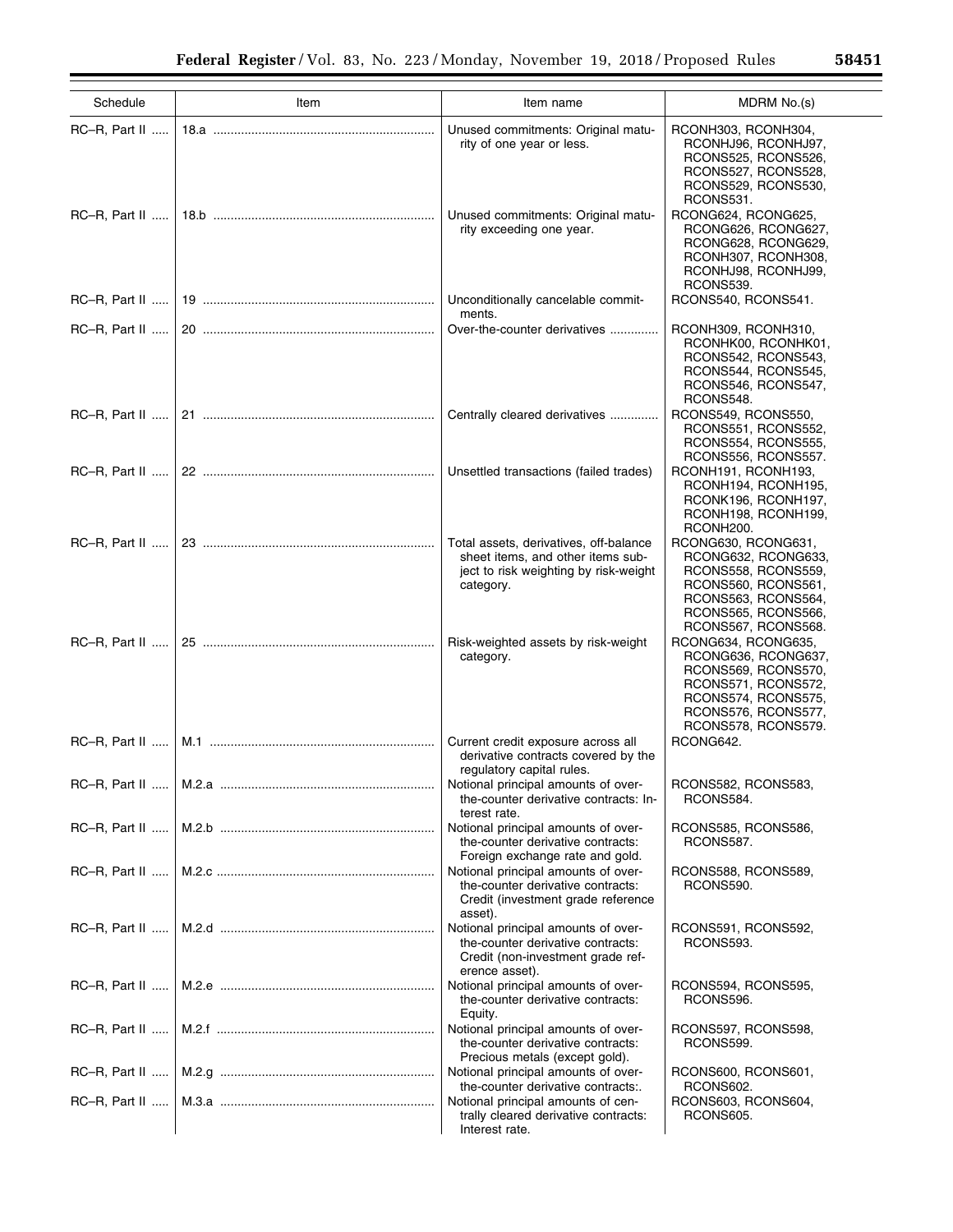| Schedule                    | Item | Item name                                                                                                                         | MDRM No.(s)                      |
|-----------------------------|------|-----------------------------------------------------------------------------------------------------------------------------------|----------------------------------|
| $RC-R. Part II$ $\parallel$ |      | Notional principal amounts of cen-<br>trally cleared derivative contracts:<br>Foreign exchange rate and gold.                     | RCONS606, RCONS607,<br>RCONS608. |
| $RC-R. Part II$             |      | Notional principal amounts of cen-<br>trally cleared derivative contracts:<br>Credit (investment grade reference<br>asset).       | RCONS609, RCONS610,<br>RCONS611. |
|                             |      | Notional principal amounts of cen-<br>trally cleared derivative contracts:<br>Credit (non-investment grade ref-<br>erence asset). | RCONS612, RCONS613,<br>RCONS614. |
|                             |      | Notional principal amounts of cen-<br>trally cleared derivative contracts:<br>Equity.                                             | RCONS615, RCONS616,<br>RCONS617. |
|                             |      | Notional principal amounts of cen-<br>trally cleared derivative contracts:<br>Precious metals (except gold).                      | RCONS618, RCONS619,<br>RCONS620. |
| $RC-R$ , Part II            |      | Notional principal amounts of cen-<br>trally cleared derivative contracts:<br>Other.                                              | RCONS621, RCONS622,<br>RCONS623. |

The following data items on Schedule RC– T are currently collected on the FFIEC 051 quarterly for institutions with total fiduciary assets greater than \$250 million (as of the preceding December 31) or with gross fiduciary and related services income greater

than 10 percent of revenue (net interest income plus noninterest income) for the preceding calendar year.

The data items are proposed to be collected semiannually in the June and December reports only for institutions with total

fiduciary assets greater than \$250 million but less than or equal to \$1 billion (as of the preceding December 31) that do not meet the fiduciary income test for quarterly reporting.

| Schedule | Item | Item name                                                                                                                                                         | MDRM No.(s)                                |
|----------|------|-------------------------------------------------------------------------------------------------------------------------------------------------------------------|--------------------------------------------|
|          |      | Fiduciary and Related Assets: Per-<br>sonal trust and agency accounts.                                                                                            | RCONB868, RCONB869,<br>RCONB870, RCONB871. |
|          |      | Fiduciary and Related Assets: Em-<br>ployee benefit-defined contribu-<br>tion.                                                                                    | RCONB872, RCONB873,<br>RCONB874, RCONB875. |
|          |      | Fiduciary and Related Assets: Em-<br>ployee benefit-defined benefit.                                                                                              | RCONB876, RCONB877,<br>RCONB878, RCONB879. |
|          |      | Fiduciary and Related Assets: Other<br>employee benefit and retirement-<br>related accounts.                                                                      | RCONB880, RCONB881,<br>RCONB882, RCONB883. |
|          |      | Fiduciary and Related Assets: Cor-<br>porate trust and agency accounts.                                                                                           | RCONB884, RCONB885,<br>RCONC001, RCONC002. |
|          |      | Fiduciary and Related Assets: Invest-<br>ment management and investment<br>advisory agency accounts.                                                              | RCONB886, RCONB888,<br>RCONJ253, RCONJ254. |
|          |      | Fiduciary and Related Assets: Foun-<br>dation and endowment trust and<br>agency accounts.                                                                         | RCONJ255, RCONJ256, RCONJ257,<br>RCONJ258. |
|          |      | Fiduciary and Related Assets: Other<br>fiduciary accounts.                                                                                                        | RCONB890, RCONB891,<br>RCONB892, RCONB893. |
|          |      | Fiduciary and Related Assets: Total<br>fiduciary accounts.                                                                                                        | RCONB894, RCONB895,<br>RCONB896, RCONB897. |
|          |      | Fiduciary and Related Assets: Cus-<br>tody and safekeeping accounts.                                                                                              | RCONB898, RCONB899.                        |
|          |      | Fiduciary and Related Assets: Indi-<br>vidual Retirement Accounts, Health<br>Savings Accounts, and other simi-<br>lar accounts (included in items 5.c<br>and 11). | RCONJ259, RCONJ260, RCONJ261,<br>RCONJ262. |
|          |      | Fiduciary and Related Services In-<br>come: Personal trust and agency<br>accounts.                                                                                | RIADB904.                                  |
|          |      | Fiduciary and Related Services In-<br>come: Employee benefit-defined<br>contribution.                                                                             | RIADB905.                                  |
|          |      | Fiduciary and Related Services In-<br>come: Employee benefit-defined<br>benefit.                                                                                  | RIADB906.                                  |
|          |      | Fiduciary and Related Services In-<br>come: Other employee benefit and<br>retirement-related accounts.                                                            | RIADB907.                                  |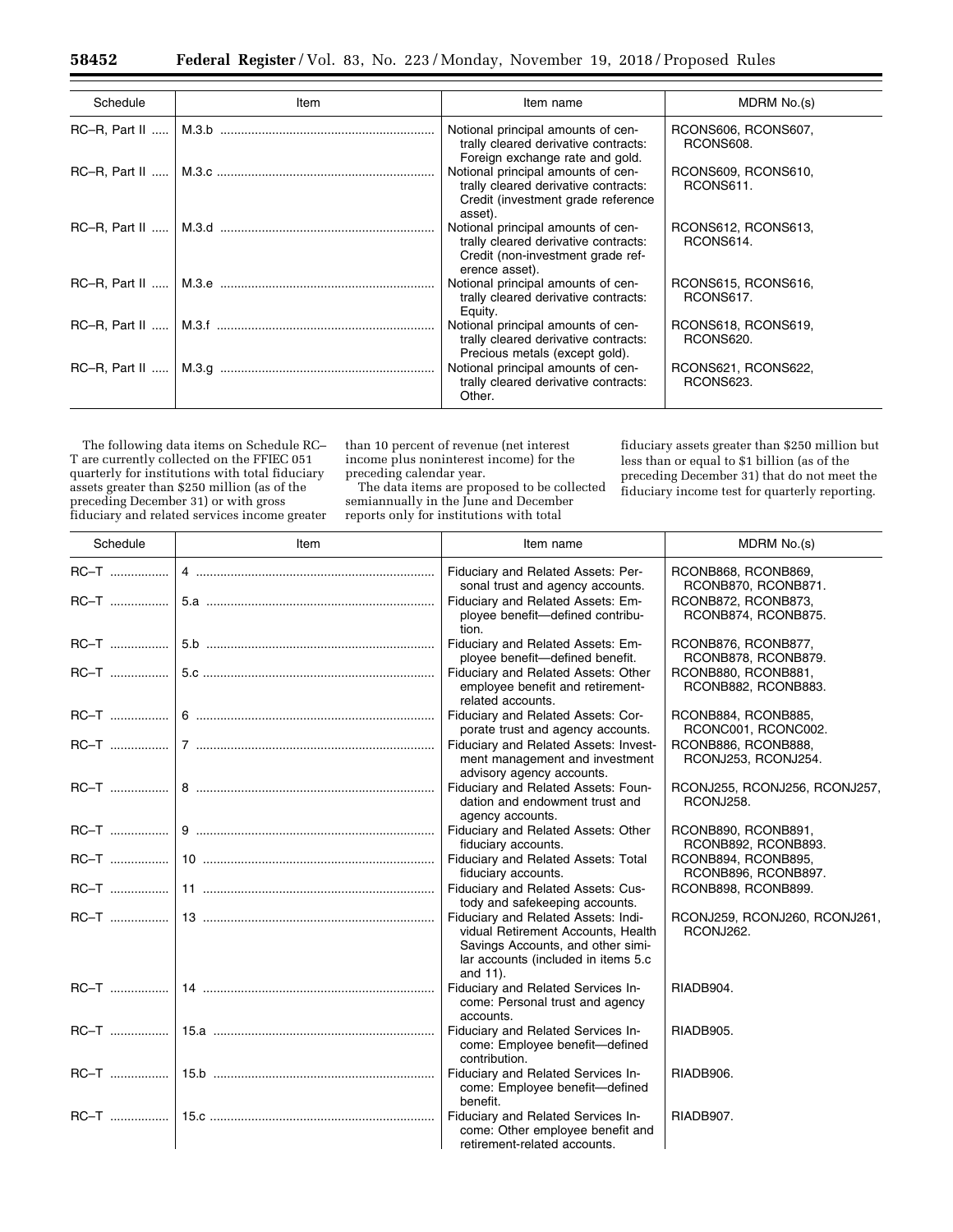| 5645 |
|------|
|      |
|      |
|      |

| Schedule | Item | Item name                                                                                                        | MDRM No.(s)         |
|----------|------|------------------------------------------------------------------------------------------------------------------|---------------------|
|          |      | Fiduciary and Related Services In-<br>come: Corporate trust and agency<br>accounts.                              | RIADA479.           |
|          |      | Fiduciary and Related Services In-<br>come: Investment management<br>and investment advisory agency<br>accounts. | RIADJ315.           |
|          |      | Fiduciary and Related Services In-<br>come: Foundation and endowment<br>trust and agency accounts.               | RIADJ316.           |
|          |      | Fiduciary and Related Services In-<br>come: Other fiduciary accounts.                                            | RIADA480.           |
|          |      | Fiduciary and Related Services In-<br>come: Custody and safekeeping<br>accounts.                                 | RIADB909.           |
|          |      | Fiduciary and Related Services In-<br>come: Other fiduciary and related<br>services income.                      | RIADB910.           |
|          |      | Fiduciary and Related Services In-<br>come: Total gross fiduciary and re-<br>lated services income.              | RIAD4070.           |
|          |      | Collective investment funds and com-<br>mon trust funds: Domestic equity.                                        | RCONB931, RCONB932. |
|          |      | Collective investment funds and com-<br>mon trust funds: International/Glob-<br>al equity.                       | RCONB933, RCONB934. |
|          |      | Collective investment funds and com-<br>mon trust funds: Stock/Bond blend.                                       | RCONB935, RCONB936. |
|          |      | Collective investment funds and com-<br>mon trust funds: Taxable bond.                                           | RCONB937, RCONB938. |
|          |      | Collective investment funds and com-<br>mon trust funds: Municipal bond.                                         | RCONB939, RCONB940. |
|          |      | Collective investment funds and com-<br>mon trust funds: Short-term invest-<br>ments/Money market.               | RCONB941, RCONB942. |
|          |      | Collective investment funds and com-<br>mon trust funds: Specialty/Other.                                        | RCONB943, RCONB944. |
|          |      | Collective investment funds and com-<br>mon trust funds: Total collective in-<br>vestment funds.                 | RCONB945, RCONB946. |

### **Appendix B: Data Items To Be Collected From Institutions With \$1 Billion or More in Total Assets on the FFIEC 051.**

The following data item is currently collected on the FFIEC 041 from institutions

with \$1 billion or more in total assets. The data item is proposed to be reported quarterly by institutions with \$1 billion or more in total assets on the FFIEC 051.

| Schedule | Item | Item name                                                                                        | MDRM No.         |
|----------|------|--------------------------------------------------------------------------------------------------|------------------|
| $RC-O$   | M.2  | Estimated amount of uninsured de-<br>posits, including related interest ac-<br>crued and unpaid. | <b>RCON5597.</b> |

The following data items are currently collected quarterly on the FFIEC 041 from institutions with \$1 billion or more in total assets. The data items are proposed to be

reported on the FFIEC 051 by institutions with \$1 billion or more in total assets with a reduction in the frequency of collection.

*Semiannual Reporting (June and December only)* 

| Schedule | ltem | Item name | MDRM No.(s) |
|----------|------|-----------|-------------|
|          |      |           |             |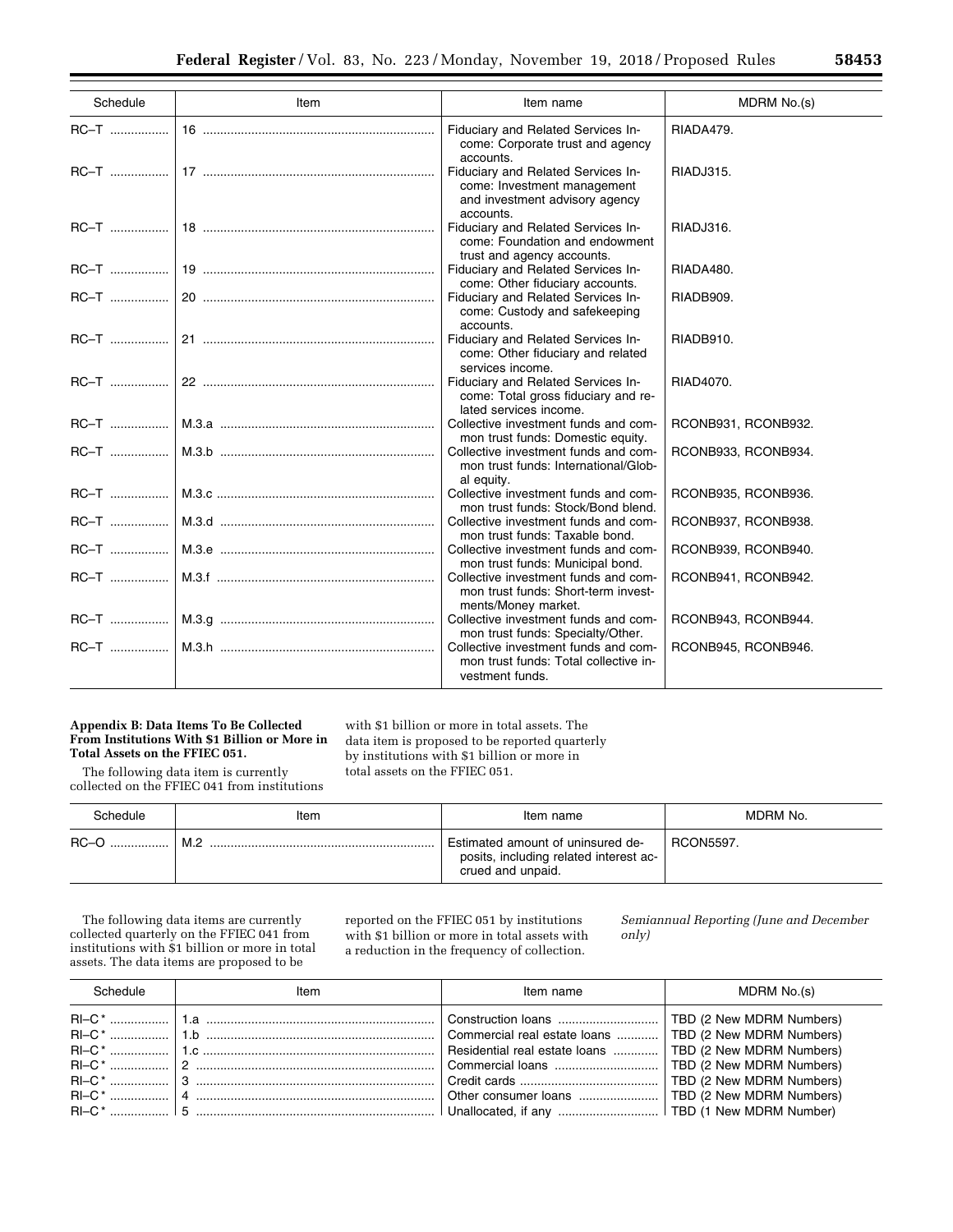| `chedule_  | Item   | name<br>π | M١<br>«n/                |
|------------|--------|-----------|--------------------------|
| $RI-C$<br> | .<br>. | ota<br>   | MDRM<br>Numbers<br>៶៲ឝ៶៷ |

\* The FFIEC 041 Schedule RI–C collects disaggregated data on the allowance for loan and lease losses by loan category and the related recorded investment based on whether the reported allowance relates to loans that are individually impaired, purchased credit-impaired, or collectively evaluated for impairment in six columns. The proposed Schedule RI–C for the FFIEC 051 will consolidate the disaggregated data into two columns: ''Recorded Investment'' (column A) and ''Allowance Balance'' (column B).

Effective June 30, 2021, the column captions would be changed to ''Amortized Cost'' (column A) and ''Allowance for Credit Losses'' (ACL) (column B). From June 30, 2019, through December 31, 2020, institutions that have adopted Accounting Standards Update No. 2016–13, ''Financial Instruments—Credit Losses (Topic 326): Measurement of Credit Losses on Financial Instruments'' (ASU 2016–13) would report the amortized cost and related ACL by loan category in columns A and B, respectively. From June 30, 2021, through December 31, 2022, institutions that have not adopted ASU 2016–13 would report the recorded investment and related allowance balance by loan category in columns A and B, respectively.

*Annual Reporting (December only)* 

| Schedule           | Item | Item name                                                                                                                                                                                                                                        | MDRM No.(s) |
|--------------------|------|--------------------------------------------------------------------------------------------------------------------------------------------------------------------------------------------------------------------------------------------------|-------------|
| $\mathsf{RI}^{**}$ |      | Consumer overdraft-related service<br>charges levied on those trans-<br>action account and nontransaction<br>savings account deposit products<br>intended primarily for individuals for<br>personal, household, or family use.                   | RIADH032.   |
| RI**               |      | Consumer account periodic mainte-<br>nance charges levied on those<br>transaction account and nontrans-<br>action savings account deposit<br>products intended primarily for indi-<br>viduals for personal, household, or<br>family use.         | RIADH033.   |
|                    |      | Consumer customer automated teller<br>machine (ATM) fees levied on<br>those transaction account and non-<br>transaction savings account de-<br>posit products intended primarily<br>for individuals for personal, house-<br>hold, or family use. | RIADH034.   |
|                    |      | All other service charges on deposit<br>accounts.                                                                                                                                                                                                | RIADH035.   |
|                    |      | Total deposits in those noninterest-<br>bearing transaction account de-<br>posit products intended primarily<br>for individuals for personal, house-<br>hold, or family use.                                                                     | RCONP753.   |
|                    |      | Total deposits in those interest-bear-<br>ing transaction account deposit<br>products intended primarily for indi-<br>viduals for personal, household, or<br>family use.                                                                         | RCONP754.   |
|                    |      | Total deposits in those MMDA de-<br>posit products intended primarily<br>for individuals for personal, house-<br>hold, or family use.                                                                                                            | RCONP756.   |
|                    |      | Deposits in all other MMDAs of indi-<br>viduals, partnerships, and corpora-<br>tions.                                                                                                                                                            | RCONP757.   |
|                    |      | Total deposits in those other savings<br>deposit account deposit products<br>intended primarily for individuals for<br>personal, household, or family use.                                                                                       | RCONP758.   |
|                    |      | Deposits in all other savings deposit<br>accounts of individuals, partner-<br>ships, and corporations.                                                                                                                                           | RCONP759.   |

\*\* Items are to be completed by institutions with \$1 billion or more in total assets that answered ''Yes'' to Schedule RC–E, Memorandum item 5.

The following data items are currently being proposed to be collected quarterly on the FFIEC 041 by those institutions with \$1 billion or more in total assets that have adopted ASU 2016–13.53

For this proposal, the data items are proposed to be reported on the FFIEC 051 by

53*See* 83 FR 49160 (September 28, 2018).

institutions with \$1 billion or more in total assets that have adopted ASU 2016–13 with a reduction in the frequency of collection.

*Semiannual Reporting (June and December only)*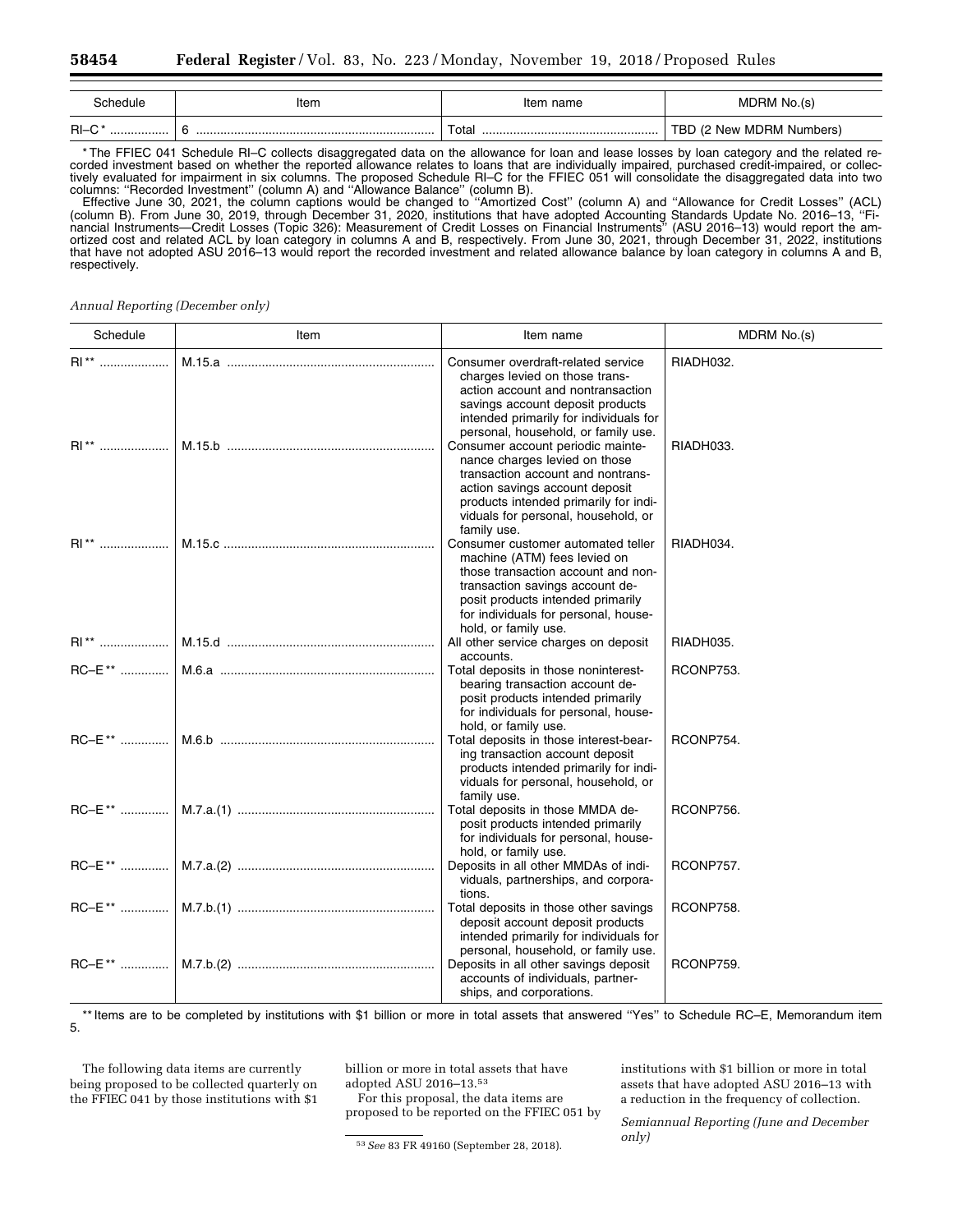| Schedule | Item | Item name                                                                                                                     | MDRM No.(s)              |
|----------|------|-------------------------------------------------------------------------------------------------------------------------------|--------------------------|
|          |      | Held-to-Maturity: Securities issued by<br>states and political subdivisions in<br>the $U.S.$ .                                | TBD (1 New MDRM Number). |
|          |      | Held-to-Maturity: Mortgage-backed<br>securities issued or quaranteed by<br>U.S. Government agencies or<br>sponsored agencies. | TBD (1 New MDRM Number). |
|          |      | Held-to-Maturity: Other mortgage-<br>backed securities.                                                                       | TBD (1 New MDRM Number). |
|          |      | Held-to-Maturity: Asset-backed secu-<br>rities and structured financial prod-<br>ucts.                                        | TBD (1 New MDRM Number). |
|          |      | Held-to-Maturity: Other debt securi-<br>ties.                                                                                 | TBD (1 New MDRM Number). |
|          |      | Held-to-Maturity: Total                                                                                                       | TBD (1 New MDRM Number). |

# **List of Subjects**

### *12 CFR Part 52*

Banks, banking, Reporting and recordkeeping requirements.

### *12 CFR Part 208*

Accounting, Agriculture, Banks, banking, Confidential business information, Consumer protection, Currency, Insurance, Investments, Mortgages, Reporting and recordkeeping requirements, Securities

# *12 CFR Part 304*

Bank deposit insurance, Banks, banking, Freedom of information, Reporting and recordkeeping requirements.

### **Office of the Comptroller of the Currency**

■ For the reasons set out in the joint preamble, the OCC proposes to add 12 CFR part 52 as follows:

# **PART 52—REGULATORY REPORTING**

Sec.

- 52.1 Authority and purpose.
- § 52.2 Definitions.
- § 52.3 Reduced reporting.
- § 52.4 Reservation of authority.

**Authority:** 12 U.S.C. 93a, 161, 1463(a), 1464(v), and 1817(a)(12).

### **§ 52.1 Authority and purpose.**

(a) *Authority.* This part is issued pursuant to 12 U.S.C. 93a, 161, 1463(a), 1464(v), and 1817(a)(12).

(b) *Purpose.* This part establishes a reduced reporting requirement for a covered depository institution making its reports of condition for the first and third calendar quarters of a year.

# **§ 52.2 Definitions.**

*Covered depository institution* means: A national bank, Federal savings association, or insured Federal branch that meets the following criteria:

(1) Has less than \$5 billion in total consolidated assets as reported in its report of condition for the second calendar quarter of the preceding year;

(2) Has no foreign offices, as defined in this subpart;

(3) Is not required to or has not elected to use 12 CFR part 3, subpart E (for advanced approaches banks) to calculate its risk-based capital requirements;

(4) Is not a large institution or highly complex institution, as such terms are defined in 12 CFR 327.8, or treated as a large institution, as requested under 12 CFR 327.16(f); and

(5) Is not subject to the filing requirements for the FFIEC 002 report of condition.

*Foreign country* refers to one or more foreign nations, and includes the overseas territories, dependencies, and insular possessions of those nations and of the United States.

*Foreign office* means:

(1) A branch or consolidated subsidiary in a foreign country, unless the branch is located on a U.S. military facility;

(2) An international banking facility as such term is defined in 12 CFR 204.8;

(3) A majority-owned Edge Act or Agreement subsidiary as defined in 12

CFR 28.2, including both its U.S. and its foreign offices; and

(4) For an institution chartered or headquartered in any U.S. state or the District of Columbia, a branch or consolidated subsidiary located in a U.S. territory or possession.

*Report of condition* means the FFIEC 031, FFIEC 041, or FFIEC 051 versions of the Consolidated Report of Condition and Income (Call Report) or the FFIEC 002 (Report of Assets and Liabilities of U.S. Branches and Agencies of Foreign Banks), as applicable, and as they may be amended or superseded from time to time in accordance with the Paperwork Reduction Act of 1995, 44 U.S.C. chapter 35.

*Total consolidated assets* means total assets as reported in an institution's report of condition.

### **§ 52.3 Reduced reporting.**

A covered depository institution may file the FFIEC 051 version of the Call Report, or any successor thereto, to satisfy its requirement to file a report of condition for the first and third calendar quarters of a year.

# **§ 52.4 Reservation of authority.**

The OCC may determine that a covered depository institution shall not use the reduced reporting in § 52.3. In making this determination, the OCC will consider whether the institution is significantly engaged in complex, specialized, or higher risk activities, for which a reduced reporting requirement would not provide sufficient information. The institution has 30 days following notification from the OCC to inform the OCC, in writing, of why it should continue to be eligible to use reduced reporting or cannot cease using reduced reporting in the OCC's proposed timeframe. The OCC will make a final decision after reviewing any response. Nothing in this part shall be construed to limit the OCC's authority to obtain information from a covered depository institution.

### **FEDERAL RESERVE SYSTEM**

#### **Authority and Issuance**

For the reasons set forth in the joint preamble, the Board proposes to amend 12 CFR part 208 as follows:

# **PART 208—MEMBERSHIP OF STATE BANKING INSTITUTIONS IN THE FEDERAL RESERVE SYSTEM (REGULATION H)**

■ 1. The authority citation of part 208 is amended to read as follows:

**Authority:** 12 U.S.C. 24, 36, 92a, 93a, 248(a), 248(c), 321–338a, 371d, 461, 481–486, 601, 611, 1814, 1816, 1817(a)(3), 1817(a)(12),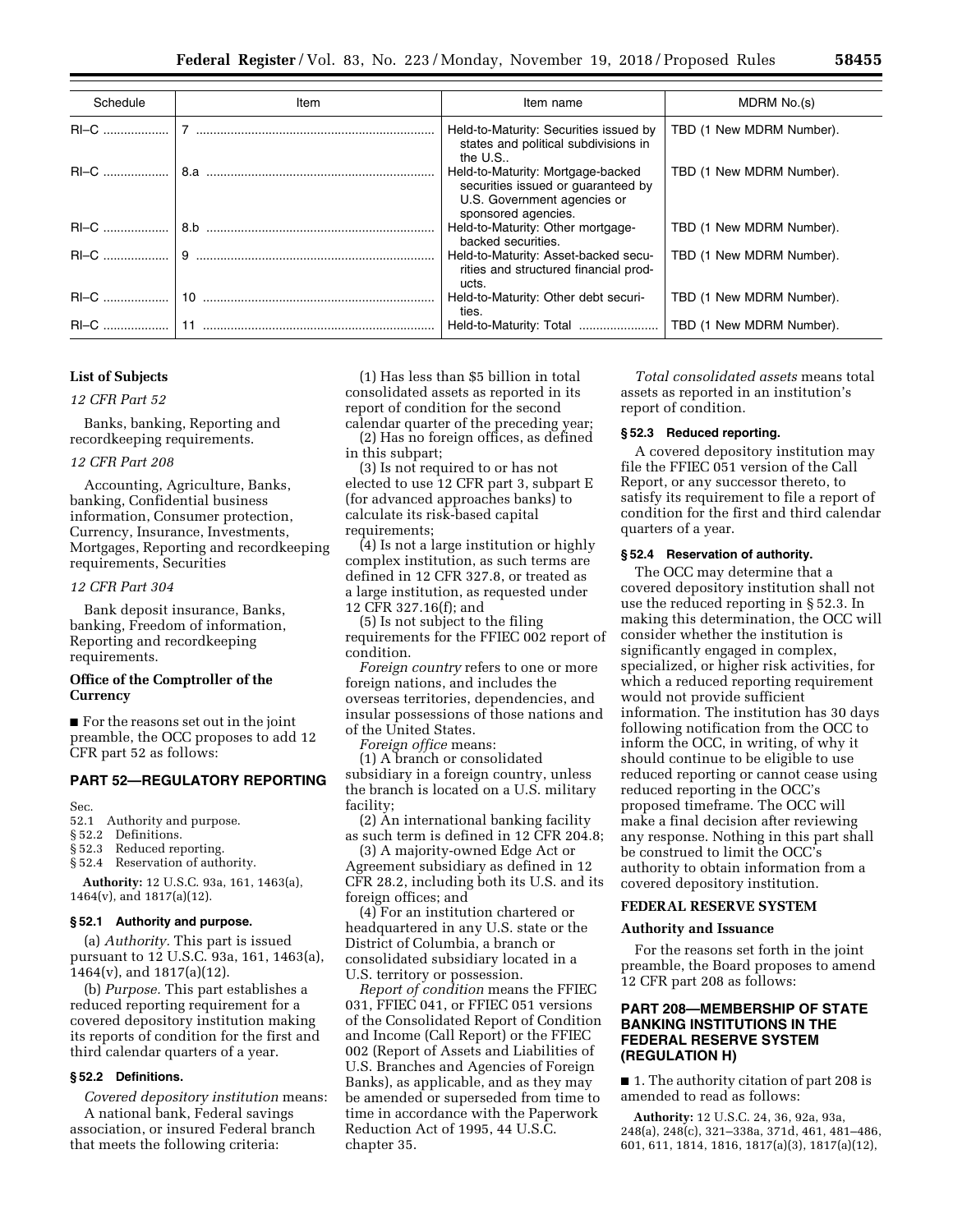1818, 1820(d)(9), 1833(j), 1828(o), 1831, 1831o, 1831p–1, 1831r–1, 1831w, 1831x, 1835a, 1882, 2901–2907, 3105, 3310, 3331– 3351, 3905–3909, and 5371; 15 U.S.C. 78b, 78I(b), 78l(i), 780–4(c)(5), 78q, 78q–1, and 78w, 1681s, 1681w, 6801, and 6805; 31 U.S.C. 5318; 42 U.S.C. 4012a, 4104a, 4104b, 4106 and 4128.

■ 2. Add new subpart K to part 208 to read as follows:

### **Subpart K—Forms, Instructions and Reports**

Sec.

| § 208.120 Authority, Purpose, and Scope |  |
|-----------------------------------------|--|
|                                         |  |

- § 208.121 Definitions
- § 208.122 Reporting

Reduced Reporting

§ 208.124 Reservation of Authority

# **Subpart K—Forms, Instructions and Reports**

### **§ 208.120 Authority, Purpose, and Scope**

(a) *Authority.* Subpart K of Regulation H (12 CFR part 208, subpart K) is issued by the Board under section 7 of the Federal Deposit Insurance Act, 12 U.S.C. 1817(a)(3) and (12), and section 9 of the Federal Reserve Act, 12 U.S.C. 324.

(b) *Purpose and scope.* This subpart informs a state member bank where it may obtain forms and instructions for reports of conditions and implements 12 U.S.C. 1817(a)(12) to allow reduced reporting for a covered depository institution when such institution makes its reports of condition for the first and third calendar quarters of a year.

# **§ 208.121 Definitions**

*Covered depository institution* means: a state member bank that meets all of the following criteria:

(1) Has less than \$5 billion in total consolidated assets as reported in its report of condition for the second calendar quarter of the preceding year;

(2) Has no foreign offices, as defined in this subpart;

(3) Is not required to or has not elected to use 12 CFR part 217, subpart E to calculate its risk-based capital requirements; and

(4) Is not a large institution or highly complex institution, as such terms are defined in 12 CFR 327.8, or treated as a large institution, as requested under 12 CFR 327.16(f).

*Foreign country* refers to one or more foreign nations, and includes the overseas territories, dependencies, and insular possessions of those nations and of the United States.

*Foreign office* means:

(1) A branch or consolidated subsidiary in a foreign country, unless the branch is located on a U.S. military facility;

(2) An international banking facility as such term is defined in 12 CFR 204.8;

(3) A majority-owned Edge Act or Agreement subsidiary including both its U.S. and its foreign offices; and

(4) For an institution chartered or headquartered in any U.S. state or the District of Columbia, a branch or consolidated subsidiary located in a U.S. territory or possession.

*Report of condition* means the FFIEC 031, FFIEC 041, or FFIEC 051 versions of the Consolidated Report of Condition and Income (Call Report) or the FFIEC 002 (Report of Assets and Liabilities of U.S. Branches and Agencies of Foreign Banks), as applicable, and as they may be amended or superseded from time to time in accordance with the Paperwork Reduction Act of 1995, 44 U.S.C. chapter 35.

*Total consolidated assets* means total assets as reported in a state member bank's report of condition.

#### **§ 208.122 Reporting**

(a) A state member bank is required to file the report of condition (Call Report) in accordance with the instructions for these reports. All assets and liabilities, including contingent assets and liabilities, must be reported in, or otherwise taken into account in the preparation of, the Call Report. The Board uses Call Report data to monitor the condition, performance, and risk profile of individual state member banks and the banking industry. Reporting state member banks must also submit annually such information on small business and small farm lending as the Board may need to assess the availability of credit to these sectors of the economy. The report forms and instructions can be obtained from Federal Reserve District Banks or through the website of the Federal Financial Institutions Examination Council, *[http://www.ffiec.gov/.](http://www.ffiec.gov/)* 

(b) Every insured U.S. branch of a foreign bank is required to file the FFIEC 002 version of the report of condition (Report of Assets and Liabilities of U.S. Branches and Agencies of Foreign Banks) in accordance with the instructions for the report. All assets and liabilities, including contingent assets and liabilities, must be reported in, or otherwise taken into account in the preparation of the report. The Board uses the reported data to monitor the condition, performance, and risk profile of individual insured branches and the banking industry. Insured branches must also submit annually such information on small business and small farm lending as the Board may need to assess the availability of credit to these sectors of the economy. The report forms and instructions can be obtained

from Federal Reserve District Banks or through the website of the Federal Financial Institutions Examination Council, *[http://www.ffiec.gov/.](http://www.ffiec.gov/)* 

### **§ 208.123 Reduced Reporting**

A covered depository institution may file the FFIEC 051 version of the report of condition, or any successor thereto, which shall provide for reduced reporting for the reports of condition for the first and third calendar quarters for a year.

# **§ 208.124 Reservation of Authority**

(a) Notwithstanding § 208.123, the Board in consultation with the applicable state chartering authority may require an otherwise eligible covered depository institution to file the FFIEC 041 version of the report of condition, or any successor thereto, based on an institution-specific determination. In making this determination, the Board may consider criteria including, but not limited to, whether the institution is significantly engaged in one or more complex, specialized, or other higher risk activities, such as those for which limited information is reported in the FFIEC 051 version of the report of condition compared to the FFIEC 041 version of the report of condition. Nothing in this part shall be construed to limit the Board's authority to obtain information from a state member bank.

(b) Nothing in this subpart limits the authority of the Board under any other provision of law or regulation to take supervisory or enforcement action, including action to address unsafe or unsound practices or conditions or violations of law.

### **Federal Deposit Insurance Corporation**

### **12 CFR CHAPTER III**

### **Authority and Issuance**

■ For the reasons set forth in the preamble, the Federal Deposit Insurance Corporation proposes to amend 12 CFR part 304 to read as follows:

# **PART 304—FORMS, INSTRUCTIONS, AND REPORTS**

#### **Contents**

#### **Subpart A—In General**

- § 304.1 Purpose.
- § 304.2 Where to obtain forms and instructions.
- § 304.3 Reports.
- § 304.4–304.10 [Reserved].

# **Subpart B—Implementation of Reduced Reporting Requirement**

- § 304.11 Authority, purpose and scope.
- § 304.12 Definitions.
- § 304.13 Reduced reporting.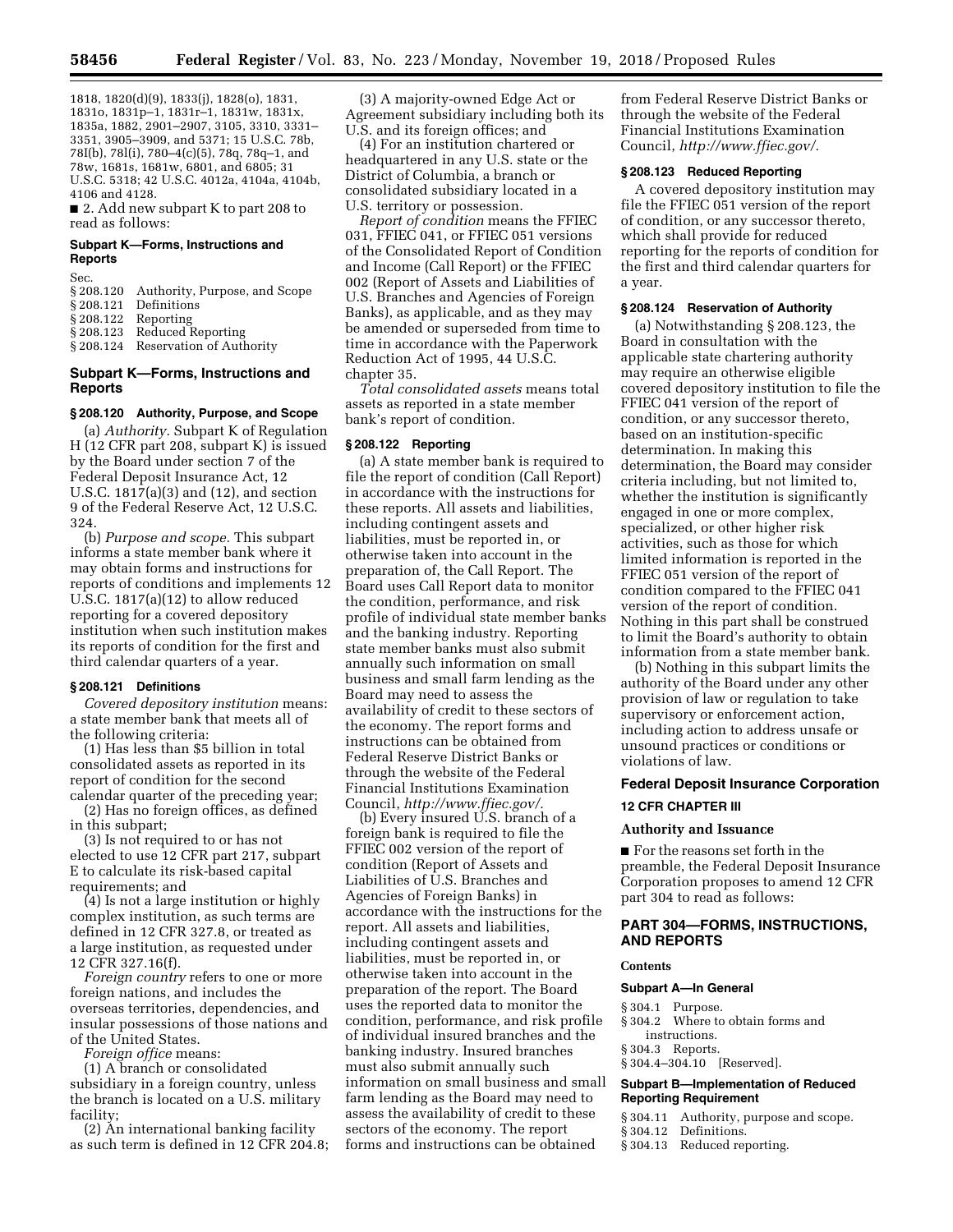§ 304.14 Reservation of authority.

**Authority:** 5 U.S.C. 552; 12 U.S.C. 1464, 1817, 1831, 1867.

# **Subpart A—In General**

### **§ 304.1 Purpose.**

Part 304 informs the public where it may obtain forms and instructions for reports, applications, and other submittals used by the FDIC, and also describes certain forms that are not described elsewhere in FDIC regulations.

### **§ 304.2 Where to obtain forms and instructions.**

Forms and instructions used in connection with applications, reports, and other submittals used by the FDIC can be obtained by contacting the FDIC Public Information Center (550 17th Street NW, Washington, DC 20429; telephone: (877) 275–3342 or (703) 562– 2200), except as noted below in § 304.3. In addition, many forms and instructions can be obtained from FDIC regional offices. A list of FDIC regional offices can be obtained from the FDIC Public Information Center, or found at the FDIC's website at *[http://](http://www.fdic.gov) [www.fdic.gov,](http://www.fdic.gov)* or in the directory of FDIC Law, Regulations, Related Acts published by the FDIC.

### **§ 304.3 Reports.**

(a) Consolidated Reports of Condition and Income, Forms FFIEC 031, 041, and 051. Pursuant to section 7(a) of the Federal Deposit Insurance Act (12 U.S.C. 1817(a)) and other applicable law, every insured depository institution is required to file Consolidated Reports of Condition and Income (also known as the Call Report) in accordance with the instructions for these reports. All assets and liabilities, including contingent assets and liabilities, must be reported in, or otherwise taken into account in the preparation of, the Call Report. The FDIC uses Call Report data from all insured depository institutions to calculate deposit insurance assessments and monitor the condition, performance, and risk profile of individual banks and the banking industry. Reporting banks must also submit annually such information on small business and small farm lending as the FDIC may need to assess the availability of credit to these sectors of the economy. The report forms and instructions can be obtained from the Division of Insurance and Research (DIR), FDIC, 550 17th Street NW, Washington, DC 20429 or through the website of the Federal Financial

Institutions Examination Council, *[http://www.ffiec.gov/.](http://www.ffiec.gov/)* 

(Approved by the Office of Management and Budget under control number 3064–0052)

(b) Report of Assets and Liabilities of U.S. Branches and Agencies of Foreign Banks, Form FFIEC 002. Pursuant to section 7(a) of the Federal Deposit Insurance Act (12 U.S.C. 1817(a)) and other applicable law, every insured U.S. branch of a foreign bank is required to file a Report of Assets and Liabilities of U.S. Branches and Agencies of Foreign Banks in accordance with the instructions for the report. All assets and liabilities, including contingent assets and liabilities, must be reported in, or otherwise taken into account in the preparation of the report. The FDIC uses the reported data to calculate deposit insurance assessments and monitor the condition, performance, and risk profile of individual insured branches and the banking industry. Insured branches must also submit annually such information on small business and small farm lending as the FDIC may need to assess the availability of credit to these sectors of the economy. Because the Board of Governors of the Federal Reserve System collects and processes this report on behalf of the FDIC, the report forms and instructions can be obtained from Federal Reserve District Banks or through the website of the Federal Financial Institutions Examination Council, *[http://www.ffiec.gov/.](http://www.ffiec.gov/)* 

(Approved by the Office of Management and Budget under control number 7100–0032)

(c) Summary of Deposits, Form FDIC 8020/05. Form 8020/05 is a report on the amount of deposits for each authorized office of an insured depository institution with branches; institutions with only a main office are exempt from reporting. Reports as of June 30 of each year must be submitted no later than the immediately succeeding July 31. The report forms and the instructions for completing the reports will be furnished to all such banks by, or may be obtained upon request from, the Division of Insurance and Research (DIR), FDIC, 550 17th Street NW, Washington, DC 20429.

(Approved by the Office of Management and Budget under control number 3064–0061)

(d) Notification of Performance of Bank Services, Form FDIC 6120/06. Pursuant to Section 7 of the Bank Service Company Act (12 U.S.C. 1867), as amended, FDIC-supervised banks must notify the agency about the existence of a service relationship within thirty days after the making of

the contract or the performance of the service, whichever occurs first. Form FDIC 6120/06 may be used to satisfy the notice requirement. The form contains identification, location and contact information for the bank, the servicer, and a description of the services provided. In lieu of the form, notification may be provided by letter. Either the form or the letter containing the notice information must be submitted to the regional director— Division of Risk Management Supervision (RMS) of the region in which the bank's main office is located.

(Approved by the Office of Management and Budget under control number 3064–0029)

### **Subpart B—Implementation of Reduced Reporting Requirement**

**Authority:** 12 U.S.C. 1464(v), 1817(a), and 1819 Tenth.

# **§ 304.11 Authority, purpose, and scope.**

(a) *Authority.* This subpart is issued pursuant to 12 U.S.C. 1464(v), and sections 7 (12 U.S.C. 1817(a)(12)) and section 9 (12 U.S.C. 1819 Tenth) of the Federal Deposit Insurance Act.

(b) *Purpose.* This subpart implements 12 U.S.C. 1817(a)(12) to allow reduced reporting for a covered depository institution when such institution makes its reports of condition for the first and third calendar quarters of a year.

(c) *Scope.* This subpart applies to an insured depository institution, as that term is defined in section 3(c) of the Federal Deposit Insurance Act, 12 U.S.C. 1813(c), that meets the definition of a covered depository institution under section 304.12.

(d) *Preservation of authority.* Nothing in this subpart in any way limits the authority of the Corporation under other provisions of applicable law and regulation.

## **§ 304.12 Definitions.**

(a) *Covered depository institution*  means an insured depository institution, as such term is defined in section 3 of the Federal Deposit Insurance Act, 12 U.S.C. 1813, for which the Corporation is the appropriate Federal banking agency and that meets all of the following criteria:

(1) Has less than \$5 billion in total consolidated assets as reported in its report of condition for the second calendar quarter of the preceding year;

(2) Has no foreign offices, as defined in this subpart;

(3) Is not required to or has not elected to use 12 CFR part 324, subpart E to calculate its risk-based capital requirements;

(4) Is not a large institution or highly complex institution, as such terms are